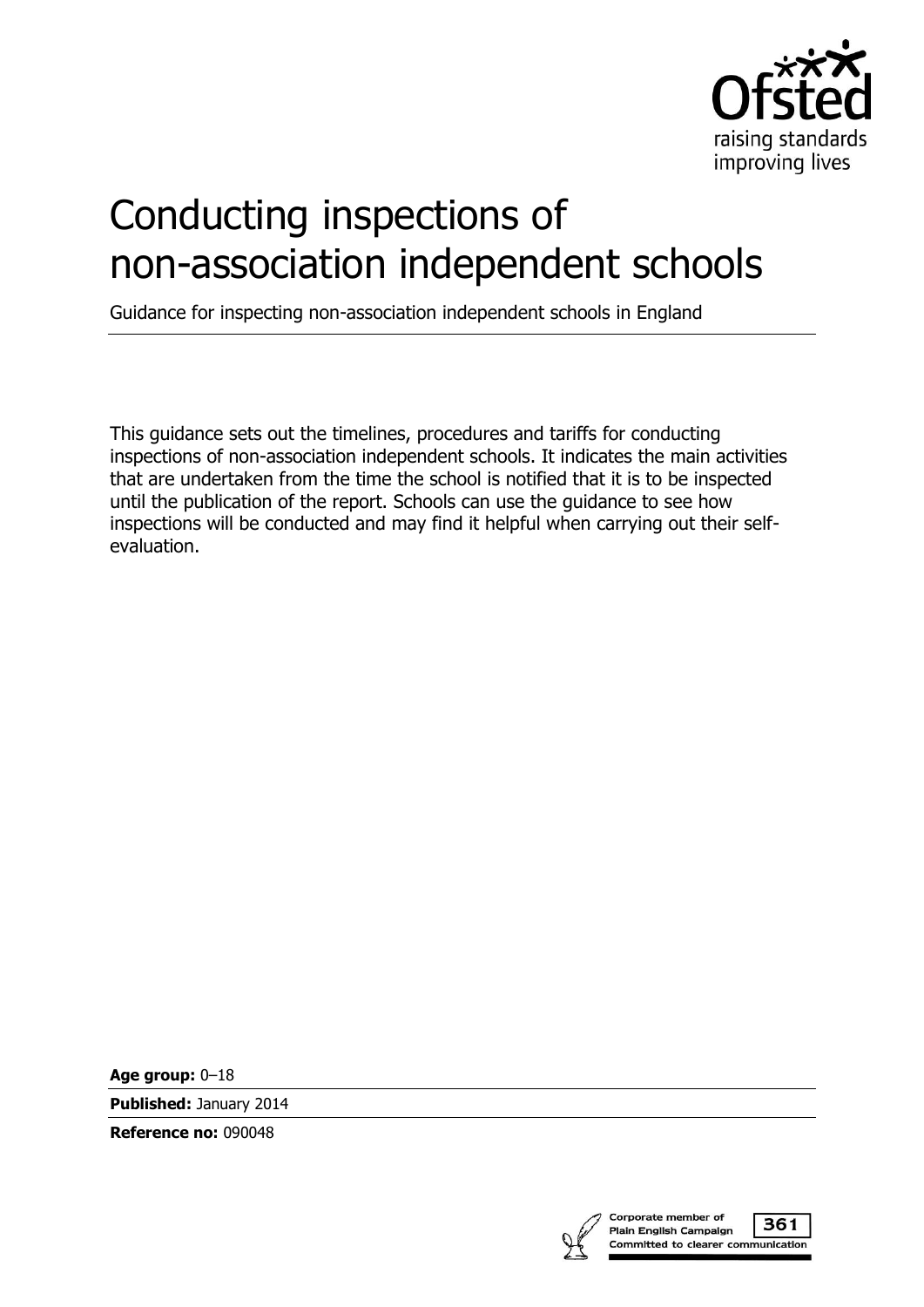The Office for Standards in Education, Children's Services and Skills (Ofsted) regulates and inspects to achieve excellence in the care of children and young people, and in education and skills for learners of all ages. It regulates and inspects childcare and children's social care, and inspects the Children and Family Court Advisory Support Service (Cafcass), schools, colleges, initial teacher training, work-based learning and skills training, adult and community learning, and education and training in prisons and other secure establishments. It assesses council children's services, and inspects services for looked after children, safeguarding and child protection.

If you would like a copy of this document in a different format, such as large print or Braille, please telephone 0300 123 1231, or email enquiries@ofsted.gov.uk.

You may reuse this information (not including logos) free of charge in any format or medium, under the terms of the Open Government Licence. To view this licence, visit www.nationalarchives.gov.uk/doc/open-government-licence/, write to the Information Policy Team, The National Archives, Kew, London TW9 4DU, or email: psi@nationalarchives.gsi.gov.uk.

This publication is available at www.ofsted.gov.uk/resources/090048.

Interested in our work? You can subscribe to our website for news, information and updates at www.ofsted.gov.uk/user.

Piccadilly Gate Store Street Manchester M1 2WD

T: 0300 123 1231 Textphone: 0161 618 8524 E: enquiries@ofsted.gov.uk W: www.ofsted.gov.uk

No. 090048 © Crown copyright 2014

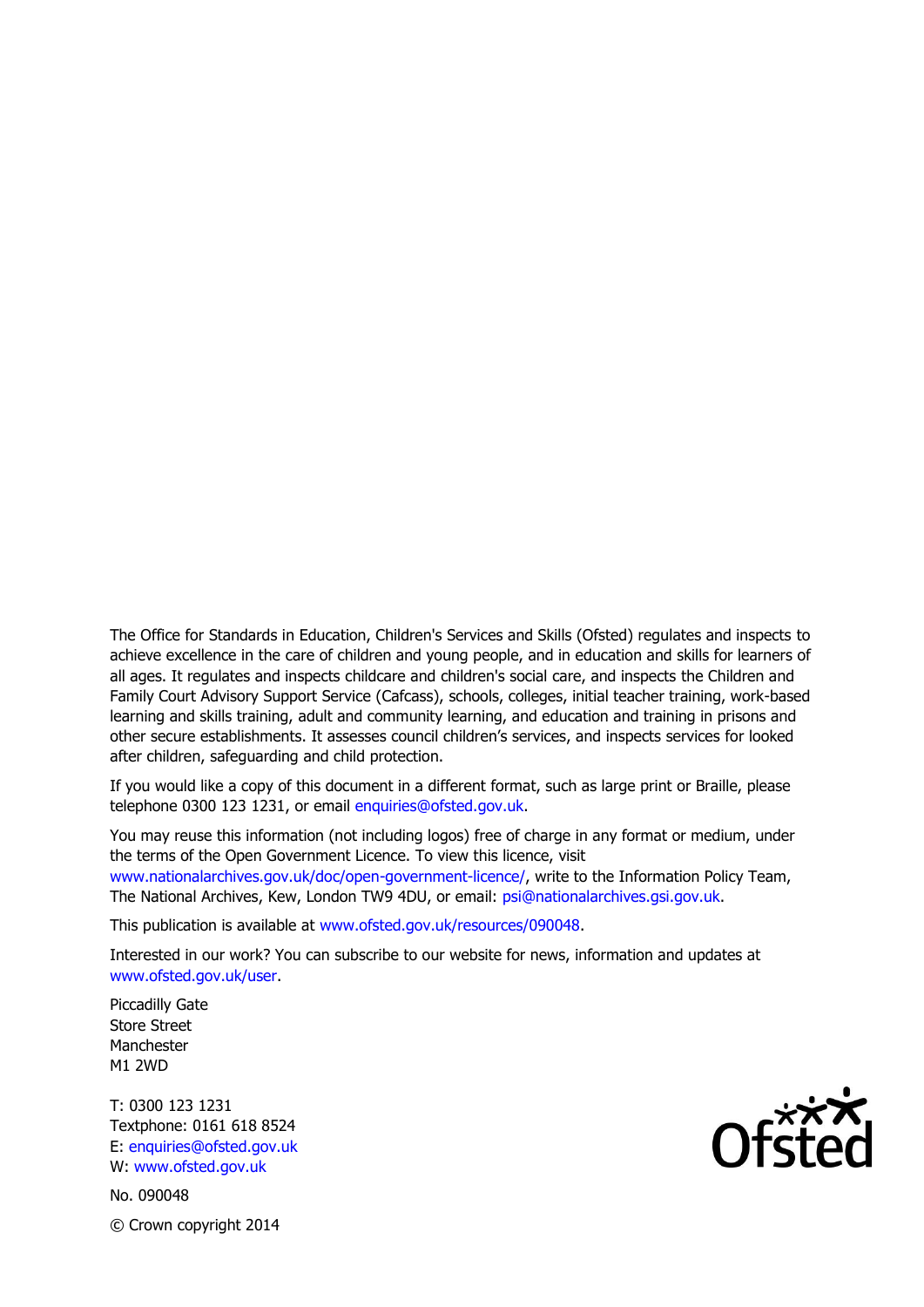# **Contents**

| Introduction                                                                                                                                                                    | 5                             |
|---------------------------------------------------------------------------------------------------------------------------------------------------------------------------------|-------------------------------|
| Tariff for the inspection                                                                                                                                                       | 6                             |
| Before the inspection                                                                                                                                                           | 6                             |
| Notification of the inspection<br>If a school cannot be contacted by the inspection service provider<br>Requests for deferral<br>Informing parents and carers of the inspection | $\overline{7}$<br>8<br>9<br>9 |
| Preparation for the inspection: analysis, briefing and planning                                                                                                                 | 9                             |
| Duties of the inspection service provider                                                                                                                                       | 11                            |
| During the inspection                                                                                                                                                           | 12                            |
| The start of the on-site inspection                                                                                                                                             | 12                            |
| Organisation of the inspection activities                                                                                                                                       | 13                            |
| Gathering and recording evidence                                                                                                                                                | 14<br>16                      |
| Involving the headteacher or their representative in aspects of the inspection<br>The participation of the headteacher or senior staff in joint lesson observations             | 17                            |
| Inspecting the quality of teaching and its impact on learning                                                                                                                   | 18                            |
| Hearing children read                                                                                                                                                           | 19                            |
| <b>Mathematics</b>                                                                                                                                                              | 20                            |
| Inspecting pupils' behaviour and personal development                                                                                                                           | 20                            |
| Obtaining the views of registered parents and other stakeholders                                                                                                                | 21                            |
| Meetings with pupils, parents, staff, governors and other stakeholders                                                                                                          | 22                            |
| Assessing a material change application as part of a routine section 162A                                                                                                       | 23                            |
| inspection<br>Inspecting group providers                                                                                                                                        | 24                            |
| Aligned inspections of independent schools with dual registration as children's                                                                                                 |                               |
| homes                                                                                                                                                                           | 26                            |
| Dialogue with and feedback to teachers and other staff                                                                                                                          | 27                            |
| Inspection team meetings                                                                                                                                                        | 27                            |
| Providing feedback to the school                                                                                                                                                | 28                            |
| Identifying an inadequate independent day or boarding school after a section 162A<br>or integrated inspection                                                                   | 29                            |
|                                                                                                                                                                                 |                               |
| Sending in the evidence from the inspection                                                                                                                                     | 29                            |
| The inspection report                                                                                                                                                           | 30                            |
| Integrated inspection report                                                                                                                                                    | 30                            |
| Finalising the report                                                                                                                                                           | 31                            |
| Post-inspection survey                                                                                                                                                          | 32                            |
| Quality assurance of inspections                                                                                                                                                | 32                            |
| Handling concerns and complaints during the inspection                                                                                                                          | 33                            |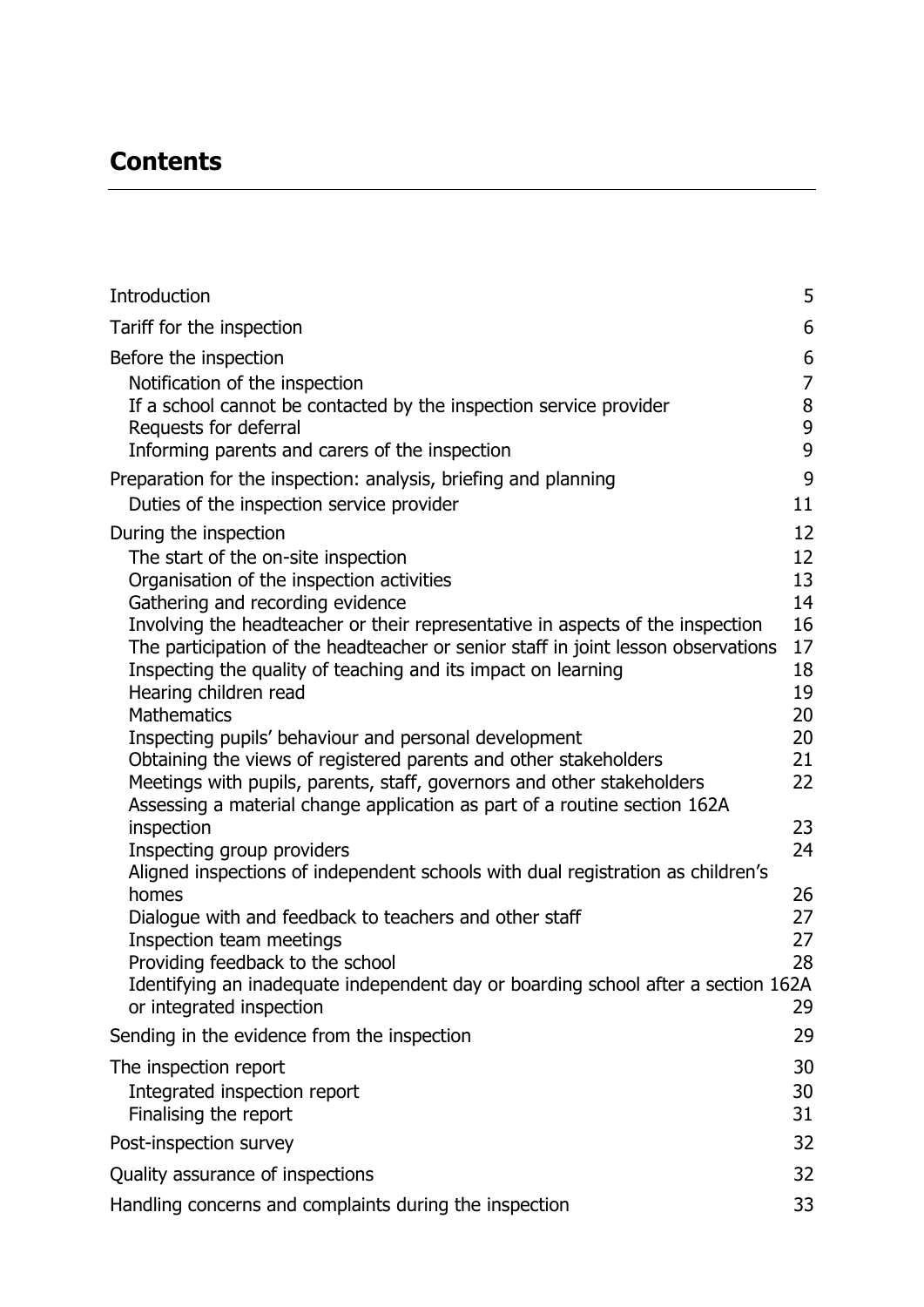| Annex A. Actions as a result of Ofsted's reports in independent day, boarding and                                  |                      |
|--------------------------------------------------------------------------------------------------------------------|----------------------|
| residential special schools                                                                                        | 34                   |
| Annex B. Inspection tariff and timeline<br>Tariff<br><b>Tariff illustration</b><br>Timeline for inspection process | 36<br>36<br>38<br>44 |
| Annex C. Notification telephone prompts for ISP administrators and lead inspectors 46                              |                      |
| Annex D. Independent schools with exemption from the learning and development                                      |                      |
| requirements of the Early Years Foundation Stage<br>Introduction                                                   | 49<br>49             |
| Before an inspection<br>On-site inspection activity<br>Inspection reports                                          | 51<br>52<br>52<br>53 |
| Annex E. Point-in-time surveys                                                                                     |                      |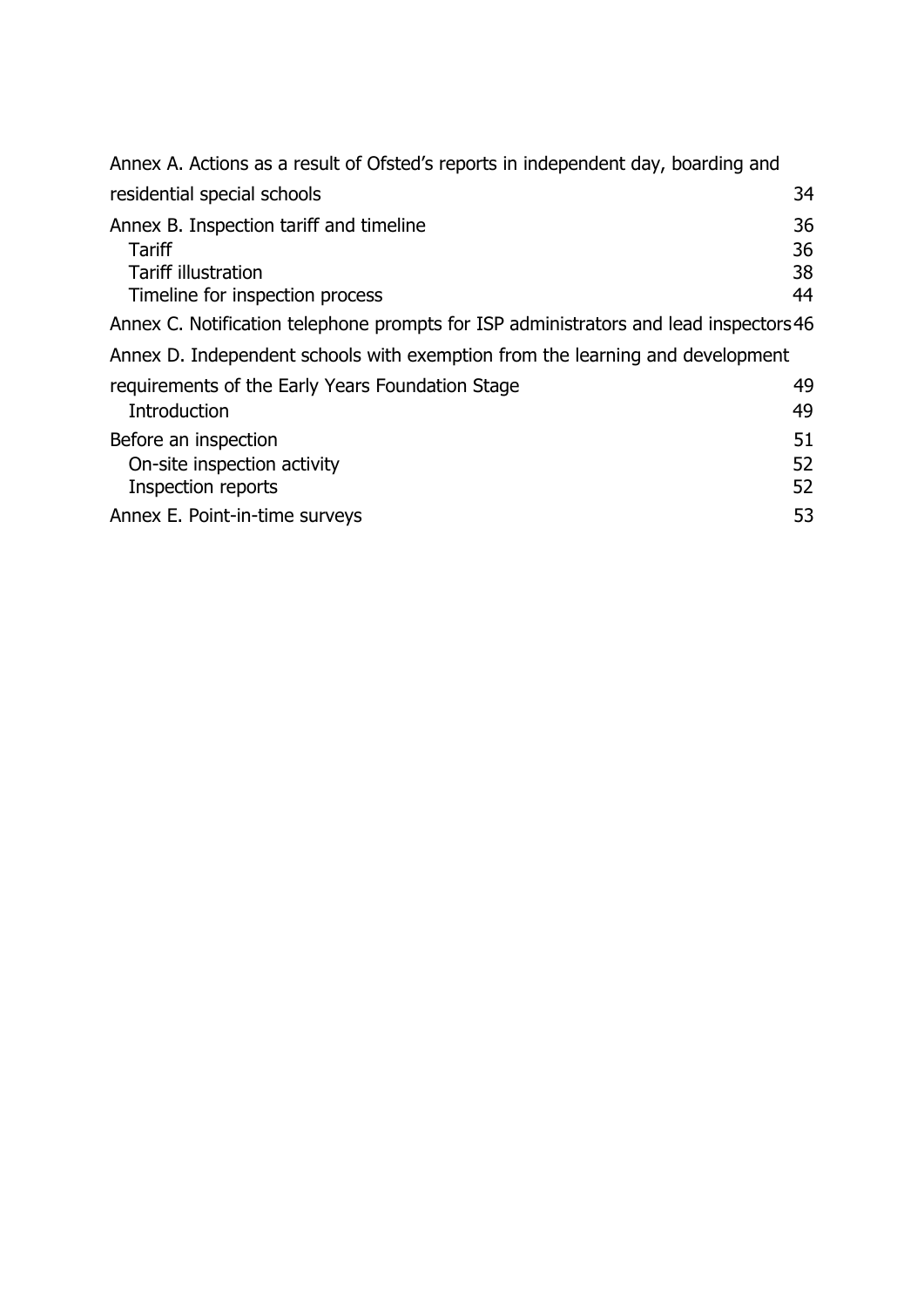

# <span id="page-4-0"></span>**Introduction**

- 1. This guidance sets out the main activities undertaken from the time the inspection of a non-association independent school is announced until the publication of the report. It should be used in conjunction with The framework for inspecting non-association independent schools and The evaluation schedule for inspecting non-association independent schools.<sup>1,2</sup> Inspectors should follow the guidance in this document.
- 2. All independent schools are inspected by Ofsted at the request of the Department for Education (DfE). Inspections occur within a three or six year cycle, as set out in The framework for inspecting non-association independent schools, but this may be varied at the request of the DfE.
- 3. The inspection of provision for children in the Early Years Foundation Stage (EYFS) aged three to five years is part of the school inspection. Unless there is an exemption in place (see Annex D), such provision must meet the *Statutory* Framework for the Early Years Foundation Stage.<sup>3</sup> Inspectors are required to take account of the quality of provision and outcomes for three to five year olds in reaching their key judgements of the school as a whole. They do not make separate judgements or write a section of the report about the provision for children aged three to five years in the EYFS.
- 4. Childcare provision for older pupils is inspected proportionately as part of the school inspection and mentioned in the main school report, where appropriate. Where schools offer before and after school care for their own pupils on roll, this provision should be considered as part of the school inspection. However, in the case of childcare provision for children aged three and over, if none of the children are on the school's roll, this will be registered on either the Early Years Register or the Childcare Register. Such provision is not part of the school inspection; it forms part of a separate inspection of registered EYFS provision.
- 5. The registered provision for children in the EYFS, including for children aged from birth to three years is not part of the school inspection. It may be inspected at the same time as the school inspection when possible, but may also be inspected separately by Ofsted. The inspection of registered provision occurs every three years. Inspectors write a separate report about the registered provision.

 $\overline{a}$ 

<sup>&</sup>lt;sup>1</sup> The framework for inspecting non-association independent schools (090036), Ofsted, 2014; [www.ofsted.gov.uk/resources/090036.](http://www.ofsted.gov.uk/resources/090036)

 $^2$  The evaluation schedule for inspecting non-association independent schools (090049), Ofsted, 2013; [www.ofsted.gov.uk/resources/090049.](http://www.ofsted.gov.uk/resources/090049)

<sup>&</sup>lt;sup>3</sup> Statutory framework for the Early Years Foundation Stage (DFE-00023-2012), Department for Education, 2012;

[http://webarchive.nationalarchives.gov.uk/20130401151715/https://www.education.gov.uk/publicatio](http://webarchive.nationalarchives.gov.uk/20130401151715/https:/www.education.gov.uk/publications/standard/AllPublications/Page1/DFE-00023-2012) [ns/standard/AllPublications/Page1/DFE-00023-2012.](http://webarchive.nationalarchives.gov.uk/20130401151715/https:/www.education.gov.uk/publications/standard/AllPublications/Page1/DFE-00023-2012)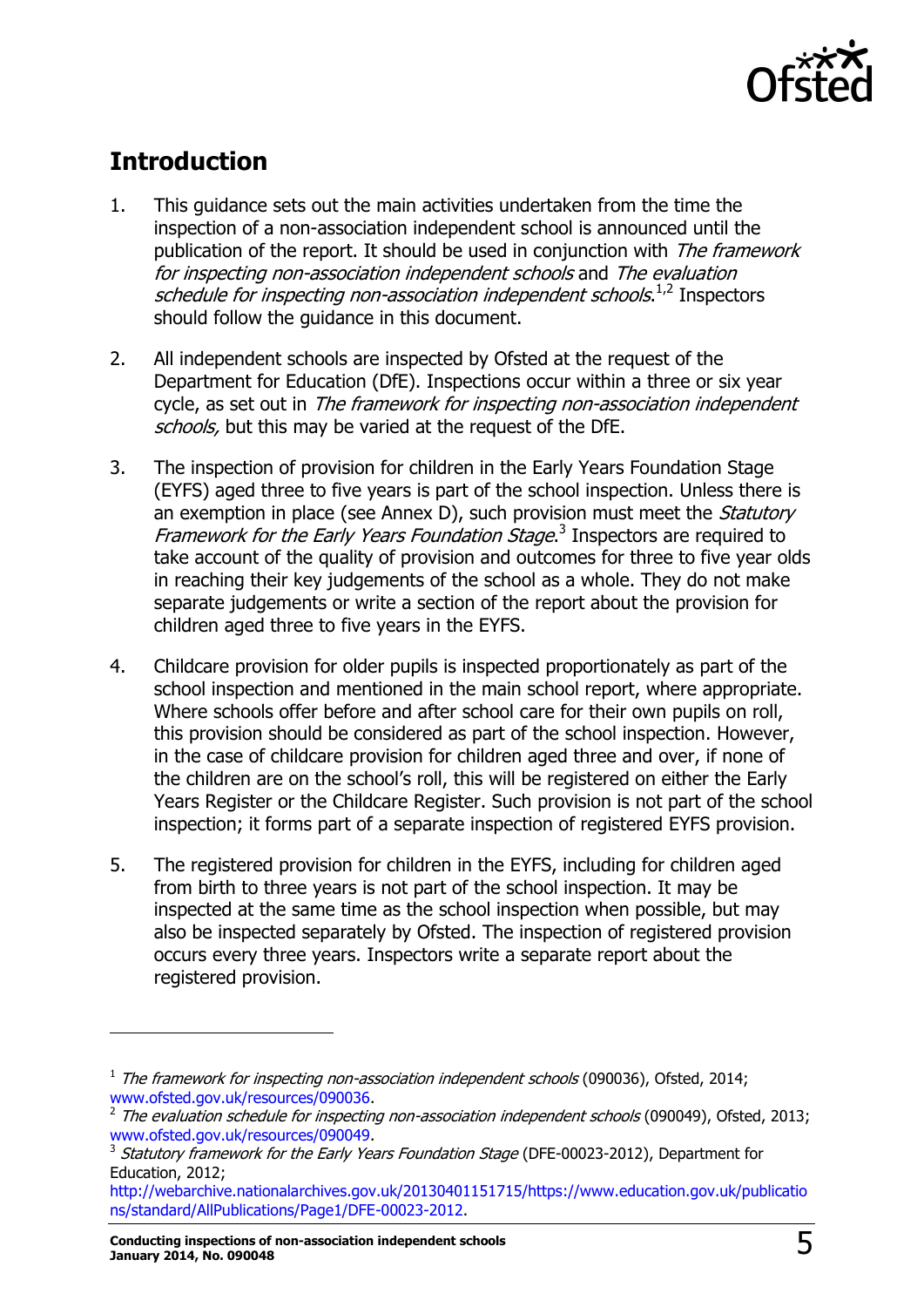

- 6. The school inspection includes the inspection of the boarding or residential provision in boarding and residential special schools. Inspectors should refer to the quidance in *Conducting inspections of boarding and residential provision in* schools.<sup>4</sup> An inspector with training and experience in inspecting residential provision is assigned to the school inspection team. Lead inspectors must make contact with the boarding inspector well in advance of the scheduled school inspection in order to make initial plans. Following the inspection, the lead inspector writes a report which covers both the education and boarding or residential provision.
- 7. The inspection of residential and boarding provision also occurs independently of the school inspection. In residential special schools an inspection of the residential provision is conducted each year. In boarding schools, the boarding provision is inspected every three years. For further details please refer to the guidance in Conducting inspections of boarding and residential provision in schools.

# <span id="page-5-0"></span>**Tariff for the inspection**

8. The inspection tariff for a standard inspection of a non-association independent school under section 162A of the Education Act 2002, as inserted by schedule 8 of the Education Act 2005, is variable. The size and composition of the inspection team is determined by Ofsted and takes account of the size and circumstances of the school. The precise use of the inspection days is at the discretion of the lead inspector who will organise inspection activities in the most appropriate way to fit the circumstances of the school. Please refer to Annex B for an illustration and further detail about deploying the tariff, and an exemplar timeline.

# <span id="page-5-1"></span>**Before the inspection**

9. The lead inspector must check that the inspection of a boarding or residential special school is correctly scheduled as an integrated inspection of education and care, and make contact with the social care inspector who will be responsible for the inspection of the boarding or residential provision. In integrated inspections, The indicative timetable will normally be used to assist with organising the inspection of boarding/residential provision.<sup>5</sup> This document details the interviews that the social care inspector would like the school to arrange with key staff members, including the national minimum standard/s that each interview will cover.<sup>6</sup> It also lists the records and documents which

<sup>&</sup>lt;sup>4</sup> Conducting inspections of boarding and residential provision in schools (100180), Ofsted, 2014; [www.ofsted.gov.uk/resources/100180.](http://www.ofsted.gov.uk/resources/100180)

<sup>&</sup>lt;sup>5</sup> The indicative timetable (110105), Ofsted, 2013; [www.ofsted.gov.uk/resources/110105.](http://www.ofsted.gov.uk/resources/110105)

 $6$  The national minimum standards for both residential special schools and for boarding schools are available on the DfE website:

[www.education.gov.uk/schools/leadership/typesofschools/a00192112/boarding-schools.](http://www.education.gov.uk/schools/leadership/typesofschools/a00192112/boarding-schools)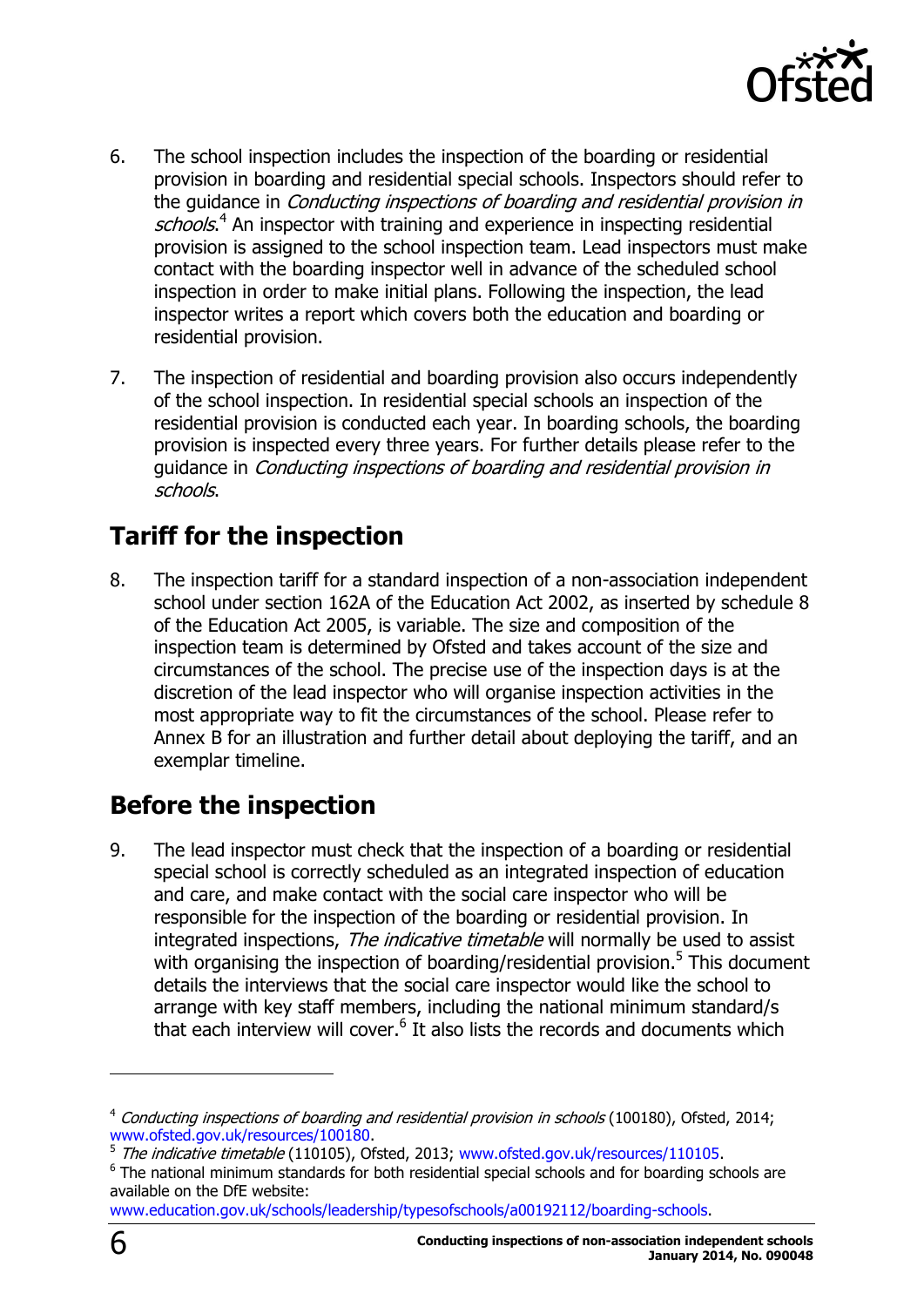

the school will need to make available to inspector/s during inspection. Use of the indicative timetable helps ensure inspections are conducted consistently. Please refer to Conducting inspections of boarding and residential provision in schools.

### <span id="page-6-0"></span>**Notification of the inspection**

- 10. Ofsted gives schools no more than a day's notice of inspection. This means that schools must take into account that inspectors could come at any time, and inspectors must be prepared to take schools as they find them. Thus, a school is not required to make any special preparation for the inspection, and inspectors should not expect the school to make any special arrangements for them.
- 11. Notification of inspection is normally given by an administrator from the inspection service provider (ISP) in a telephone call at around lunchtime on the day before the inspection is due to start. The inspection will normally start in the early afternoon of the following day. The administrator should ask to speak to the headteacher or, in the absence of the headteacher, the most senior member of staff who is available. The administrator should check that the school is open and that there are no special circumstances which would prevent the inspection from taking place.<sup>7</sup> During the telephone call, the administrator should cover the points listed in Annex C.
- 12. The ISP will send a formal notification of inspection letter to the school (as an attachment to an email) on that same day. $8$  It will confirm the team details, dates and documents needed. Also attached to the email will be: a copy of the inspection questionnaire for the school's staff; a letter for the school to send to the parents and carers of all pupils inviting them to fill in Parent View; and in the case of integrated inspections of boarding or residential special schools a copy of The indicative timetable, (please refer to Conducting inspections of boarding and residential provision in schools for more information on using The *indicative timetable*).<sup>9</sup> The school is asked to distribute the questionnaire to all staff apart from those in the boarding provision, whose views will have already been sought through the online point-in-time survey. The ISP must copy the confirmation email to the lead inspector and to the lead boarding inspector in the case of an integrated inspection.

#### **The lead inspector's telephone call**

 $\overline{a}$ 

13. The lead inspector should telephone the school on the morning of the inspection and ask to speak to the headteacher or, in the absence of the

 $7$  Deferral policy for inspections of independent day, boarding and residential special schools (090037), Ofsted, 2013; [www.ofsted.gov.uk/resources/090037.](http://www.ofsted.gov.uk/resources/090037)

<sup>8</sup> The inspection service providers have been supplied with standard text to use in the covering email to schools, to ensure that schools receive a consistent message.

<sup>&</sup>lt;sup>9</sup> The indicative timetable (110105), Ofsted, 2013; [www.ofsted.gov.uk/resources/110105.](http://www.ofsted.gov.uk/resources/110105)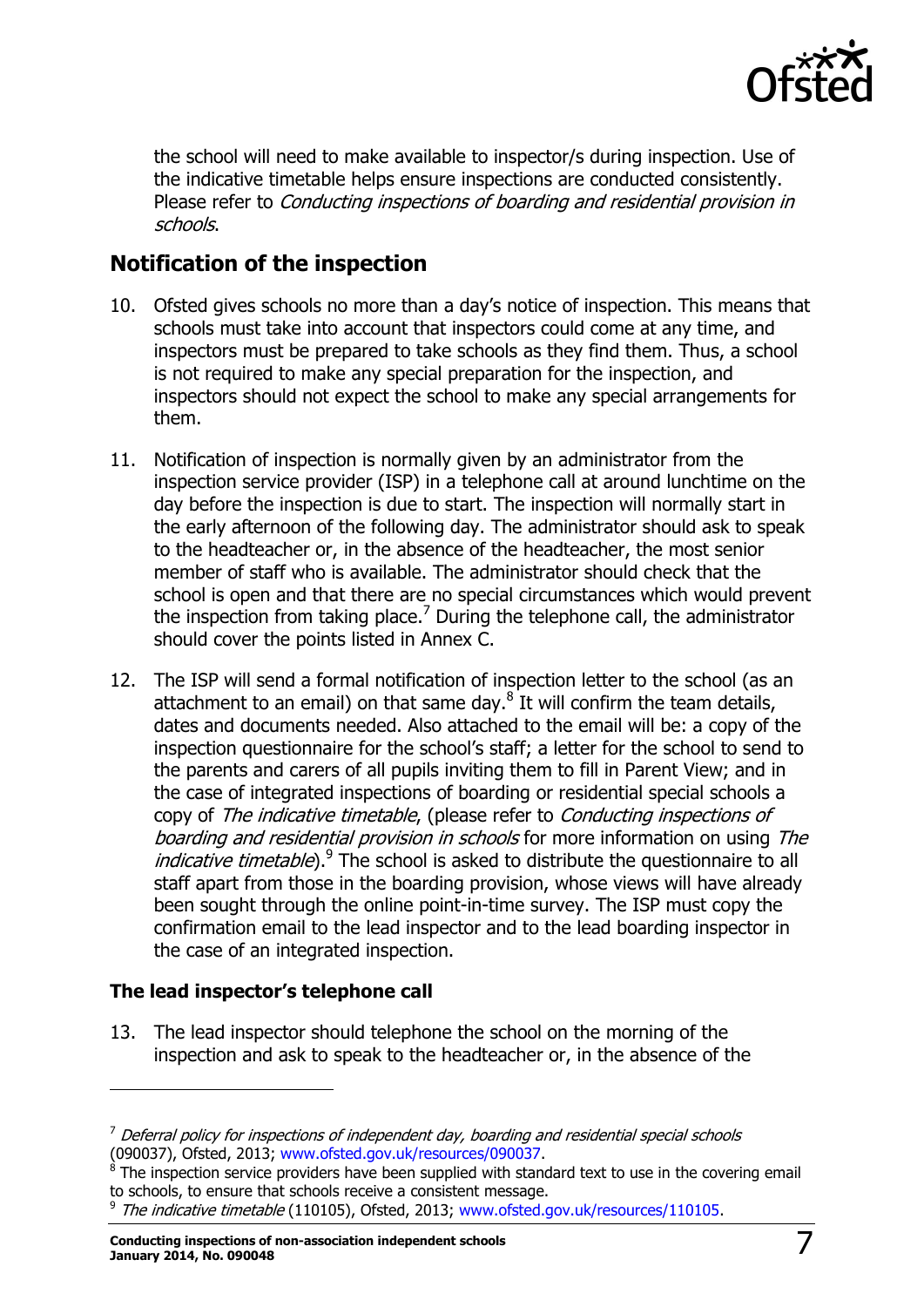

headteacher, the most senior member of staff who is available. This telephone call is an important opportunity to initiate a professional relationship between the lead inspector and the headteacher. It should be short and focused on practical issues, such as the time that the inspector(s) will arrive and the arrangements for inspection activities. Inspectors should not use this as an opportunity to probe or investigate the school's self-evaluation or any other matters.

14. A good working relationship between the lead inspector and the headteacher and/or proprietor is based on courtesy and professional behaviour. Inspectors are expected to uphold Ofsted's code of conduct and must be sensitive to the context of the school and its ability to respond to a range of requests in the time available. Lead inspectors should beware of making unrealistic demands on the school. The school may not be able to quickly prepare a space for inspectors to work or arrange interviews and assemble documents and policies when inspectors arrive at short notice. However, the school should be able to supply the lead inspector with a staff list; a plan of the school; a school timetable with the times of the school day; a copy of the current school improvement plan; and a copy of the school's self-evaluation in whichever form it wishes to present it. Inspectors are reminded to carry their Ofsted identification badge while in the school.

#### **Liaising with the social care inspector**

15. In the case of integrated inspections, once the lead inspector has spoken to the headteacher, they must briefly telephone the lead boarding inspector, to confirm that the inspection is taking place and convey the estimated time of arrival. After this call, the inspector leading on the inspection of residential provision will conduct a short telephone conversation with the member of staff in charge of boarding. Further guidance is provided in *Conducting inspections of* boarding and residential provision in schools.

#### <span id="page-7-0"></span>**If a school cannot be contacted by the inspection service provider**

- 16. In exceptional circumstances, it may prove difficult for the ISP to make contact with the school. In cases where the school has a telephone answering machine, the ISP should leave a message and state the time at which this message was left, keeping a note that they have done so. Where the telephone remains unanswered, the ISP should persevere, keeping a note of the times at which they tried to make contact with the school.
- 17. If the ISP has not managed to make contact by **2pm** on the day before the inspection, they will contact Ofsted's helpdesk to discuss the situation. The helpdesk must seek a steer from the senior HMI for independent schools, or in the case of integrated inspections, the senior HMI for boarding provision in schools. Normally, the HMI will advise that the inspection will continue and that the ISP should continue to try and make contact with the school by telephone.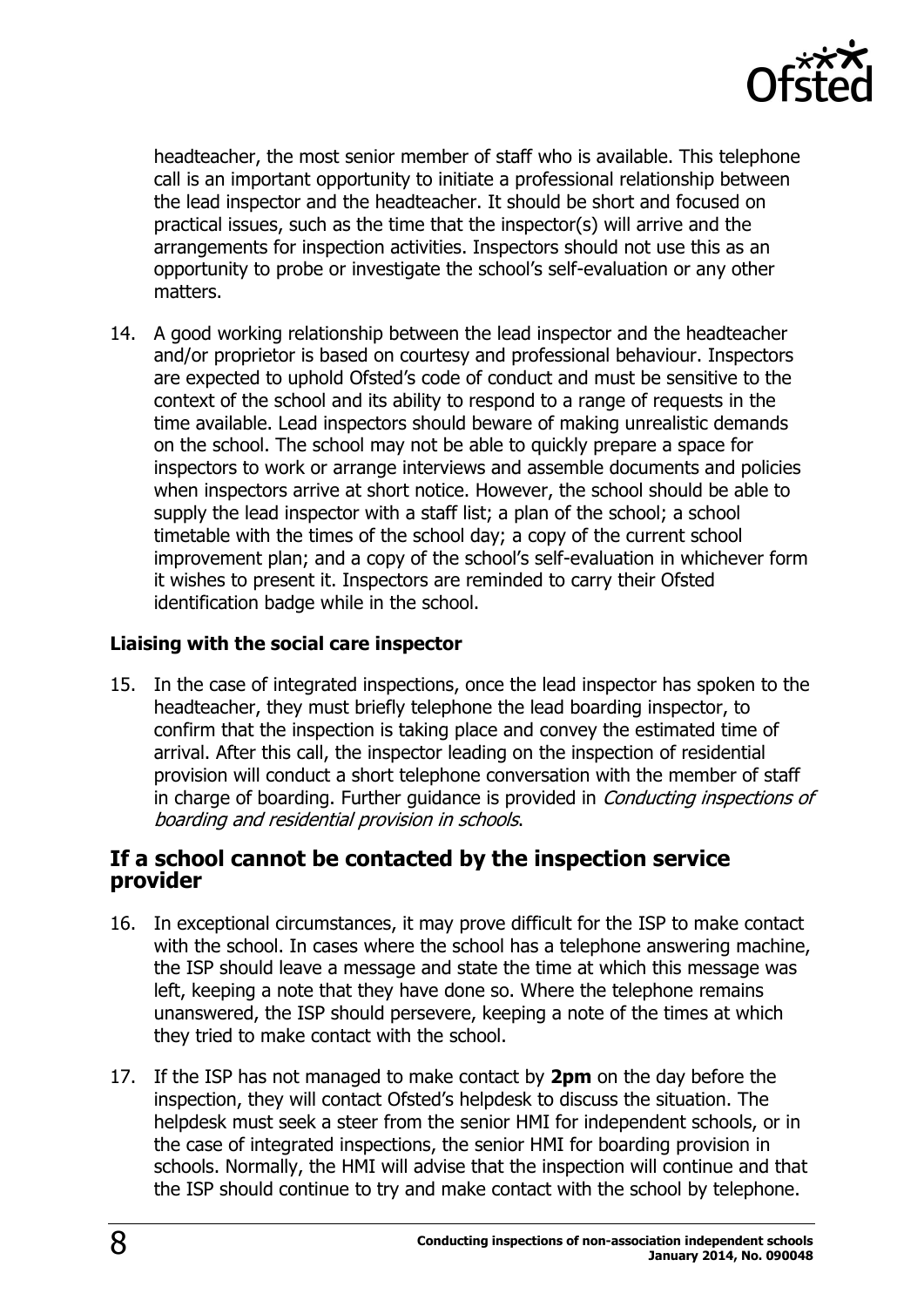

If there continues to be no answer, the inspection will be undertaken as an unannounced inspection.

18. If a secure email address for the school is available from the last inspection report or the school's website, the ISP will email the formal notification of inspection letter and accompanying documents to it (see paragraph 12) whether or not they are able to make telephone contact with the school. Where one is not available, the lead inspector will seek confirmation of the school's email address on arrival at the school, and provide it to the ISP so that the documents can be supplied as soon as possible. The lead inspector will also give a paper copy of the inspection questionnaire for school staff and the letter for parents and carers to the school on arrival.

#### <span id="page-8-0"></span>**Requests for deferral**

19. If a school requests a deferral of its inspection the lead inspector must make Ofsted aware of this through the agreed channels. Ofsted will decide whether the deferral should be granted in accordance with its policy on the deferral of inspections.<sup>10</sup> The deferral policy makes clear that the absence of the headteacher is not normally a reason for deferring an inspection.

### <span id="page-8-1"></span>**Informing parents and carers of the inspection**

- 20. When the ISP sends confirmation of the inspection to the school by email, this will include a letter which gives formal notification of the inspection for parents and carers. The school must take such steps as are reasonably practicable to notify all parents and carers of registered pupils, and the letter will invite parents to give their views about the school to the lead inspector and will provide them with the following information:
	- the website address for Parent View
	- how to communicate with, or request a meeting with the inspection team.

# <span id="page-8-2"></span>**Preparation for the inspection: analysis, briefing and planning**

- 21. Preparation time is short, and is allocated to the lead inspector, and to the lead social care inspector in the case of integrated inspections of boarding and residential special schools. Before the lead inspector, and where appropriate the lead social care inspector, leaves for the school on the first day of the inspection, he/she **must** carry out the following pre-inspection activity.
	- Read the previous report(s), which will normally include the previous school (and if relevant boarding or early years') inspection report(s), and other

 $10$  Deferral policy for inspections of independent day, boarding and residential special schools (090037), Ofsted, 2013; [www.ofsted.gov.uk/resources/090037.](http://www.ofsted.gov.uk/resources/090037)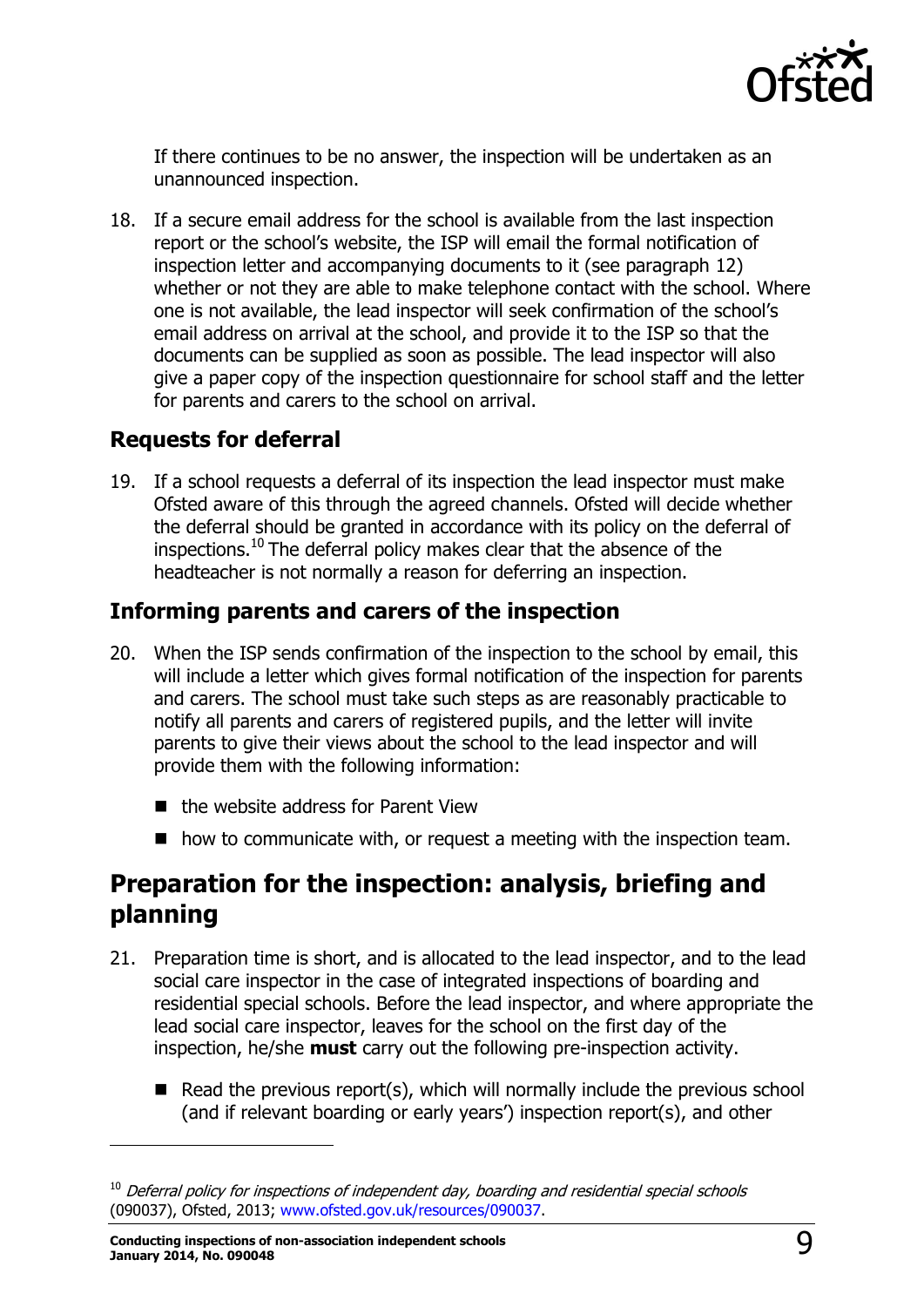

available information about the school. This may include the school's action plan and subsequent monitoring reports, and any reports or advice notes resulting from emergency inspection activities or complaints. These documents are available on the ISP's portal.

- In advance of inspections of boarding and residential special schools, and schools with dual registration as children's homes, all education and social care inspectors on the team must read the previous inspection reports on both the education (available on the ISP's portal) and welfare provision (available on the Ofsted website), whether the education provision will be inspected as a single event or at the same time as the welfare provision.
- Check whether any safeguarding issues have arisen at the school since the last inspection. For HMI and social care inspectors, this information can be accessed through Ofsted's provider information portal (PIP), and there is guidance on the Ofsted intranet site to help access PIP. For the ISPs' additional inspectors, this information is made available through the ISPs' own secure inspection portals. In all cases, the portal provides only highlevel information about any matters that have arisen, which can be triangulated with other pre-inspection information in order to inform inspection trails (which should be recorded in an evidence form). Where inspectors are leading an inspection of a boarding or residential special school or a children's home providing education, they should ensure that they have also checked the linked social care site on the respective portal.
- Access the school's census returns through the ISP's secure inspection portal and consider whether the information from these indicates particular lines of enquiry which should be followed up in the course of the inspection.
- Visit the school's website and consider the school policies and procedures if they are held there and any other relevant material provided electronically by the school.
- $\blacksquare$  Take account of the responses from Parent View,  $^{11}$  and the analyses of the pupils', boarders'/residential pupils', and if relevant placing authorities' and boarding staff's replies to the online surveys which were conducted at a given point in time. The online surveys will normally be open for a period of six weeks in the academic year. For the year 2012/13 the online surveys were open from 3 September to 12 October 2012. Any questions arising from the analyses of the point-in-time surveys or Parent View which need to be resolve the inspection should be noted in an evidence form, discussed with the headteacher and/or proprietor and resolved during the inspection. Inspectors must use the information from pupils and parents intelligently to set up lines of enquiry.
- Make brief notes from the pre-inspection evidence about the school's quality, performance, strengths and weaknesses in relation to the inspection requirements. These should be recorded on an evidence form and discussed

<sup>11</sup> [http://parentview.ofsted.gov.uk/parent-view-results.](http://parentview.ofsted.gov.uk/parent-view-results)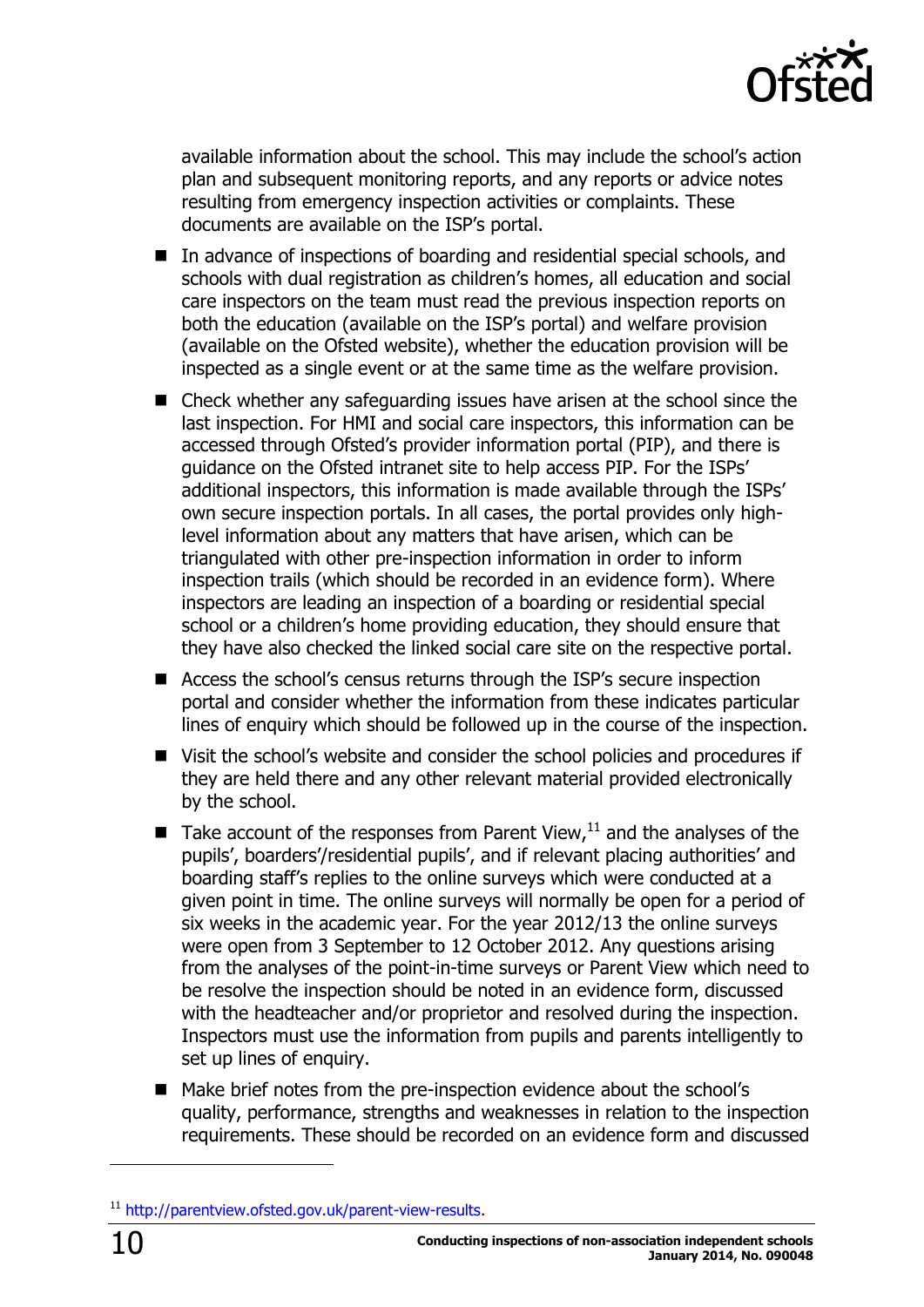

with the headteacher at their first meeting and subsequently with the inspection team (if relevant).

22. If the school inspection integrates the inspection of boarding or residential provision, the lead inspector **must** ensure that the school is familiar with The framework for inspecting boarding and residential provision in schools; Evaluation schedule for inspecting boarding and residential provision in schools; and Conducting inspections of boarding and residential provision in schools so that they are aware of the work of the social care inspector.<sup>12</sup> The lead inspector is joined on the first day of inspection by the social care inspector who will lead the inspection of the residential provision. The lead inspector must ensure that the social care inspector has access to all relevant preinspection information. Both inspectors must make time at the start of the inspection to meet and work together to identify issues and lines of enquiry from the pre-inspection information.

#### <span id="page-10-0"></span>**Duties of the inspection service provider**

- 23. The ISP will provide the appropriate **inspection forms** in advance of the inspection, via their secure inspection portal. These will include evidence forms, a pre-populated Record of inspection evidence and judgements and the Report template for standard inspections of independent schools.
- 24. The ISP will also make available through their inspection portal the previous inspection report(s), including the most recent welfare report in schools with residential provision, the most recent childcare report for schools with registered childcare, and any other reports such as a progress monitoring or emergency inspection report on the school, if relevant. The last welfare report must be uploaded even when the education provision of a boarding or residential special school will be inspected as a single event. Where the education provision of a school with dual registration as a children's home will be inspected, either as a single event or at the same time as the care provision, the ISP must ensure that the previous inspection on the care provision is uploaded to the portal.
- 25. The analysis of responses to Ofsted's point-in-time surveys for pupils and, where applicable, boarders/residential pupils, boarding staff and placing authorities must also be made available on the inspection portal; the analyses will have been provided to the ISP by Ofsted's inspection management and support team. The previously completed Pre-registration regulatory check sheet and advice note must be provided for the first inspection of all newly registered independent schools.

 $12$  Information on inspecting boarding and residential provision is available on the Ofsted website at: [www.ofsted.gov.uk/schools/for-schools/inspecting-schools/inspecting-boarding-and-residential](http://www.ofsted.gov.uk/schools/for-schools/inspecting-schools/inspecting-boarding-and-residential-special-schools/boarding-or-residential-special-schoo)[special-schools/boarding-or-residential-special-schoo.](http://www.ofsted.gov.uk/schools/for-schools/inspecting-schools/inspecting-boarding-and-residential-special-schools/boarding-or-residential-special-schoo)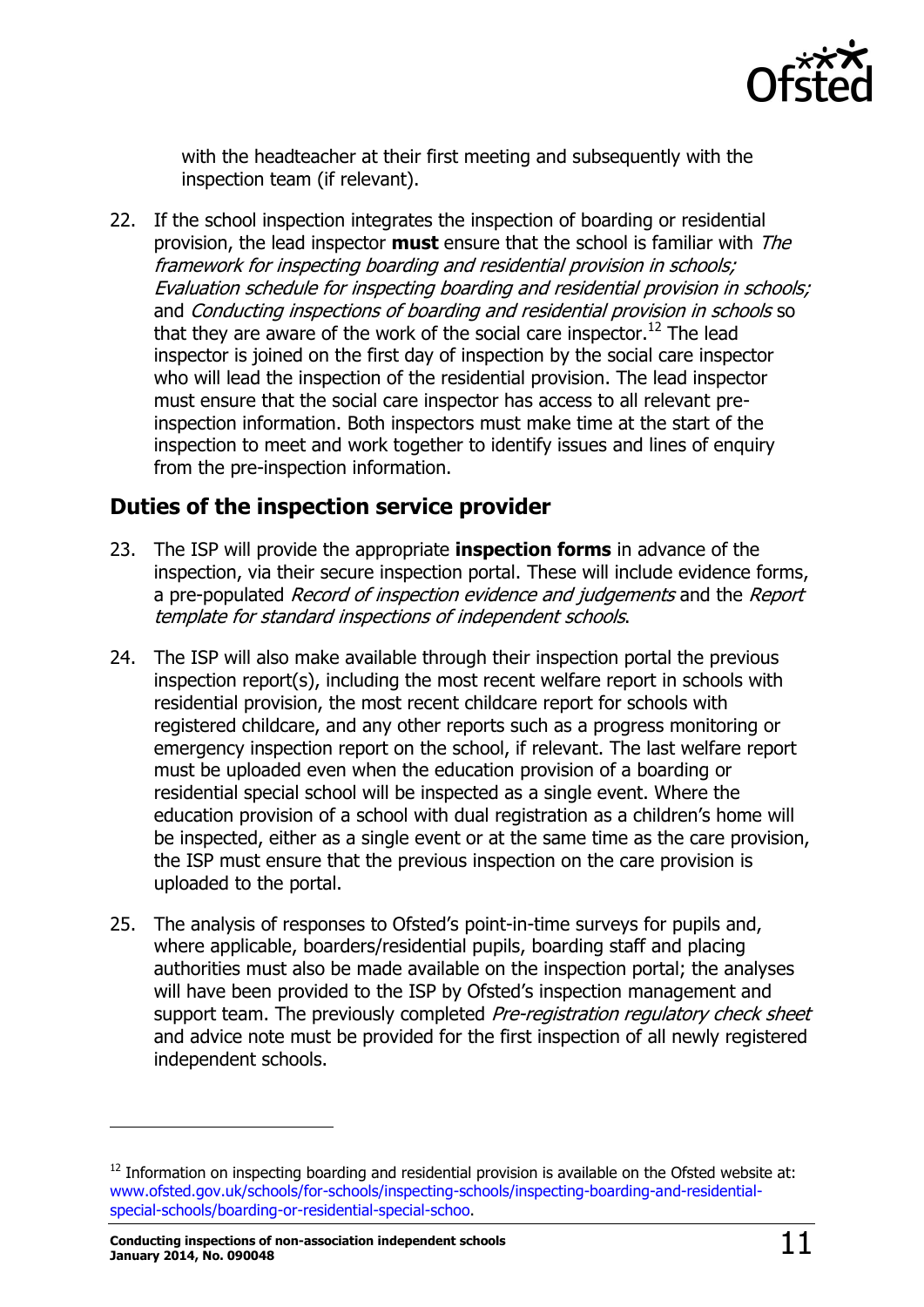

26. In the case of integrated inspections, the ISP must provide the social care inspector/s as well as the education inspector/s with access to the inspection portal. The social care inspector will access additional information about the school through the regulatory support application (RSA).

# <span id="page-11-0"></span>**During the inspection**

### <span id="page-11-1"></span>**The start of the on-site inspection**

- 27. The organisation of the inspection time and activities is at the discretion of the lead inspector. The estimated time of the lead inspector's arrival and start of the inspection will be fixed with the school during the initial telephone call. To start the inspection effectively, the initial meetings should normally consist of **no more than**:
	- a brief meeting with the headteacher and/or senior leadership team to:
		- receive an update on staff absence and replacements, pupils who are out of school and other practical issues
		- consider whether there are any reasons why a teacher should not be observed
		- ensure that the headteacher is aware that Ofsted's evidence from lesson observations, whether joint or otherwise, should not be used as evidence in capability/disciplinary proceedings or for the purposes of performance management
		- $-$  ensure that the headteacher understands how s/he can contribute to the inspection
		- receive any self-evaluation information the school wishes to present in whatever format it chooses to provide it
		- discover how to access the policy documents and records required for the regulatory part of the inspection
		- discuss any early thoughts arising from the pre-inspection information.
	- a short briefing for staff, if appropriate, at the discretion of the headteacher.
- 28. In small schools, the need for such meetings may be reduced further. Precise arrangements should be made at the discretion of the lead inspector, having regard for the views of the headteacher.
- 29. At all times during inspection, inspectors should carry their official identification card. Both the ISP and Ofsted should be able to verify inspectors' legitimate presence in the school, if this is needed. All Ofsted inspectors have undergone criminal records checks with regards to their fitness to work with young people and vulnerable adults. Schools may verify this with Ofsted, but it is not necessary for inspectors to carry evidence of the CRB check.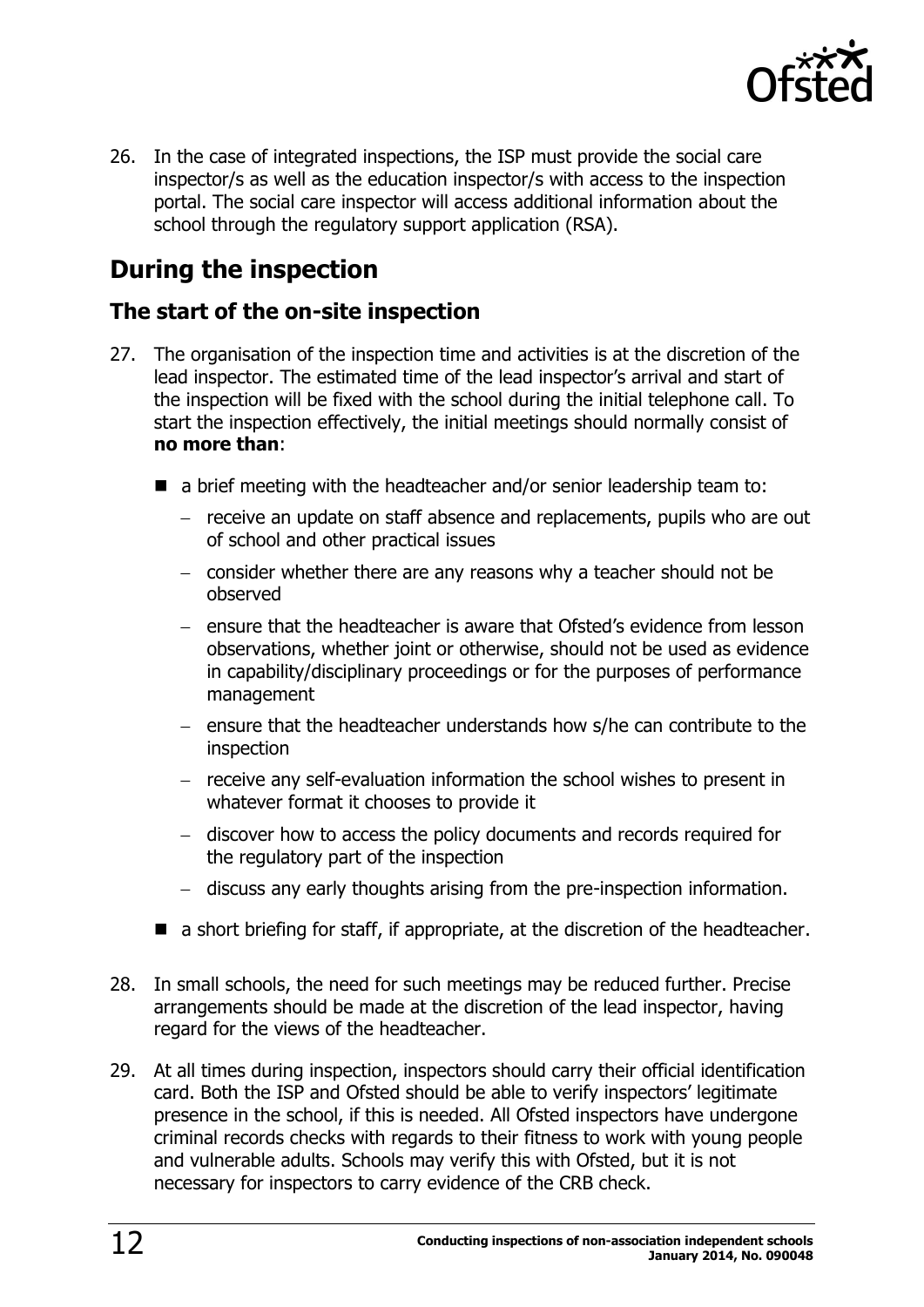

### <span id="page-12-0"></span>**Organisation of the inspection activities**

- 30. Lead inspectors may use their inspection time and deploy their inspection team members as they see fit. However, on arrival the lead inspector should meet the headteacher and analyse the school's self-evaluation and any other information presented by the school. The lead inspector may undertake the regulatory checks but may also undertake some direct observation of lessons on the afternoon of the first day as they see fit.
- 31. In boarding and residential special schools the social care inspector begins their inspection in the afternoon and must use 'boarding time' during the first evening to talk to young people in the residential accommodation.
- 32. If the inspection team is augmented by other school inspectors, they must arrive at the start of the second day. Additional boarding inspectors must arrive by mid-morning. All members of the inspection team must contribute to the evaluation of the main issues and the key judgements and come to a view about the quality of the education and overall effectiveness of the school. Where there is more than one team inspector, the lead inspector should produce an outline team deployment plan for at least the first day in school. This should indicate any particular patterns of lesson observations planned by the lead inspector and any meetings with pupils and/or staff. Lead inspectors must ensure that in schools with residential provision the boarding inspector(s) are fully included in the team and that their findings contribute to all key and overall judgements about the school.
- 33. Inspection activities include observing teaching; looking at the school's policies and records; checking staff files and the single central register; looking at pupils' work; hearing pupils read and checking their understanding; talking to pupils, and boarders, if relevant; analysing the feedback from pupils, boarders/residential pupils, boarding staff and placing authorities through the completed online point-in-time surveys, responses from parents and carers to Parent View, and from staff to the paper-based inspection questionnaire;<sup>13</sup> holding discussions with the headteacher and key staff; answering any queries raised by the school and providing feedback at the end of the inspection. The lead inspector may use the inspection tariff flexibly to include all these activities in a way that best suits the circumstances of the school. The lead inspector must ensure that there is a secure evidence base on which the judgements are founded. Inspectors must spend as much time as possible in classes, observing lessons, talking to pupils about their work, gauging their understanding and their engagement in learning, and obtaining their perceptions of the school. Inspectors must see a sufficient number of lessons to make a secure judgement

 $13$  Inspectors should use an evidence form to record inspection trails arising from responses to the staff questionnaires and the online point-in-time surveys. The completed staff questionnaires, analysis of the responses to the point-in-time surveys, any printed copies of responses made to Parent View, and evidence forms must be included in the evidence base for the inspection.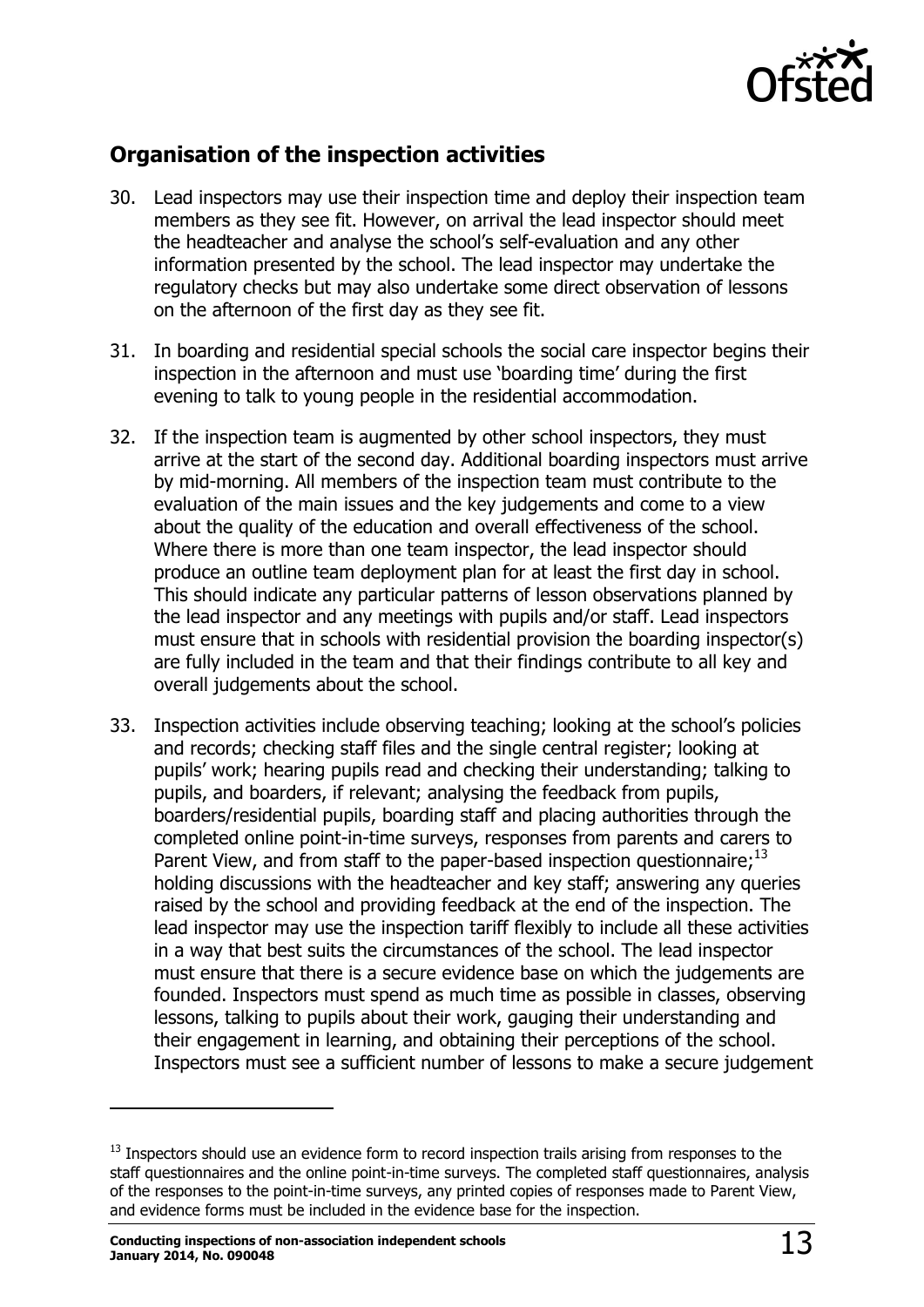

on all the independent school standards relating to teaching, and to follow inspection trails identified from the pre-inspection information. Further guidance on organising activities in an integrated inspection is available in *Conducting* inspections of boarding and residential provision in schools.14

- 34. Evidence gathering concludes part-way through the third on-site day please refer to Annex B.
- 35. Inspectors should plan sufficient time for team meetings and feedback, especially at the end of the inspection, in order that the inspection and any subsequent feedback can be concluded in good time. Lead inspectors are advised to consider the timing of team meetings in schools with residential provision so that the boarding inspector(s) are available to join.
- 36. The **first inspection of a newly registered school** takes place within its first year of operation. The tariff and conduct of this inspection is the same as for all standard inspections under section 162A. Inspectors should use the evidence of compliance recorded on the pre-registration regulatory check sheet from the pre-registration inspection as a helpful guide to planning the inspection, but should nonetheless check compliance and implementation of policies in the normal way. Now that the school has admitted pupils, inspectors should focus the bulk of inspection time on the quality of teaching and learning over time, and on how well the stated policies meet the needs of the pupils in the school and how effectively they are implemented. In particular, inspectors must ensure that procedures for safeguarding pupils/boarders, including the procedures for recruiting staff, are being implemented with rigour.

### <span id="page-13-0"></span>**Gathering and recording evidence**

- 37. Compliance with each of the independent school standards and other regulatory requirements must be recorded in the Record of inspection evidence and judgements (ROIEJ), together with the evidence of any non-compliance. Inspectors should refer to the detailed guidance in Completing the record of evidence and judgements which provides additional clarification about each standard and quidance on how to complete the record of evidence.<sup>15</sup> Inspectors must be diligent in recording their evidence of non-compliance in the ROIEJ, ensuring that the record is clear and legible and that all relevant sections of the form are completed.
- 38. With the exception of regulatory compliance, all other evidence must be recorded on evidence forms. Inspectors must follow The evaluation schedule

 $14$  Conducting inspections of boarding and residential provision in schools (100180), Ofsted, 2014; [www.ofsted.gov.uk/resources/100180.](http://www.ofsted.gov.uk/resources/100180)

Completing the record of inspection evidence and judgements (090051), Ofsted, 2014; [www.ofsted.gov.uk/resources/090051.](http://www.ofsted.gov.uk/resources/090051)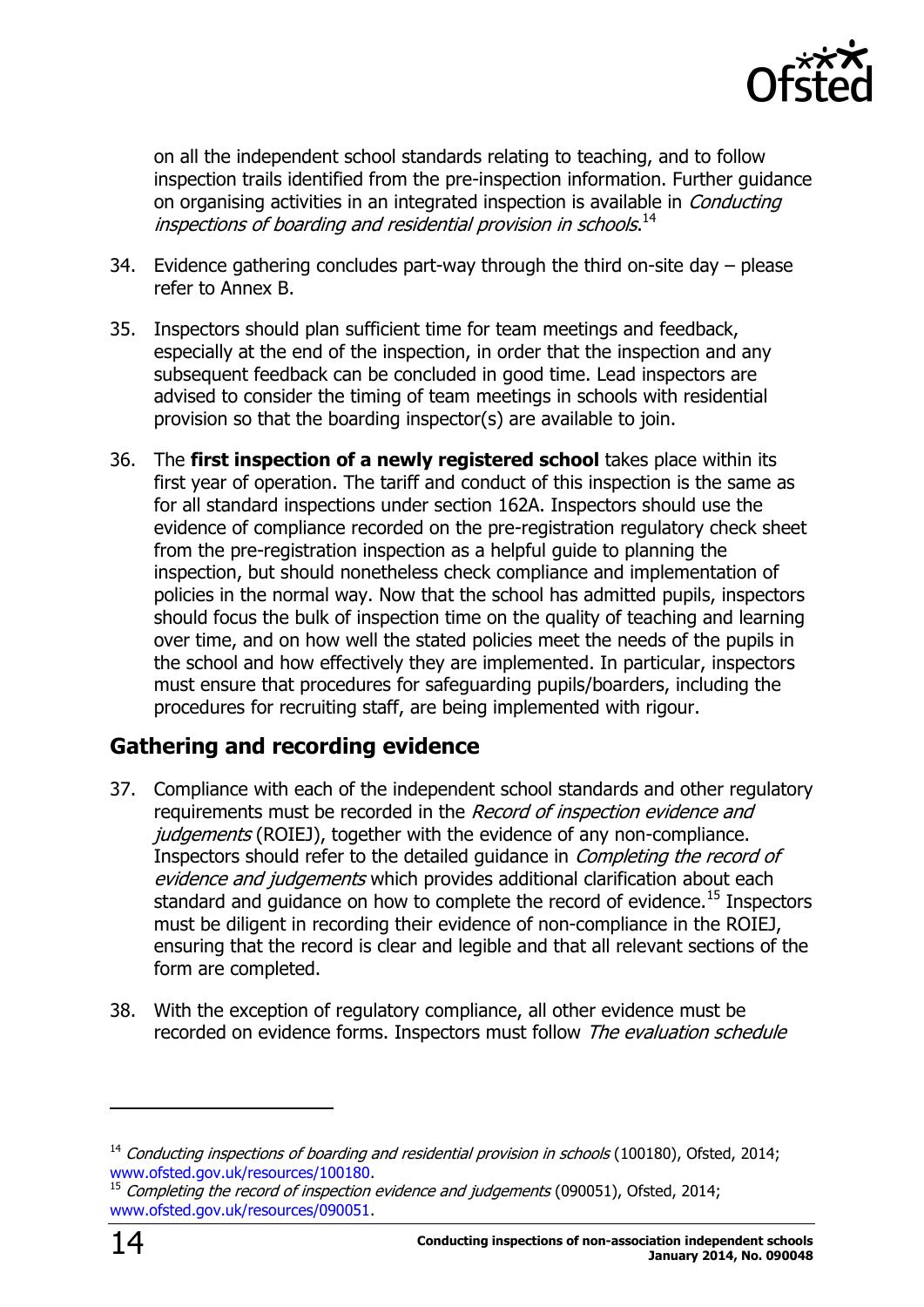

for inspecting non-association independent schools<sup>16</sup> and, where relevant, the Evaluation schedule for the inspection of boarding and residential provision in schools<sup>17</sup>and use the grade descriptors in these documents carefully to make an evaluative assessment of the school. There is a clear relationship between the grade descriptors and the school's compliance with the independent school standards, which is set out in the evaluation schedule.

- 39. Inspectors must record their evidence clearly and legibly on evidence forms, ensuring that all relevant sections of the form are completed for all evidencegathering activities. This includes records of analyses of data and the evidence that underpins key judgements. Evidence forms should also be used to record interviews with staff, the key outcomes of team meetings, all feedback given throughout the inspection, and to summarise the main points of discussion when feeding back to leaders and governors, including any significant response from the school.
- 40. All evidence forms must be passed to the lead inspector for inclusion in the inspection evidence base, which the lead inspector will submit to the ISP at the end of the inspection. Evidence bases are destroyed after six months in accordance with Ofsted's retention policy. Where inspectors choose to use electronic evidence forms, a hard copy must be printed and added to the evidence base.
- 41. Evidence forms may be scrutinised for the purposes of retrieval and quality assurance monitoring and in the event of a complaint. It is important that inspectors record accurately the time spent gathering the evidence recorded on the evidence form. Inspectors should highlight or identify any information that was provided 'in confidence'.
- 42. The electronic *Record of inspection evidence and judgements* forms part of the evidence base which is scrutinised by the quality assurance reader. In integrated inspections of boarding and residential special schools, the social care inspector will record their findings from inspecting the boarding provision in the RSA toolkit. When complete, the text will be automatically extracted into a word document, known as the integrated inspection report document, which the social care inspector will provide to the lead inspector by safestick at the **end** of the inspection, or as soon as possible thereafter by uploading it to the ISP's portal.<sup>18</sup> This document will also list any national minimum standards not met by the school, and the judgements for the boarding/residential provision. The lead inspector must paste the contents of the integrated inspection report

 $16$  The evaluation schedule for inspecting non-association independent schools (090049), Ofsted, 2013; [www.ofsted.gov.uk/resources/090049.](http://www.ofsted.gov.uk/resources/090049)

 $17$  Evaluation schedule for the inspection of boarding and residential provision in schools (110096), Ofsted, 2013; [www.ofsted.gov.uk/publications/110096.](http://www.ofsted.gov.uk/publications/110096)

<sup>18</sup> If the lead education inspector was one of Her Majesty's Inspectors, the social care inspector can send the document to them by email.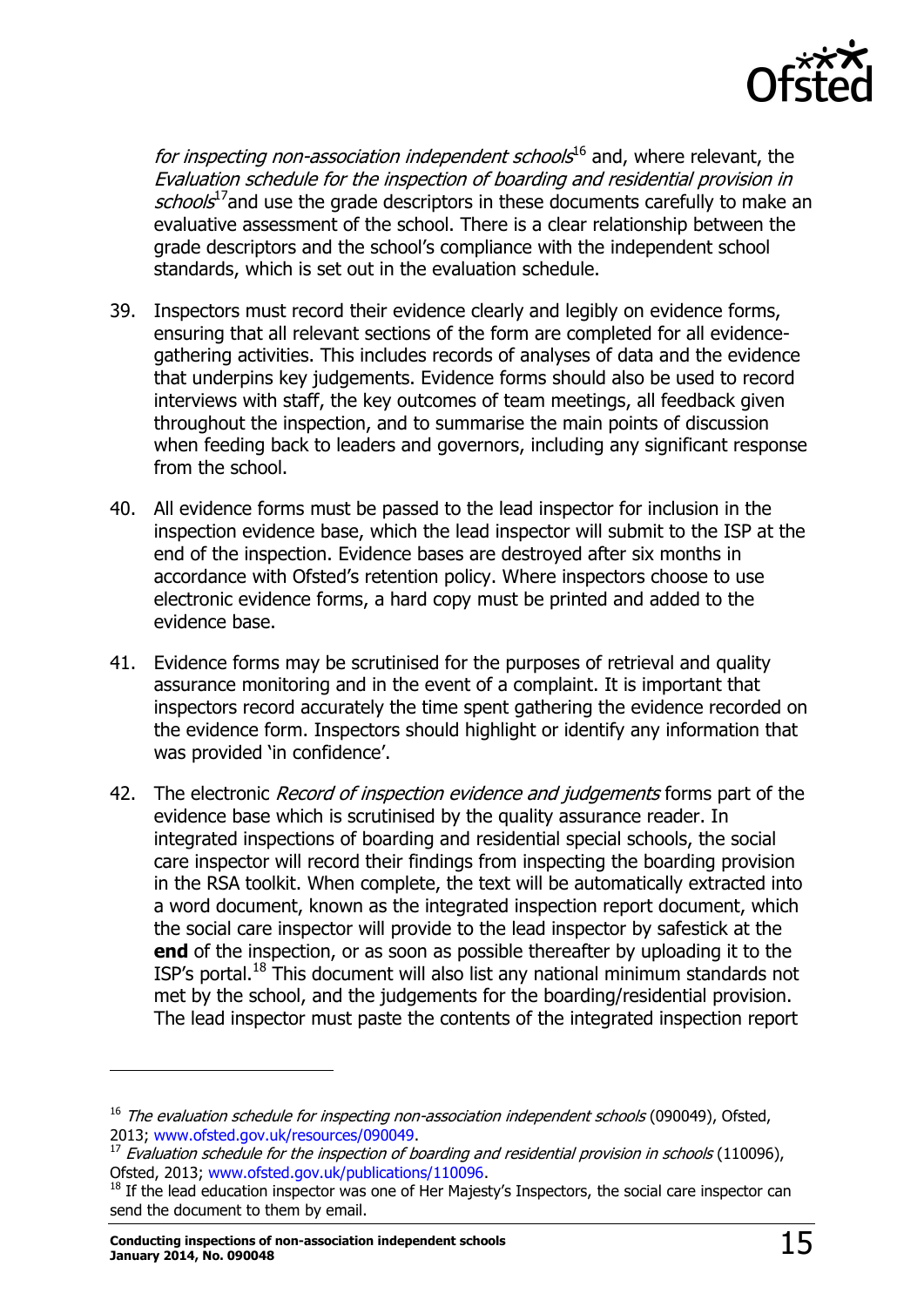

document into the Record of inspection evidence and judgements and weave the findings into the integrated report.

43. In the event of a safeguarding concern being under investigation at the time of the inspection, or emerging in the course of the inspection, inspectors should follow Ofsted's safeguarding procedures and seek advice. They should also refer to *Completing the record of inspection evidence and judgements* and Inspecting safeguarding briefing.<sup>19,20</sup> Writing inspection reports gives advice to inspectors on how to write up these matters in the report.  $21$ 

#### <span id="page-15-0"></span>**Involving the headteacher or their representative in aspects of the inspection**

- 44. Lead inspectors should meet the headteacher on an on-going basis during the inspection so as to:
	- update the headteacher on emerging issues and enable the headteacher to provide any further relevant evidence
	- $\blacksquare$  inform the headteacher whether any inadequate teaching or outstanding practice has been observed after first giving feedback to the teacher
	- allow the headteacher to raise any concerns, including those related to the conduct of the inspection or the conduct of individual inspectors
	- alert the headteacher to any serious concerns that may lead to the school being judged as inadequate.
	- The outcomes of any meetings with the headteacher should be recorded on an evidence form.
- 45. Closer engagement in the process of inspection can bring benefits to the school in giving the headteacher or other staff greater insight into how judgements are arrived at and to the inspection through the provision of additional evidence such as the capacity of the headteacher or others to evaluate performance. While retaining ultimate discretion in the extent of involvement of the school, the lead inspector is encouraged to invite the headteacher, proprietor **or** a nominated member of staff to:
	- observe and contribute further information to meetings of the inspection team (unless there are compelling reasons not to do so, for example if the leadership of the headteacher is a concern) and discuss the recommendations of the team

 $19$  Completing the record of inspection evidence and judgements (090051), Ofsted, 2014; [www.ofsted.gov.uk/resources/090051.](http://www.ofsted.gov.uk/resources/090051)

<sup>20</sup> Inspecting safeguarding briefing (090205), Ofsted, 2014: [www.ofsted.gov.uk/resources/briefings](http://www.ofsted.gov.uk/resources/briefings-and-information-for-use-during-inspections-of-maintained-schools-and-academies)[and-information-for-use-during-inspections-of-maintained-schools-and-academies](http://www.ofsted.gov.uk/resources/briefings-and-information-for-use-during-inspections-of-maintained-schools-and-academies) <sup>21</sup> Writing inspection reports (090052), Ofsted, 2014; [www.ofsted.gov.uk/resources/090052.](http://www.ofsted.gov.uk/resources/090052)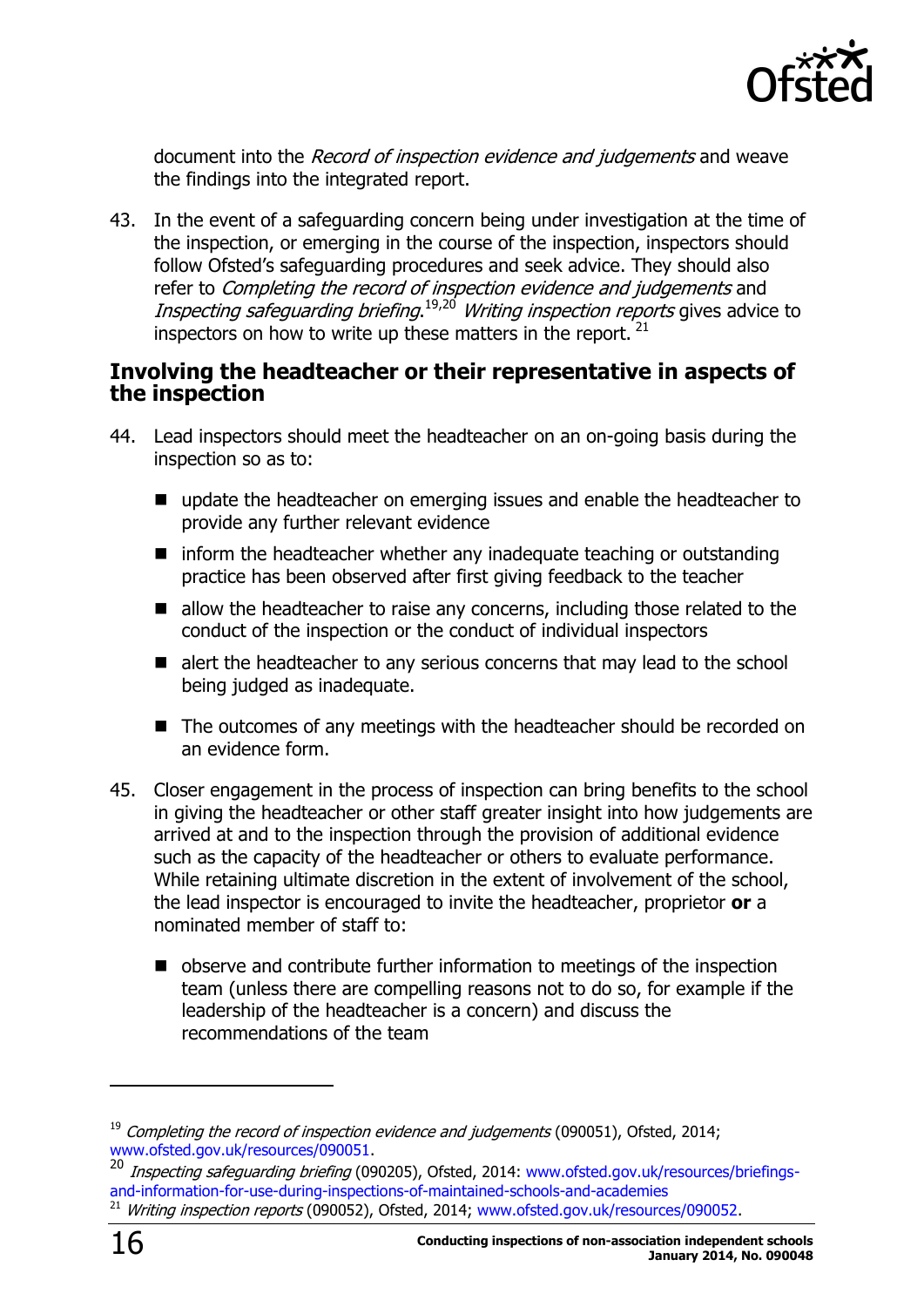

- participate in one or more joint observations of lessons and/or join inspectors when they examine pupils' work.
- 46. The headteacher is at liberty to choose whether or not to accept such opportunities. The extent to which the headteacher engages with the inspection team must **not** influence inspection judgements. All judgements are made by the inspection team.

#### <span id="page-16-0"></span>**The participation of the headteacher or senior staff in joint lesson observations**

- 47. If joint observations are to be undertaken the lead inspector and headteacher should agree which lessons to select. If a teacher does not agree to a joint observation, this should not go ahead.
- 48. After a joint observation, the inspector and headteacher<sup>22</sup> should discuss their views about the quality of teaching and learning observed in the lesson. If the headteacher offers a written record, the inspector can look at this. Any differences in the analysis of the lesson and the judgements made should be explored.
- 49. Prior to offering any feedback the inspector and headteacher should discuss their observations and findings and agree how the feedback to the teacher should be managed, who should provide it and when this should take place. If feedback is given by the headteacher, it can provide the inspector with useful evidence of how the s/he engages in professional dialogue with teachers. This evidence is important in determining how effective previous opportunities for professional development have been. Joint lesson observation also provides the opportunity for headteachers to learn from inspectors.
- 50. Following a joint observation, the inspector should write up an evidence form on the lesson in the usual way. Comments about the quality of the headteacher's evaluation should be included on the inspector's evidence form or written on a separate evidence form. Any notes taken by the headteacher or member of senior staff should remain in the school; they are not included within the evidence base for the inspection.
- 51. The headteacher should be invited to take part in joint lesson observations so that inspectors can:
	- collect evidence so that detailed and specific recommendations can be made about further improvements to teaching and learning
	- determine the effectiveness of the school's professional development programme for teachers and other staff

 $22$  Or member of senior staff if preferred.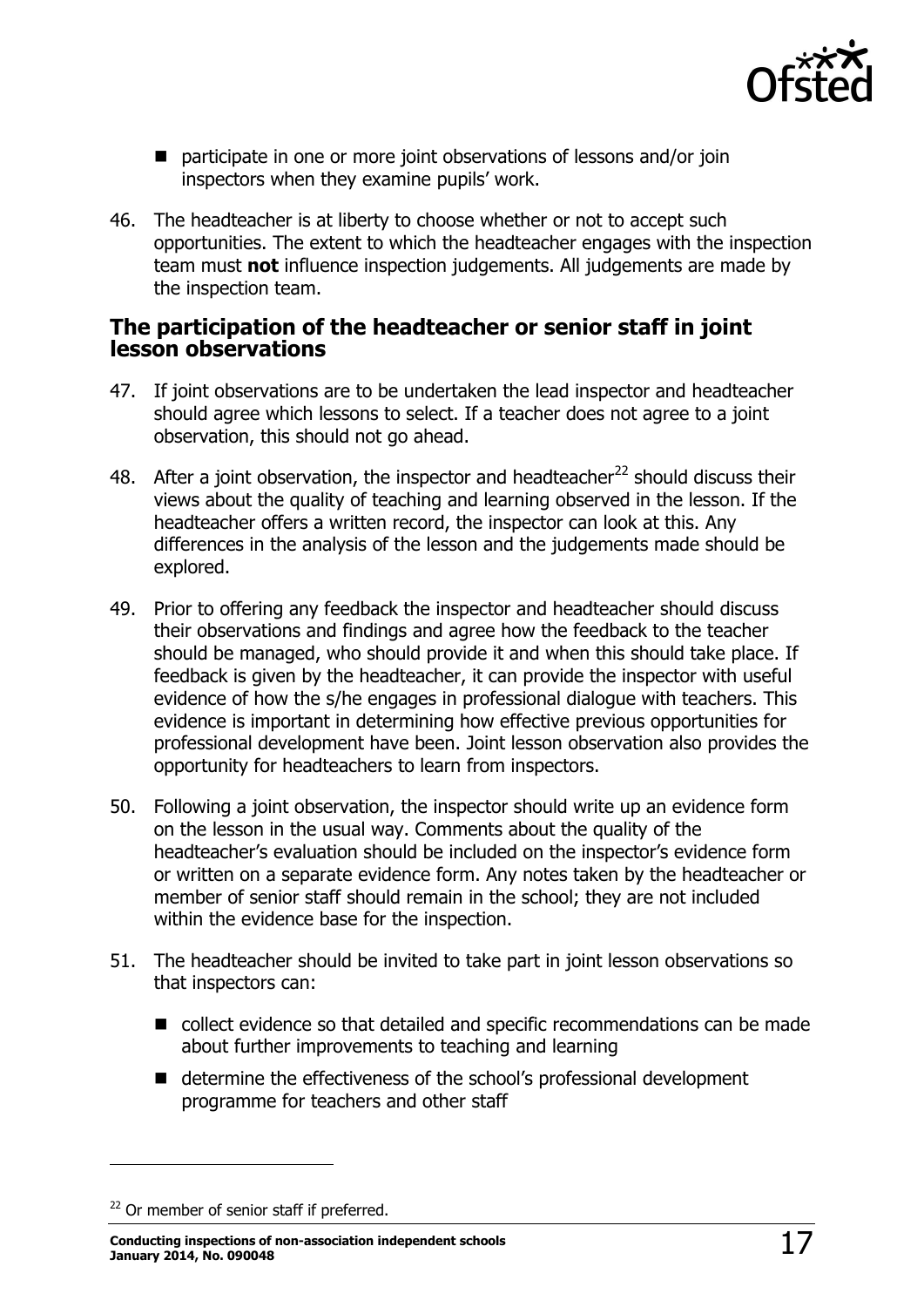

- help the headteacher to understand how the quality of teaching is judged and how it might be improved
- assess the accuracy and quality of the school's monitoring and evaluation of teaching.
- 52. The lead inspector should be mindful of not 'overloading' the headteacher and/or senior staff member. In small schools the headteacher may not be available to take part in any joint observations and should not be penalised for this.

### <span id="page-17-0"></span>**Inspecting the quality of teaching and its impact on learning**

- 53. Inspections must focus fully on teaching and how well pupils are learning and making progress. Inspectors should spend as much time as possible in classes, observing lessons, talking to pupils about their work, gauging their understanding and their engagement in learning, and their perceptions of the school. The deployment of inspectors should be purposeful but flexible and combine focused observations of particular lessons with more random sampling of the school at work.
- 54. There are many different strategies for planning observations. Lead inspectors should not be constrained by a single approach, but should use their professional judgement to plan an appropriate 'lesson observation strategy'. For example, inspectors may engage in any or all of the following:
	- $\blacksquare$  lesson observations of more than 25 minutes
	- longer observations of an hour or so  $-$  for example, inspectors may wish to
		- conduct longer observations, during which they look at, and talk to pupils about, their work
	- capture evidence of best practice, or to identify factors that contribute to weaker teaching and gather detailed evidence to underpin recommendations for improvement; inspectors may also track a class or specific group of pupils to assess their experience of a school day or part of a school day – inspectors may identify a class or classes that contain one or more pupils from the specific groups identified in the pre-inspection analysis. In this way, the experience, progress and learning of these pupils can be judged within the context of other pupils' experience.
	- short observations of small group teaching, for example of phonics
	- $\blacksquare$  shorter visits to a number of lessons, to track a particular theme.
- 55. Inspectors must have regard to the quidance in *The evaluation schedule for* inspecting non-association independent schools when exercising their professional judgement.
- 56. Talking to pupils about their work, and gauging the extent of their understanding, is crucially important. It is the inspector who should decide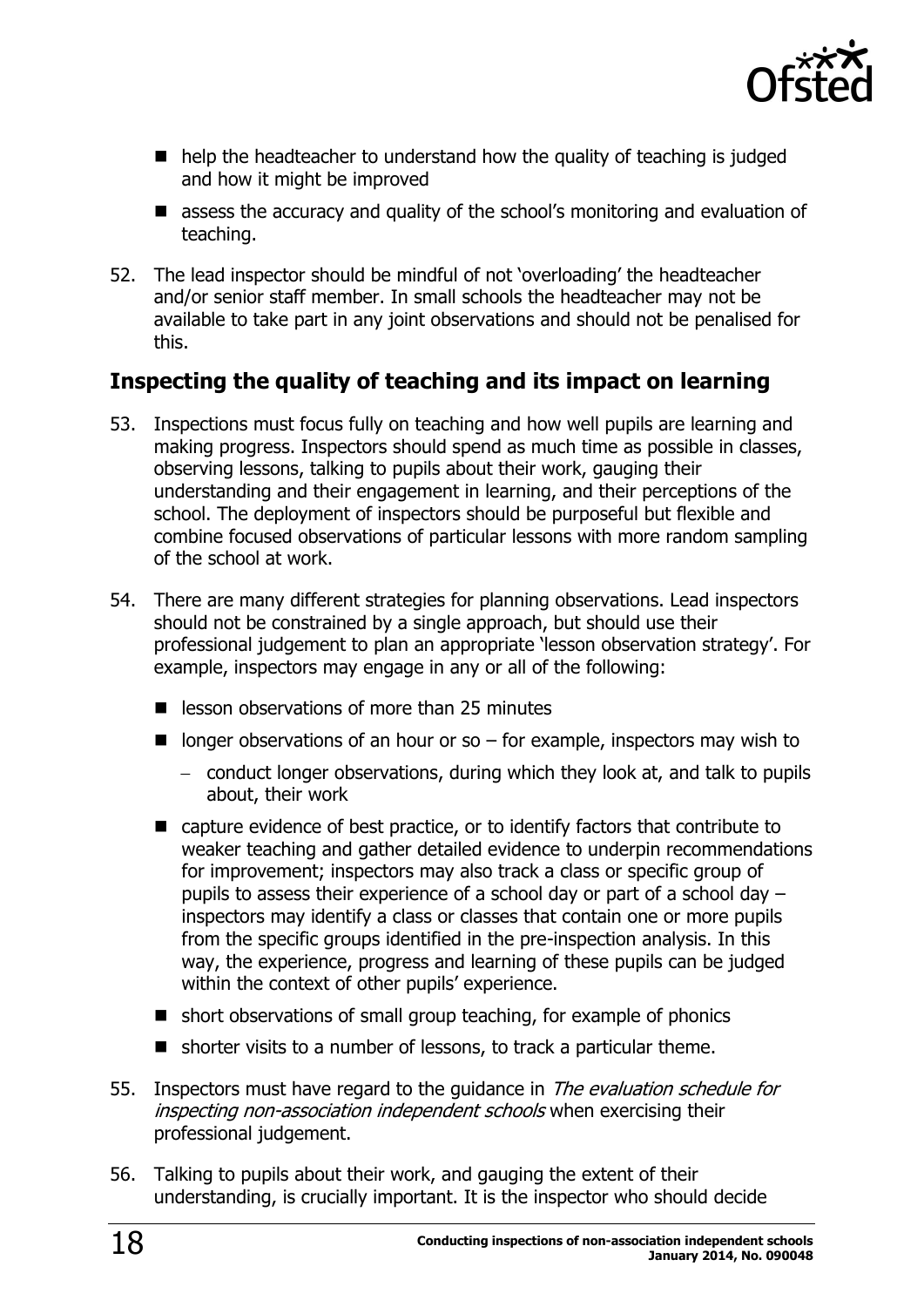

which pupils to sample, recognising that information from the teacher is valuable when identifying a cross-section of pupils with particular characteristics. Scrutiny of the standard, and content, of pupils' current and past work, evidence of assessment and feedback, and enquiry into how teaching is matched to the needs of individual pupils as well as to the class are among the fundamental techniques employed by all inspectors.

- 57. Inspectors should work as far as possible with the flow of the lesson and the dynamics of the school, aiming to avoid disturbing either as far as is possible. Dialogue with the staff of the school helps inspectors understand their work and allows a sharing of views on what is working well or what could be even better. It may be helpful to compile an on-going 'running evidence form' to note the outcomes of a series of observations, for example on the teaching of phonics.
- 58. The focus on teaching also provides a basis for judging behaviour, exploring matters such as the progress of particular individuals and groups, such as the most disadvantaged or vulnerable pupils, and considering the influence and impact of leadership at all levels.

### <span id="page-18-0"></span>**Hearing children read**

- 59. Inspectors must listen to a selection of pupils, including lower attaining pupils, read during the inspections of primary, preparatory or pre-preparatory schools and should discuss their reading with them. There may be occasions when inspectors may wish to hear pupils aged 11–14 in secondary schools and in special schools read where it is relevant to do so. This is to find out how effectively the school is teaching reading and how well the provision meets the needs of all pupils, including higher and lower-attaining pupils. It is essential that inspectors find out how well the school is teaching its weakest readers and thereby improving their skills.
- 60. Inspectors should decide which pupils they will listen to, in consultation with staff, taking into account the school's progress data on reading and other information such as lesson observations. However, inspectors should make a point of checking with teachers whether any pupil would be unduly nervous about reading with an inspector and should consider this information when selecting pupils.
- 61. Wherever possible, inspectors should listen to children reading within a classroom or in an open area that pupils are familiar with. It is important that the pupils feel at ease. However, the area should be quiet enough for inspectors to listen closely to what pupils read and say. Inspectors must ensure that in addition to hearing pupils read, they ask questions to ascertain pupils' understanding of what they are reading. Inspectors should give attention to pupils' writing and communication skills, as well as their reading skills. They should also consider the extent to which the school intervenes to provide support for pupils, especially those that are at risk of underachieving.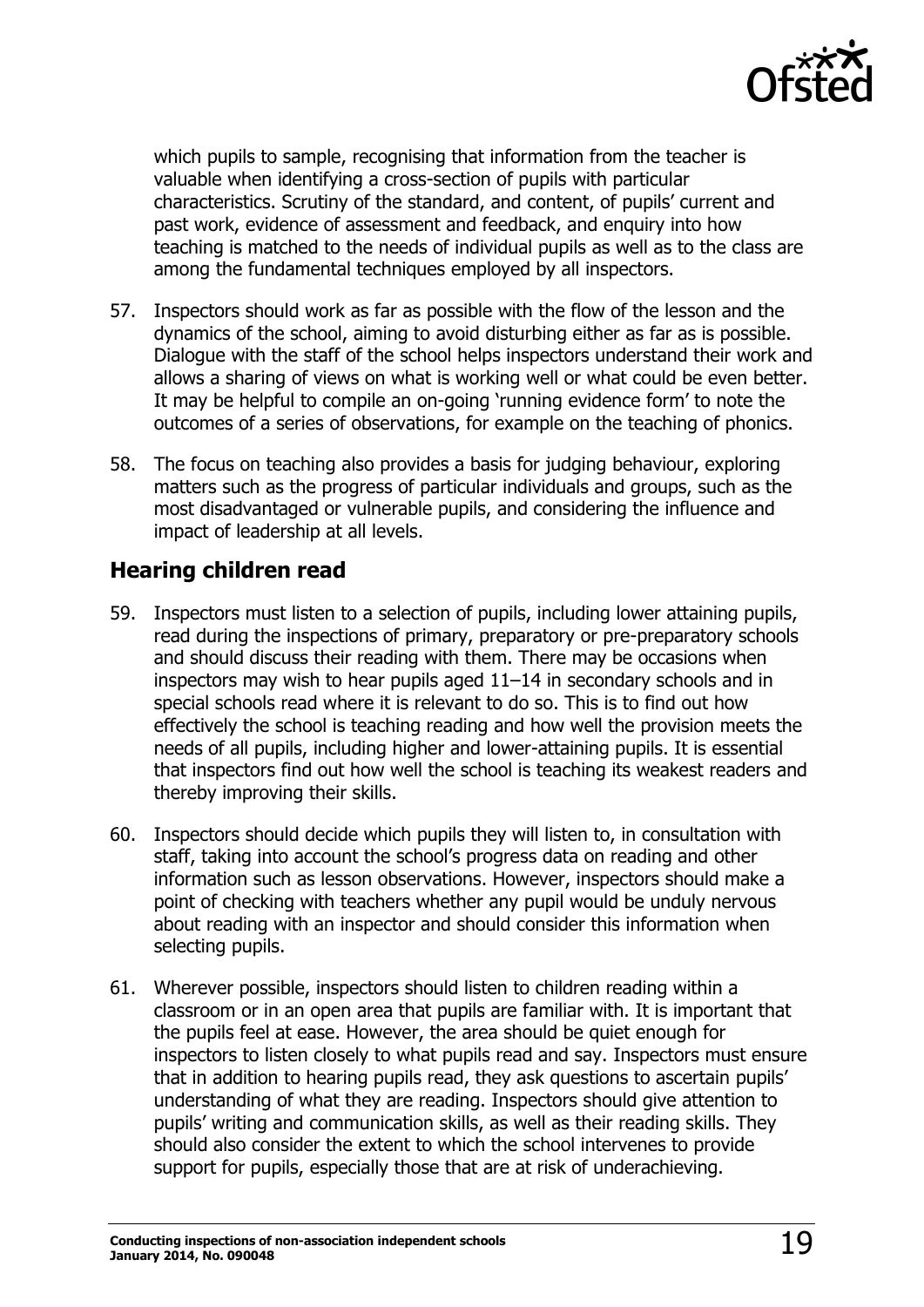

- 62. Inspectors will consider the impact of teaching and outcomes across the range of the school's provision and will use the evidence they gather to inform the overall evaluation of pupils' achievement, the quality of teaching, and the impact of leadership and management on raising standards. When making the key judgements, inspectors will give particular attention to the teaching of literacy, including reading, and mathematics.
- 63. Inspectors should refer to the document Subsidiary guidance supporting the inspection of maintained schools and academies from September 2012 for guidance on inspecting children's achievement in EYFS provision.<sup>23</sup>

### <span id="page-19-0"></span>**Mathematics**

- 64. When considering the effectiveness of a school's work in mathematics through the analysis of data, observations of lessons and scrutiny of pupils' work, inspectors will:
	- consider how well the school is identifying and tackling inconsistency in the quality of mathematics teaching between different groups of pupils, key stages, sets and classes, including those taught by non-specialist teachers of mathematics in secondary schools
	- consider, in the mathematics lessons observed and through discussions with pupils and scrutiny of their work, how well teaching
		- $-$  fosters mathematical understanding of new concepts and methods  $-$  this includes teachers' explanations and the way they require pupils to think and reason for themselves
		- helps pupils to apply the mathematical knowledge and skills they have been taught, by solving a variety of mathematical problems.
- 65. Inspectors should also challenge the use of inappropriate early entry to GCSE examinations by assessing the rationale underpinning the school's policy on entry for GCSE mathematics and its impact on achievement and subsequent curriculum pathways.

### <span id="page-19-1"></span>**Inspecting pupils' behaviour and personal development**

66. Inspectors **must** make their judgements by drawing on evidence they have directly observed during the inspection along with evidence that provides a view of what behaviour and pupils' personal development are normally like. This will include pupils', parents' and carers' views of behaviour and pupils' personal development in the school, and school records, for example of attendance and exclusion. Inspectors should consider a broad range of evidence including for example evidence relating to bullying; pupils'

 $23$  Subsidiary guidance supporting the inspection of maintained schools and academies from September 2012 (110166), Ofsted, 2014; [www.ofsted.gov.uk/resources/110166.](http://www.ofsted.gov.uk/resources/110166)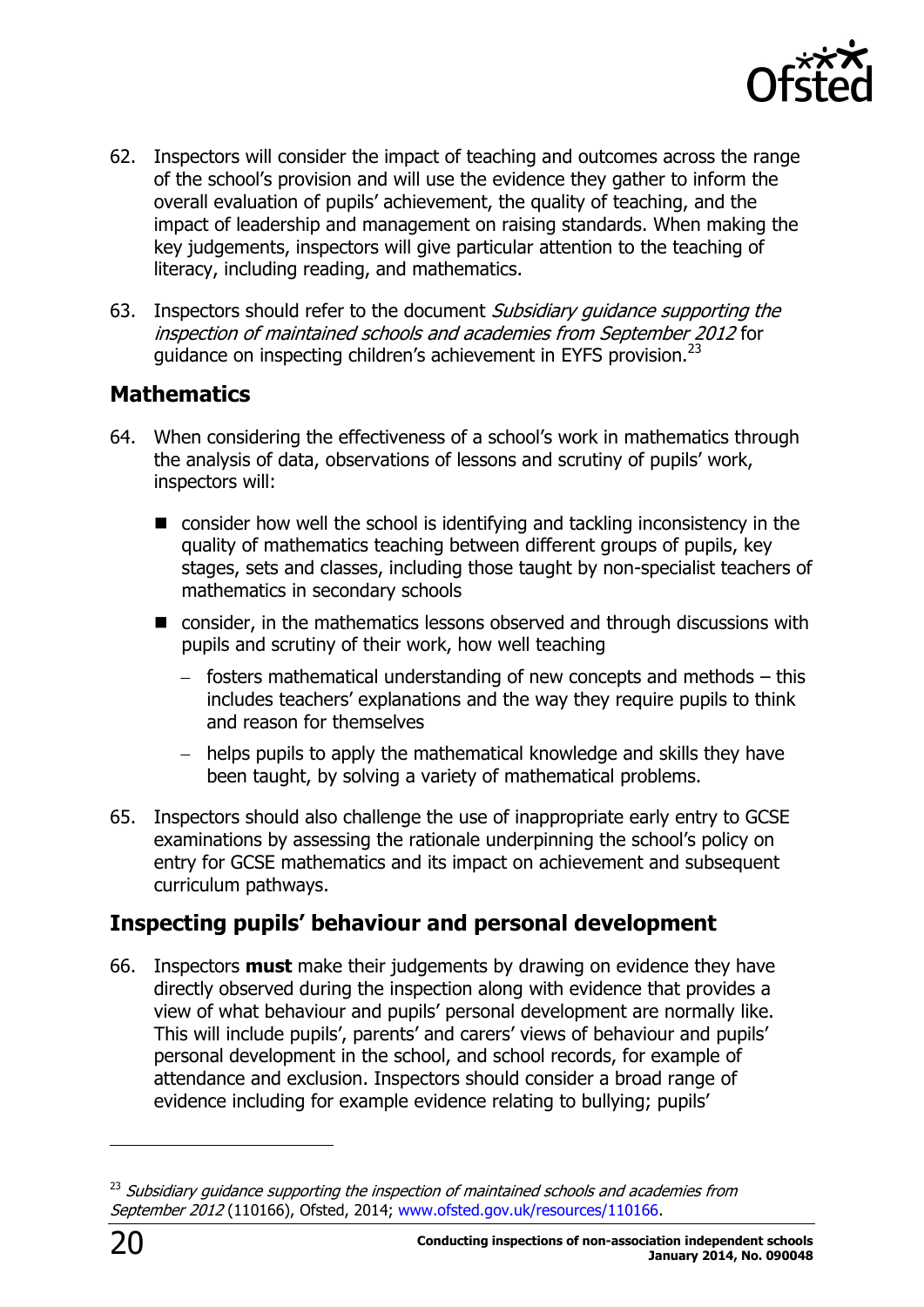

understanding and response to risk; their attitudes to learning; pupils' behaviour in lessons observed and over time; the level of respect they show for each other and pupils' attendance and punctuality.

67. In reaching a view of pupils' personal development, inspectors must assess the extent to which the school meets the standards in Part 2, the provision for pupils' spiritual, moral, social and cultural development, and judge the impact of this provision on pupils' personal development. Inspectors must take account of the nature of the school that they are inspecting and vary their sources of evidence accordingly: faith schools and special schools must all meet the requirements of the independent school standards but are likely to give different emphases to pupils' spiritual, moral, social and cultural development. Inspectors must collect evidence from a wide range of sources such as the quality of curricular and extra-curricular provision, assemblies and religious study, opportunities for discussion and reflection, trips and visits, visiting speakers, community service, the school's photographic and other documented evidence of events and they must take account of what pupils, parents and carers say. Inspectors should ask pupils and staff about the extent to which the school enables pupils to engage with and learn about other people from different faiths and cultures. They should ascertain how far the school encourages pupils to contribute to the community beyond the school and wider society. By talking to the pupils, inspectors should attempt to assess their attitudes to other people and other sections of society.

#### **Other observations**

j

- 68. Inspectors should ensure that they observe pupils in a range of situations outside normal lessons to evaluate aspects of behaviour and personal development, for example:
	- at the start and finish of the school day
	- during lunchtime and break/play/'boarding' times
	- during assemblies and tutor periods
	- when moving between lessons.

#### <span id="page-20-0"></span>**Obtaining the views of registered parents and other stakeholders<sup>24</sup>**

69. Ofsted's online service Parent View is available for the parents of children in non-association independent schools to use. Parents of boarders/residential pupils are also able to give their opinion of the boarding/residential provision. The lead inspector should check the returns for the school from the Parent View

<sup>&</sup>lt;sup>24</sup> 'Parents' refers to mothers, fathers and/or carers.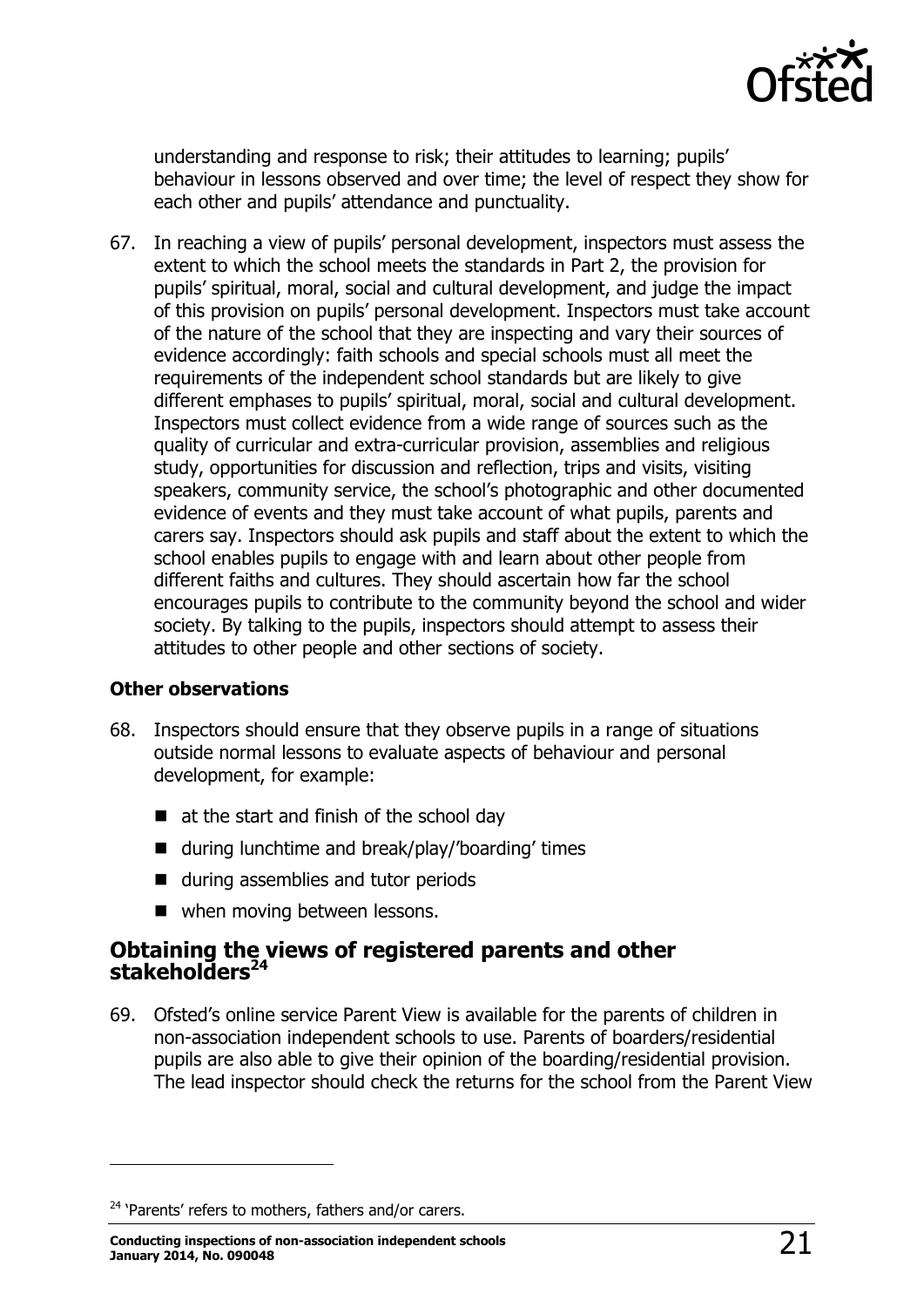

website as part of their preparation.<sup>25</sup> The lead inspector should discuss the online Parent View analysis with the headteacher and/or proprietor, and explore any issues particularly where there is cause for concern or where the analysis is significantly out of line with the school's self-evaluation. In cases, such as very small schools, where the views of parents form too small a sample to appear on Parent View, or if no responses have been entered by parents, inspectors should take such steps as they deem necessary to obtain the views of parents and carers. This may be, for example, by talking to parents as they drop or collect their children from school, or telephoning a sample of parents and carers in the course of the inspection.

- 70. Ofsted also conducts annual online point-in-time surveys of the views of day pupils, and in the case of boarding and residential special schools, boarders/residential pupils and boarding staff. There is one survey for day pupils and a separate one for boarders/residential pupils. Inspectors should note that Orthodox Jewish schools do not use the online pupils' survey and instead circulate a culturally adapted version of the survey in hard copy, the responses to which will be available to the inspectors on arrival at the school.
- 71. A point-in-time survey is also used to gather the views of local authorities who place and fund children in independent schools. Further information about the point-in-time surveys is available in Annex E.
- 72. The views of the staff at schools are gathered through a questionnaire, which the ISP sends to the school by email alongside the formal notification of inspection letter. The school is asked to distribute the questionnaire to all staff apart from those in the boarding provision, whose views will have already been sought through the online point-in-time survey.
- 73. The questionnaire states that staff should complete and return their questionnaires in a sealed envelope, marked 'Confidential – for the attention of the Ofsted inspection team' by 11am on the second day of inspection, where practicable.
- 74. Inspectors use all this information intelligently to set up lines of enquiry which they must record on an evidence form and pursue during the inspection. They must give the headteacher and/or proprietor the opportunity to discuss and comment on the analyses of pupils' and parents' views, particularly where they raise issues of concern or seem out of line with the school's self-evaluation.

#### <span id="page-21-0"></span>**Meetings with pupils, parents, staff, governors and other stakeholders**

75. Any meetings with pupils, parents, carers, staff, governors and other stakeholders must take place without the headteacher, proprietor or staff

<sup>&</sup>lt;sup>25</sup> A summary of responses to Parent View is available online: [www.parentview.ofsted.gov.uk/parent](http://www.parentview.ofsted.gov.uk/parent-view-results)[view-results.](http://www.parentview.ofsted.gov.uk/parent-view-results)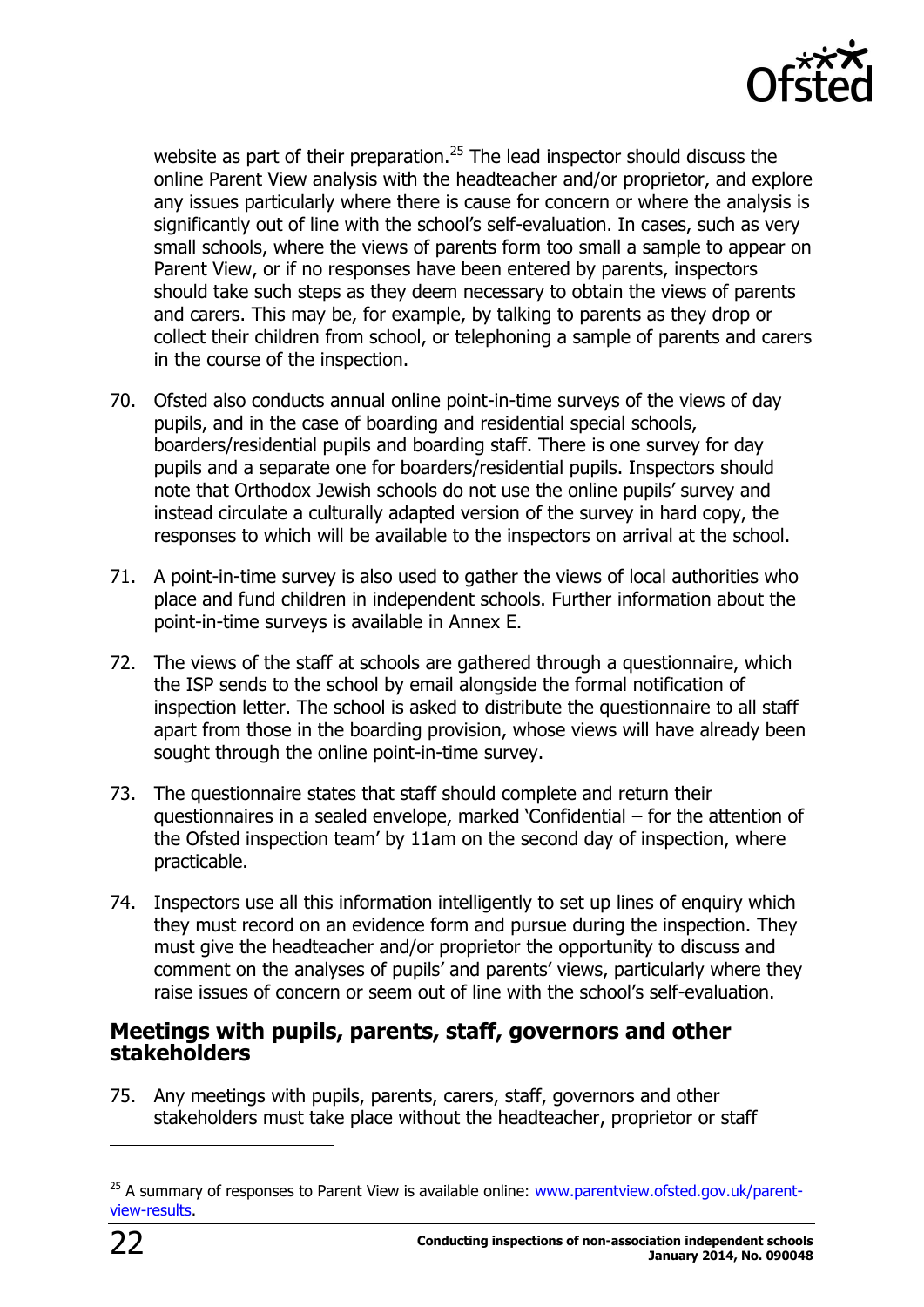

present. When inspectors meet pupils, parents, carers, staff, governors, trustees and other stakeholders, every endeavour must be made not to disclose the source of comments made by individuals if they are used to pursue an issue further. However, there may be circumstances in which it is not possible to guarantee the anonymity of the interviewee. Additionally, inspectors have a duty to pass on disclosures, which raise child protection or safeguarding issues and/or where serious misconduct or potential criminal activities are involved.

76. Inspectors must also have regard to their own safety and exercise caution in setting up interviews for example with vulnerable pupils in circumstances which could potentially put the inspector at risk if they are alone.

#### <span id="page-22-0"></span>**Assessing a material change application as part of a routine section 162A inspection**

- 77. Occasionally, a school makes an application for a material change around the same time as the routine section 162A and/or the routine boarding inspection is due. When this occurs, and at the request of the Department for Education, it is sensible and desirable that the material change is assessed as part of the inspection. The lead inspector will have been alerted by the senior HMI for independent schools, the senior HMI for boarding provision in schools or by an administrator in Ofsted or the ISP, so that they are clear that the material change is part of the inspection. The HMI will consider the tariff alongside the circumstances of the material change requested. This may be varied to include an additional inspector day where the request is complex. The HMI will recommend this to the appropriate Ofsted senior manager, whose final decision it is to agree to any increase in tariff.
- 78. Where this occurs, the lead inspector should make clear to the school at the start of the inspection that the material change request will be considered within the scope of the inspection and the outcome will be reflected in the report. Feedback on the outcome of the material change will be given at the time that the inspection findings are given to the school.
- 79. The inspection team should assess the request for a material change in exactly the same way as they would if it were a focused inspection. Evidence and judgements should be recorded in detail in the Record of inspection evidence and judgements (ROIEJ) under the heading 'Evidence from material change for assessment, or where emergency matters have been considered at the request of the registration authority<sup>726</sup> In the report, the 'Information about this inspection' section should contain a line about the nature of the material change sought by the school. The 'Leadership and management' part of the 'Inspection judgements' section should include additional text which summarises the team's judgement about whether the material change is

 $26$  Record of inspection evidence and judgements (090065), Ofsted, 2013; [www.ofsted.gov.uk/resources/090065.](http://www.ofsted.gov.uk/resources/090065)

**Conducting inspections of non-association independent schools January 2014, No. 090048** 23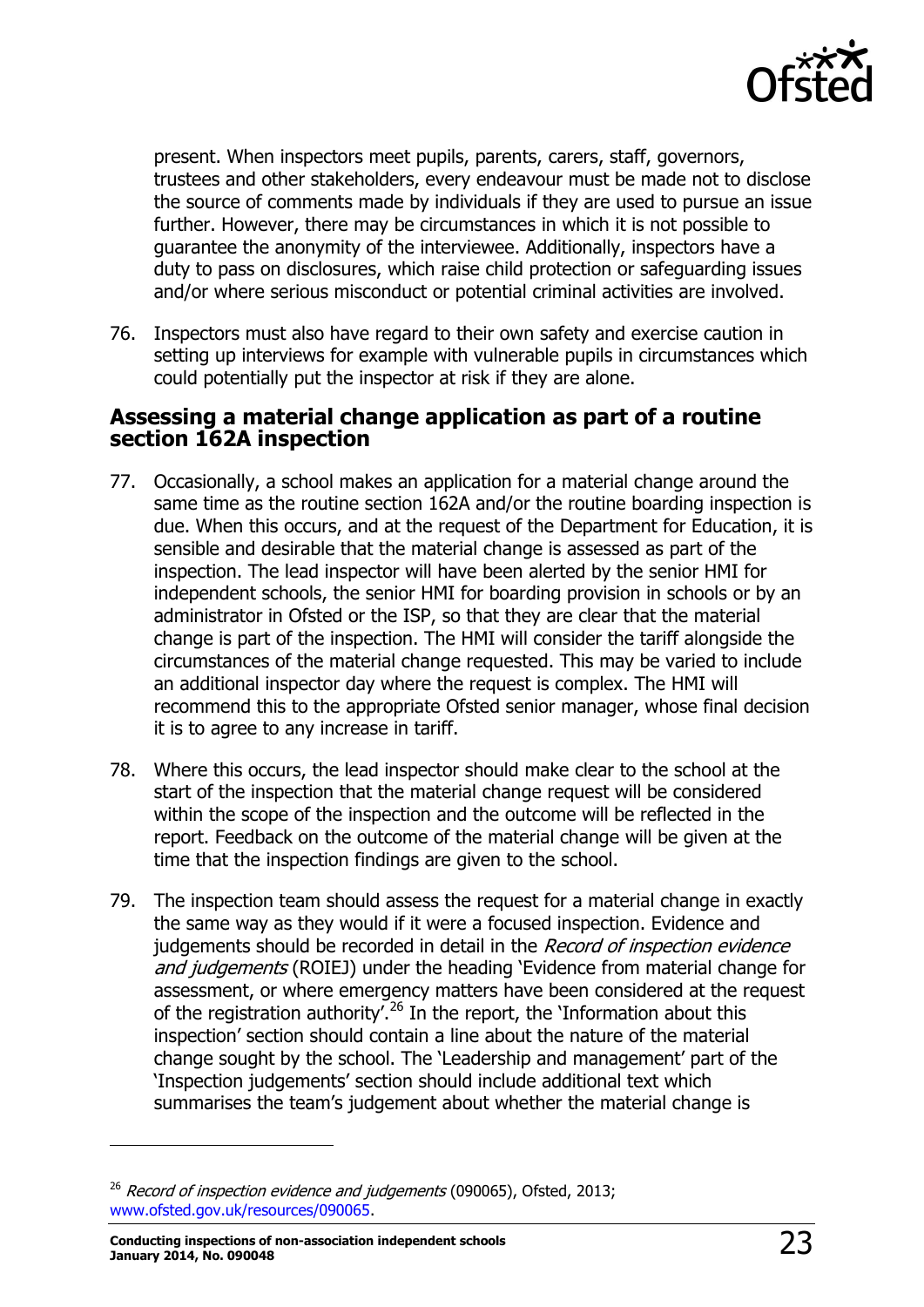

recommended or not. Inspectors should note that there is no need to complete a separate advice note under these circumstances. If the school needs to do further work before the material change could be recommended, inspectors should record these points in the 'What does the school need to do to improve further' section. Here inspectors should insert a line before listing any unmet independent school standards to say that 'in order for the proposed material change to be acceptable the school should…'. This will distinguish standards which are currently not met by the school from those that would not be met if the material change were implemented. Where the amount of work required is substantial and requires significant reporting, inspectors should simply state that the material change is not recommended owing to inadequate accommodation/curriculum planning and so on, and record the details in the ROIEJ for the information of the DfE. The lead inspector should always make clear to the headteacher and/or proprietor that the material change is being considered as part of the inspection and how the outcome will be recorded in the report.

80. Further information on material change inspections is available in *Conducting* additional inspections of independent schools.<sup>27</sup>

## <span id="page-23-0"></span>**Inspecting group providers**

- 81. Where education is provided in children's homes that are members of a group or company of schools which is registered as a single education provider, Ofsted will make separate arrangements to inspect the group provision as a whole, taking account of each of the settings. To be eligible for these arrangements the group must share common policies, procedures, records and teaching arrangements, and all of the settings must be in reasonable geographical proximity. The group must be registered as a single education provider. The registration is at the discretion of the DfE. The DfE, as the registration authority, may take other matters into consideration, such as the outcome of previous education or care inspections of individual settings in the group. Specific inspection arrangements will be matched to the provision made by each group.
- 82. The DfE will inform Ofsted of the registration of a group provider. Ofsted's HMI remit lead for inspections of independent schools will arrange a meeting with the group's director of education. The meeting will review the nature of the group provision, the location of all settings and the arrangements made for care and education by the group. The meeting will also cover the specific inspection requirements, such as the number of days and size of the team needed to cover all settings, and the expertise required by the inspection team. The arrangements will vary between groups, but it is expected that the size of the inspection team will be sufficient to inspect all settings, for team meetings to

 $27$  Conducting additional inspections of independent schools (090060), Ofsted, 2014; [www.ofsted.gov.uk/publications/090060.](http://www.ofsted.gov.uk/publications/090060)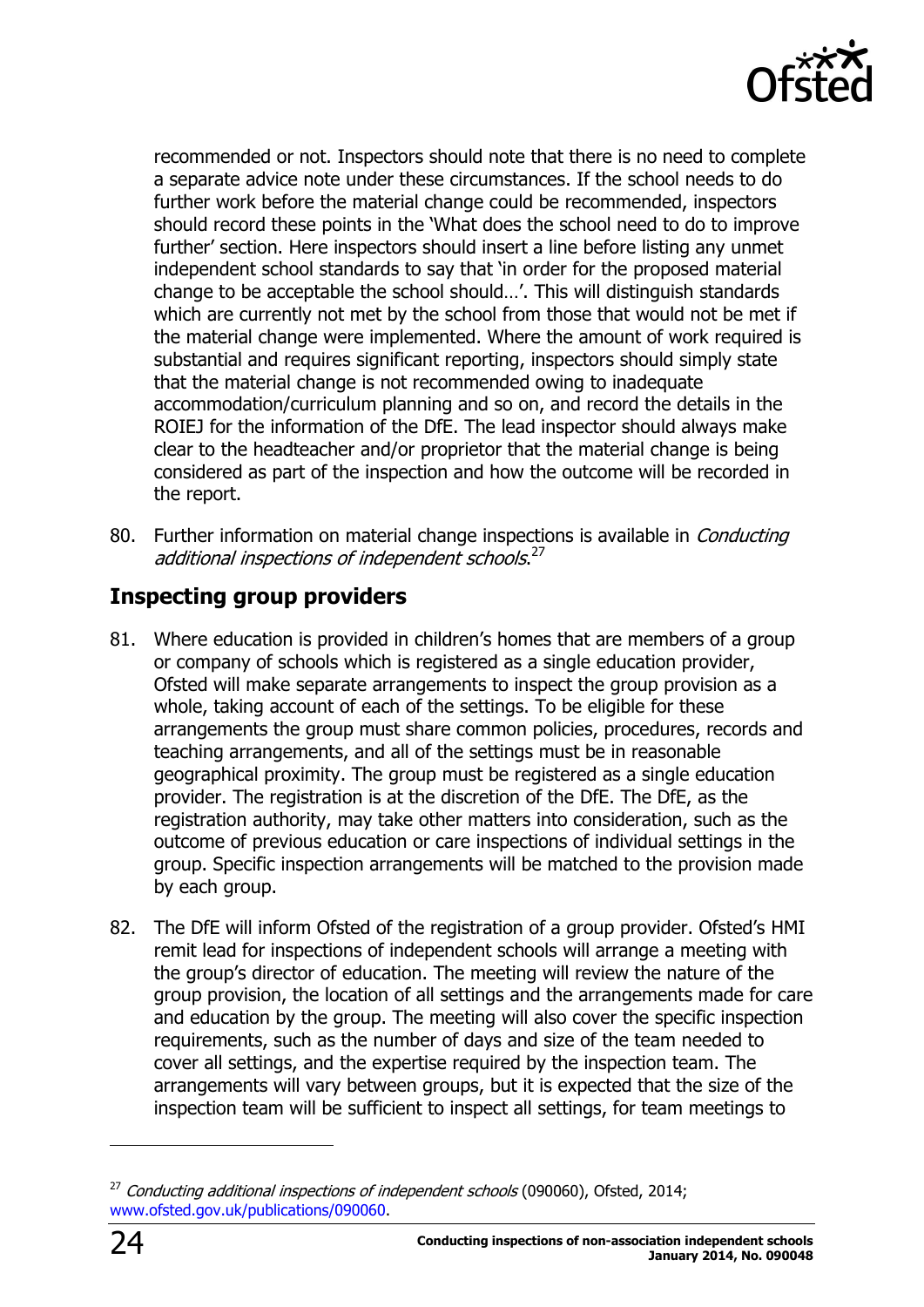

occur and for feedback to be given to the group as a whole within a single week. The meeting between the HMI and the education director will occur at a separate time in advance of the inspection and outside the normal notification period. After the meeting the HMI will discuss and finalise scheduling and deployment requirements and discuss these with the ISP remit lead for independent school inspections and the lead inspector.

- 83. The lead inspector will be allocated two planning days in advance of the inspection to ensure that the more complex aspects of coordinating the team's inspection can be fully planned. The lead inspector should prepare a detailed plan and briefing for the team, indicating the locations and telephone numbers of all the settings and a list of those to be inspected by each inspector, together with an indication of the time they should spend in each location. The lead inspector must ensure that sufficient time is planned for travel between the settings, particularly if they are some distance apart, or if travel is required at peak times. The briefing must include a clear focus of activity for each inspector and their role in the inspection. The briefing should be recorded, made available to all team members, and included in the evidence base for the inspection.
- 84. Each setting must be seen, even where there are currently no young people in residence or being educated. Where there are currently no young people, the inspector must check that the accommodation and premises are suitable, and look at any individual records or procedures that are relevant to that setting.
- 85. The lead inspector must plan for inspectors to observe a range of teaching staff, without overburdening any one individual, so that the inspection team covers a variety of subjects, teachers and young people in the group in order to make reliable judgements about teaching and learning and the achievements the pupils make. Where it is possible to do so, inspection efficiencies should be built into the plan, so that group records, for example of pupils' progress, or staff recruitment files, may be looked at centrally.
- 86. The lead inspector must ensure that sufficient time is planned for all team inspectors to meet and discuss their findings and to contribute to the main inspection judgements of the whole group provision. Team meetings should weigh carefully the evidence from all settings to reach balanced and clear overall judgements. However, while there may be variations between settings and the response of young people may be different in each, all settings must meet the independent school standards, particularly for premises, welfare, health and safety, for the group provision to meet the standards overall.
- 87. In all other respects the normal inspection arrangements for notification, gathering stakeholders' views and conducting the inspection and feedback will apply. Such an inspection will result in a single report. The individual settings should be referred to in the report by their social care reference numbers only.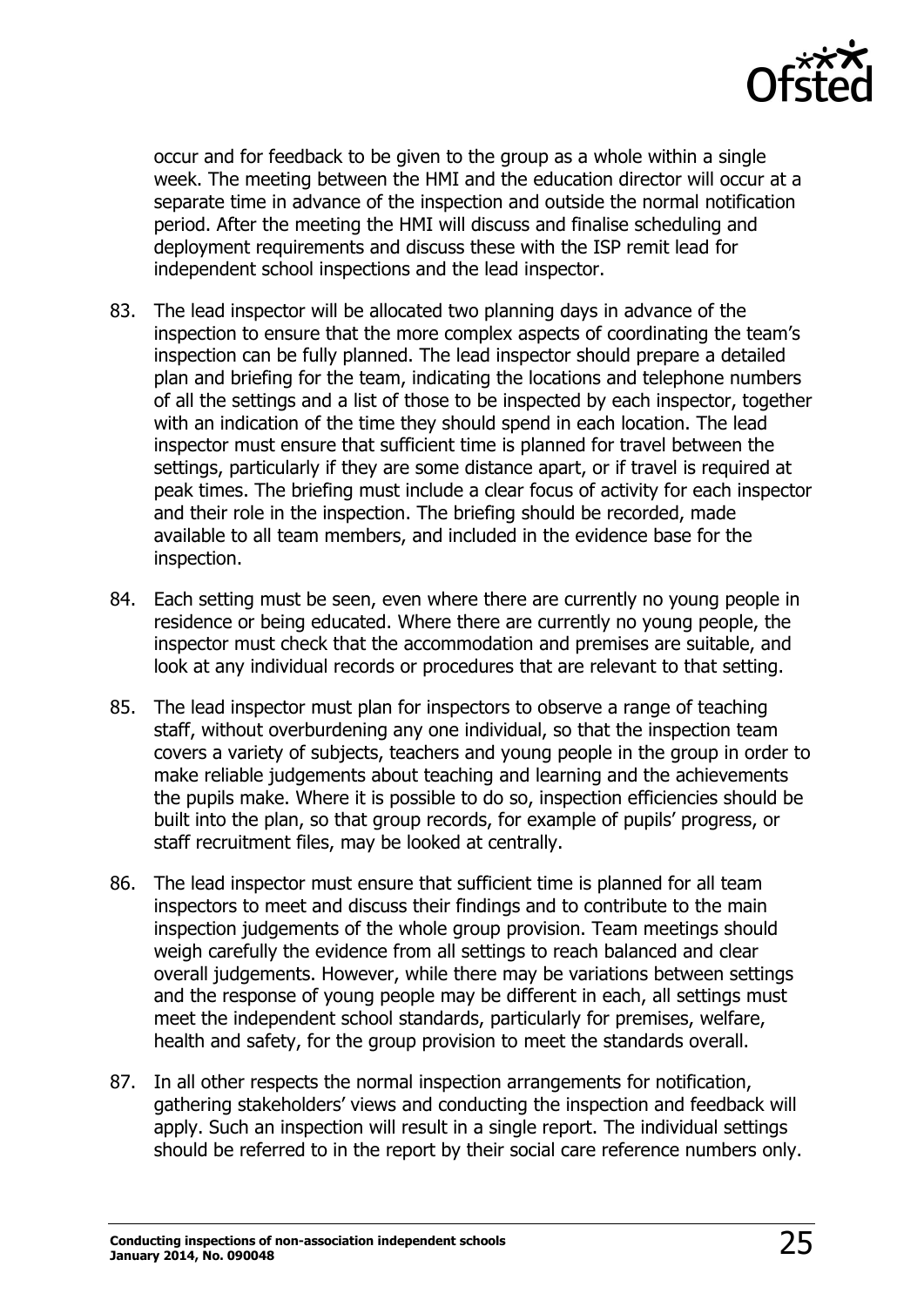

For further guidance on inspection reports for group providers, please refer to Writing inspection reports.<sup>28</sup>

#### <span id="page-25-0"></span>**Aligned inspections of independent schools with dual registration as children's homes**

- 88. The inspection of education in a registered independent school which is also a children's home may take place as a free-standing event or be aligned with the full inspection of the children's home. Where possible, Ofsted will attempt to align both inspections so that inspectors may work together and share evidence, which should reduce pressure on the school/home.
- 89. Where the education inspection takes place as a free-standing event, inspectors must follow the instructions for conducting the inspection of a day school, but prepare for the inspection by reading both of the most recent education and children's home reports. They must make themselves aware of any on-going issues which relate to children's welfare which may be likely to impinge on aspects of the school inspection, and ensure that they take these into consideration during the inspection.
- 90. Where the inspections are aligned, both inspectors should work together to share evidence and reduce the demands of inspection on the school. The lead education inspector should contact the social care inspector in advance to discuss the inspection. The social care inspector is likely to be more familiar and up to date with developments at the children's home, and this knowledge should be shared. The lead education inspector should share with the social care inspector any issues arising from the pre-inspection evidence or the initial telephone call to the school.
- 91. Throughout the inspection, inspectors should share the evidence that is required by them both in order to make the judgements required to fulfil their respective evaluation schedules, for example evidence of child protection and safe recruitment procedures, records, risk analyses and matters relating to safeguarding children's welfare, health and safety. They may inspect these matters jointly, where practicable, but in any event should share their key judgements with one another to ensure that their judgements match up, and that any inconsistencies are justified and clear to the school and the children's home.
- 92. Inspectors should aim to feed back their judgements jointly at the end of the inspection, so that the school/home receives clear and consistent messages from Ofsted, particularly about the provision which is covered in both inspection schedules.

<sup>&</sup>lt;sup>28</sup> Writing inspection reports (090052), Ofsted, 2014; [www.ofsted.gov.uk/resources/090052.](http://www.ofsted.gov.uk/resources/090052)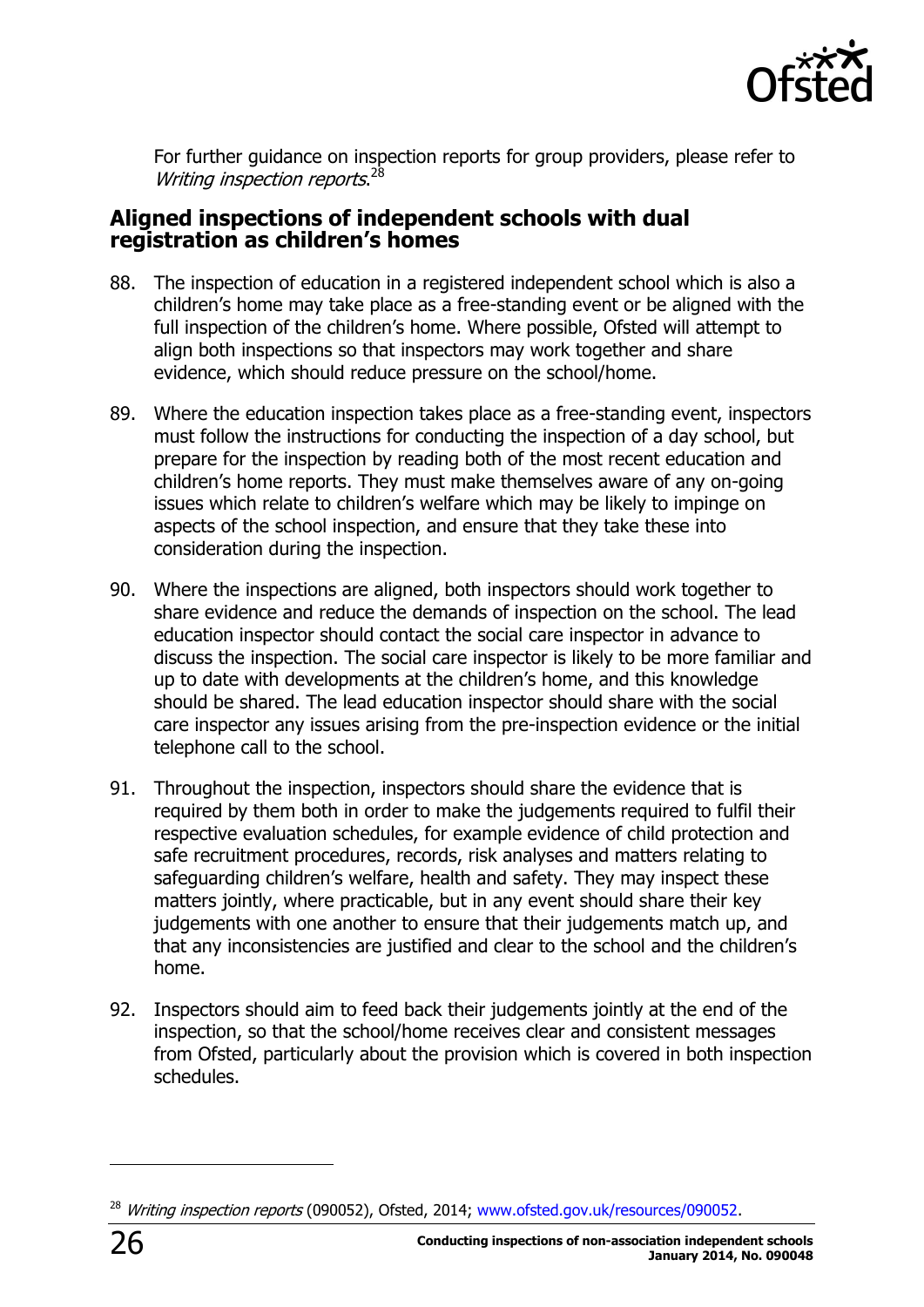

93. Aligned inspections always result in separate reports – one for the DfE which covers the education provision and one for Ofsted which reports the findings from the care inspection.

### <span id="page-26-0"></span>**Dialogue with and feedback to teachers and other staff**

- 94. The inspection team should explain to the school the arrangements for providing feedback to staff. Inspectors must offer feedback to teachers. For all observations of 25 minutes or more, inspectors should offer and, if requested, arrange feedback with the teacher concerned. There may be occasions when feedback is offered for observations of less than 25 minutes, for example short reading/phonic sessions. The feedback arrangements for these sessions should be explained to the teacher prior to or shortly after the observation.
- 95. Feedback dialogue should address the main strengths and weaknesses of the activity observed, focusing on:
	- pupils' learning and the teacher's contribution to it
	- $\blacksquare$  the quality of what was seen (inadequate, adequate, good or outstanding)
	- how it could be improved
	- and including where possible:
		- $-$  the context and content of the lesson
		- where it fits into a sequence or programme of lessons
		- other teaching and learning activities that the teacher uses
		- professional development experience related to teaching
		- the extent to which leaders monitor teaching and provide pedagogical guidance and support for teachers and
		- $-$  the nature and impact of performance management.
- 96. Feedback arrangements should be pragmatic. For example, feedback after a tour of lessons accompanied by a senior member of staff should be to that person and/or the headteacher. For example, the reading leader or co-ordinator might be the appropriate recipient of feedback from visiting a series of groups during a phonics session.
- 97. Not all feedback will be concerned with lessons. Discussion of other aspects of the school's quality, work or performance should involve the person responsible for that aspect although inspectors will not provide feedback after each interview with a member of staff.

#### <span id="page-26-1"></span>**Inspection team meetings**

98. Many inspections will be led by one inspector only. Where there is a team of inspectors, they should meet **briefly** at different points during the course of the inspection. In particular, the team should: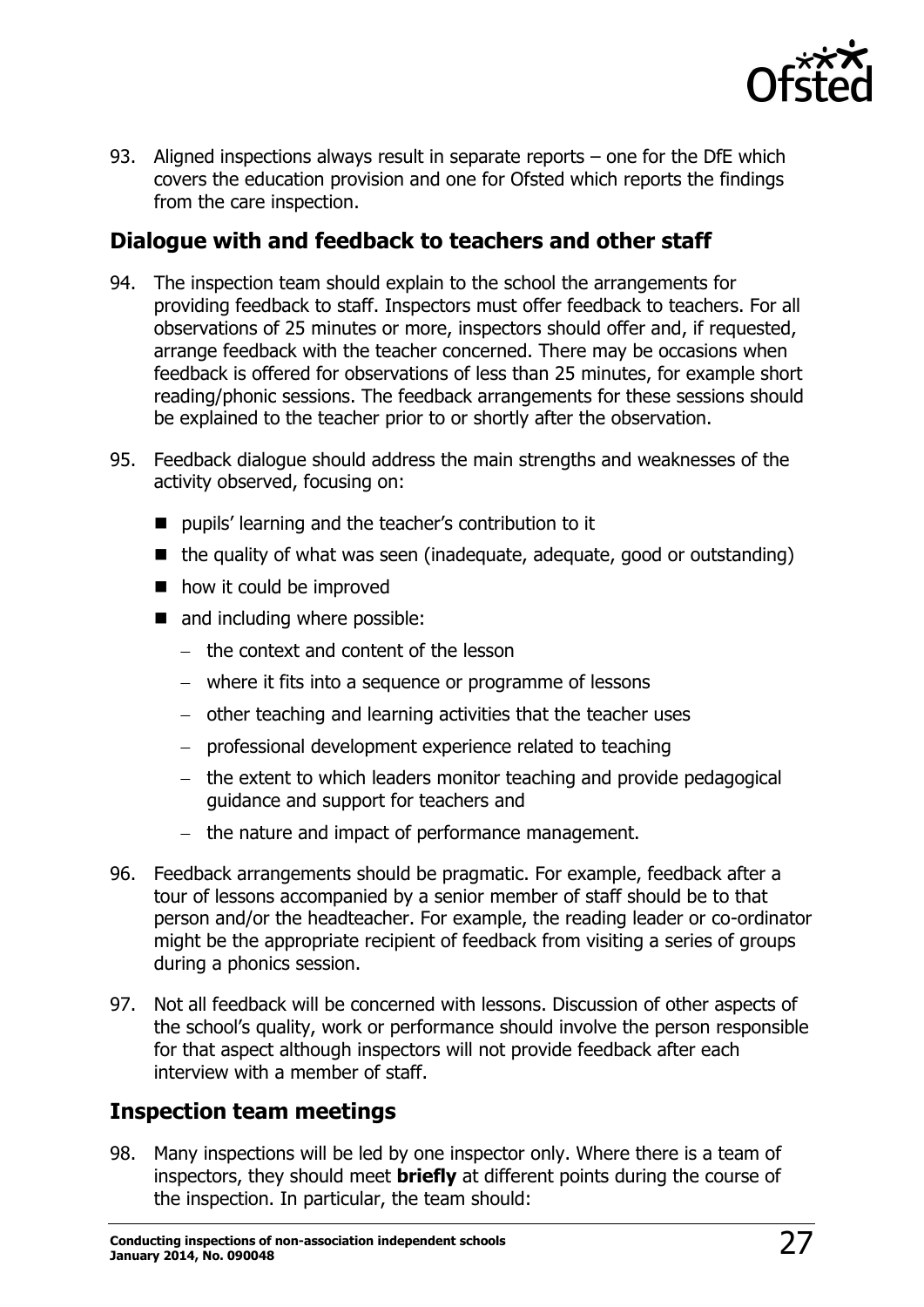

- $\blacksquare$  meet briefly at the start of day two for the lead inspector to brief the team on any emerging issues
- $\blacksquare$  meet at the end of day two to discuss emerging judgements
- meet finally after evidence gathering has concluded on the final inspection day to finalise key judgements and identify areas for improvement<sup>29</sup>
- record the outcomes of all team meetings on evidence forms.

### <span id="page-27-0"></span>**Providing feedback to the school**

- 99. Following the end of the inspection there must be a short and focused feedback meeting which includes the headteacher, where possible. Attendees at this feedback meeting should include the proprietor or at least one representative from the governing body or trustees/those responsible for governance. It is for the lead inspector to decide, following discussion with the headteacher, whether other senior staff should be present.
- 100. The lead inspector should explain to those present that the purpose of the feedback session is to share the main findings of the inspection, which include whether the school meets the independent school standards, and how the school can improve further. Governors and proprietors may seek clarification about the judgements, but discussion should not be lengthy. Any feedback or comments should be in the form of professional and objective language and should not include informal remarks that may be personally damaging to the reputation of a member of staff or to the professionalism of the inspectors. An evidence form should be completed by an inspector summarising the key points raised at the feedback.
- 101. In the event that the headteacher has declined or has been unable to take up the opportunities to engage with the inspection team, the lead inspector should prepare a more extended formal feedback meeting. In such circumstances, the lead inspector should inform the headteacher of the main findings in advance of the extended formal feedback meeting.
- 102. The lead inspector must ensure that the school is clear about:
	- $\blacksquare$  the extent of the school's compliance with the independent school standards, the national minimum standards (if relevant) and any regulatory failures
	- $\blacksquare$  the grades awarded for each key judgement and that the grades may be subject to change and should, therefore, be treated as confidential until the school receives a copy of the final inspection report

<sup>&</sup>lt;sup>29</sup> In schools with residential provision the lead inspector should vary the timing of this meeting to enable the social care inspector/s to attend.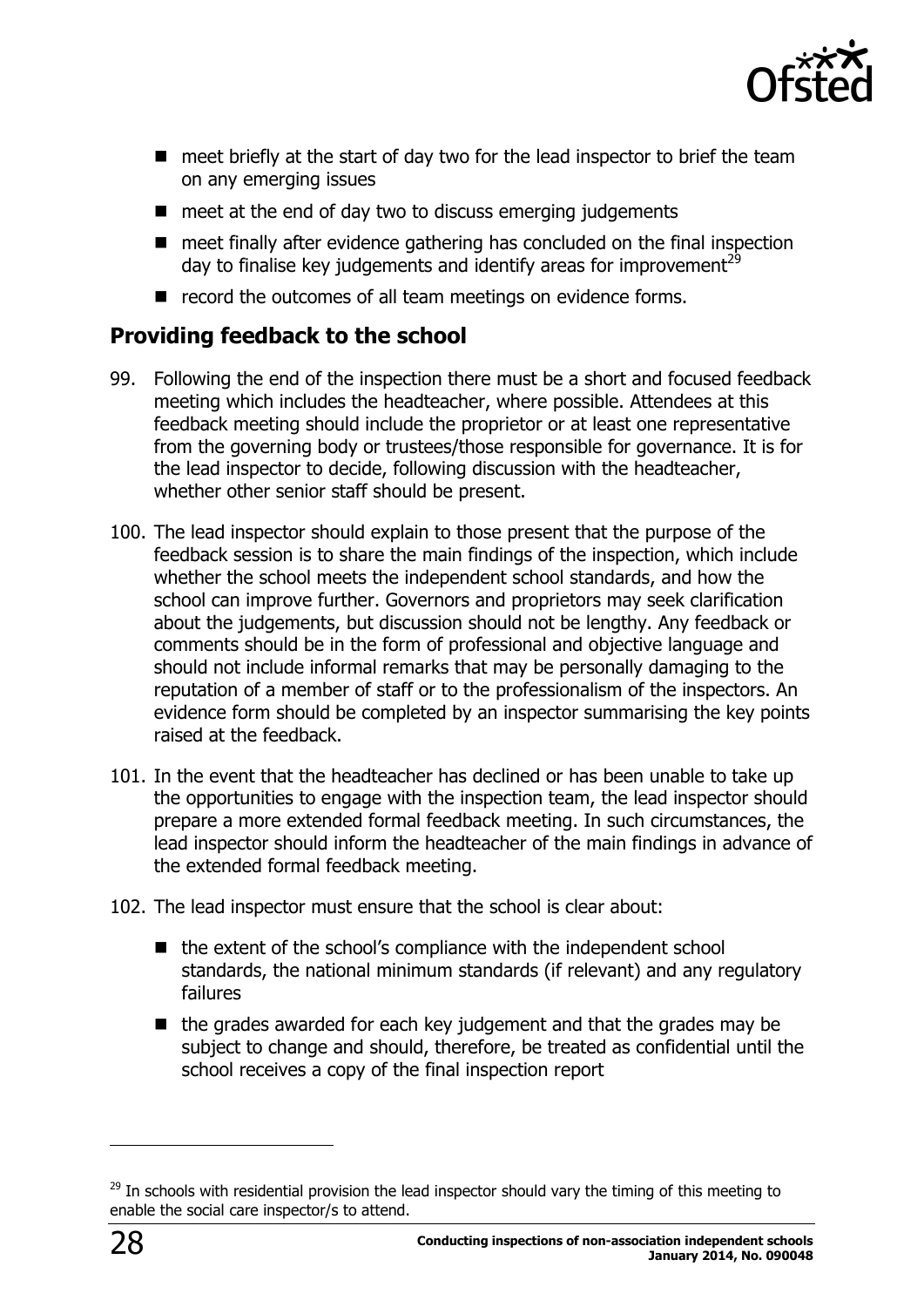

- $\blacksquare$  the main findings of the inspection and that the main points provided orally in the feedback will be referred to in the text of the report
- $\blacksquare$  the recommendations for improvement
- $\blacksquare$  the procedures leading to the publication of the report
- $\blacksquare$  the complaints procedure
- $\blacksquare$  the post-inspection survey
- where relevant, the implications of the school being deemed to be inadequate including the process of moderation.

#### <span id="page-28-0"></span>**Identifying an inadequate independent day or boarding school after a section 162A or integrated inspection**

- 103. If, at the end of the inspection, the inspectors, including the social care inspector in a residential or boarding school, have reached the conclusion that the school's overall effectiveness is inadequate, the lead inspector must complete Form A – confirmation that an independent day, boarding or residential special school is causing concern (Form A) and send it to the ISP together with the draft report and Record of inspection evidence and judgements at the end of the inspection.<sup>30</sup>
- 104. It is the responsibility of the inspection service provider to send the completed Form A to the senior HMI for independent schools or the senior HMI for boarding provision in schools, as appropriate, together with the final copy of the report and the *Record of inspection evidence and judgements*, which should also be sent to Ofsted via the datafeed in the normal way.
- 105. The HMI will consider the information provided on the form and may, at that stage, hold a discussion with the lead inspector, before taking further action. The main purpose of Form A is to alert the registration authority, the DfE, to the need for action and to prioritise those schools which require most urgent attention. The Form A will be sent to the DfE by the relevant HMI.
- 106. Children's homes are registered, inspected and regulated by Ofsted. If any national minimum standards for children's homes are not met or any aspect is found to be inadequate Ofsted, as the registration authority, will take steps to follow up on this.

# <span id="page-28-1"></span>**Sending in the evidence from the inspection**

107. The inspection team must not retain any handwritten notes or evidence forms after the inspection. These documents form part of the evidence base, and

 $30$  Form A – confirmation that an independent day, boarding or residential special school is causing concern (20090044), Ofsted, 2013; [www.ofsted.gov.uk/resources/form-confirmation-independent](http://www.ofsted.gov.uk/resources/form-confirmation-independent-day-boarding-or-residential-special-school-causing-concern)[day-boarding-or-residential-special-school-causing-concern.](http://www.ofsted.gov.uk/resources/form-confirmation-independent-day-boarding-or-residential-special-school-causing-concern)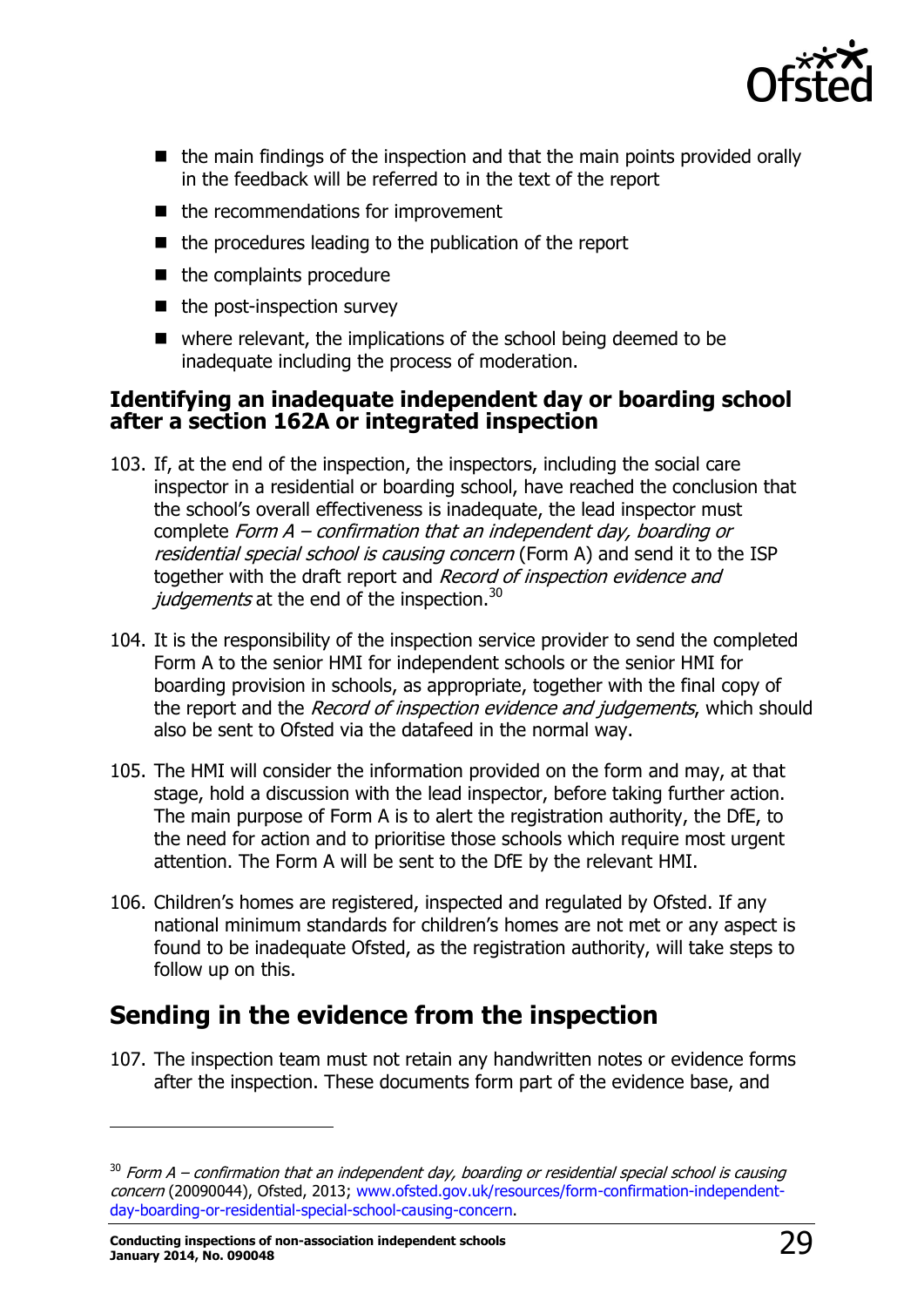

must be passed to the lead inspector at the end of the inspection. The lead inspector will send the evidence base by post to the ISP, in an envelope provided by the ISP, immediately after the inspection, where it will be retained in accordance with Ofsted's retention policy, unless required for handling a complaint.

# <span id="page-29-0"></span>**The inspection report**

- 108. The lead inspector is responsible for writing the whole of the inspection report and finalising the *Record of inspection evidence and judgements* on the day after the inspection ends. Evidence gathered by other inspectors should be presented to the lead inspector by the end of the inspection, preferably in bullet point format. It is the lead inspector's responsibility to produce a clear, accurate and coherent report which reflects the findings of the inspection team. Detailed guidance for inspectors on the content of the report can be found in *Writing inspection reports*.<sup>31</sup> This document also contains guidance on what to write in an inspection report when a safeguarding matter is on-going or comes to light during the inspection. Inspectors should also refer to Ofsted's *Inspecting* safeguarding briefing.<sup>32</sup> The report is published on the Ofsted website, and the school is required to distribute the inspection report to parents and carers. The lead inspector should inform the school of the following arrangements.
	- $\blacksquare$  The ISP forwards the report to the school for a factual accuracy check within five working days of the end of the inspection. The school has two working days to respond. The lead inspector responds to the school's comments about factual accuracy.<sup>33</sup>
	- $\blacksquare$  The school receives an electronic version of the report within 11 working days of the end of the on-site inspection. Schools have five working days to distribute the report to parents and carers. It will be published on Ofsted's website 15 working days after the inspection.

### <span id="page-29-1"></span>**Integrated inspection report**

109. The guidance for writing an integrated report on a boarding or residential special school is in *Conducting inspections of boarding and residential provision* in schools. <sup>34</sup> Lead education inspectors **must** refer to this document.

 $\overline{a}$ 

<sup>&</sup>lt;sup>31</sup> Writing inspection reports (090052), Ofsted, 2014; [www.ofsted.gov.uk/resources/090052.](http://www.ofsted.gov.uk/resources/090052)

<sup>&</sup>lt;sup>32</sup> Inspecting safequarding briefing (090205), Ofsted, 2014: [www.ofsted.gov.uk/resources/briefings](http://www.ofsted.gov.uk/resources/briefings-and-information-for-use-during-inspections-of-maintained-schools-and-academies)[and-information-for-use-during-inspections-of-maintained-schools-and-academies.](http://www.ofsted.gov.uk/resources/briefings-and-information-for-use-during-inspections-of-maintained-schools-and-academies)

 $33$  In the unlikely circumstances where there is a grade change or the text of a report has been subject to significant amendments made after the school has completed its factual accuracy check, the lead inspector should talk this through with the headteacher.

and idea inspector should take the chosego mercurrent contracted in *schools* (100180), Ofsted, 2014; [www.ofsted.gov.uk/resources/100180.](http://www.ofsted.gov.uk/resources/100180)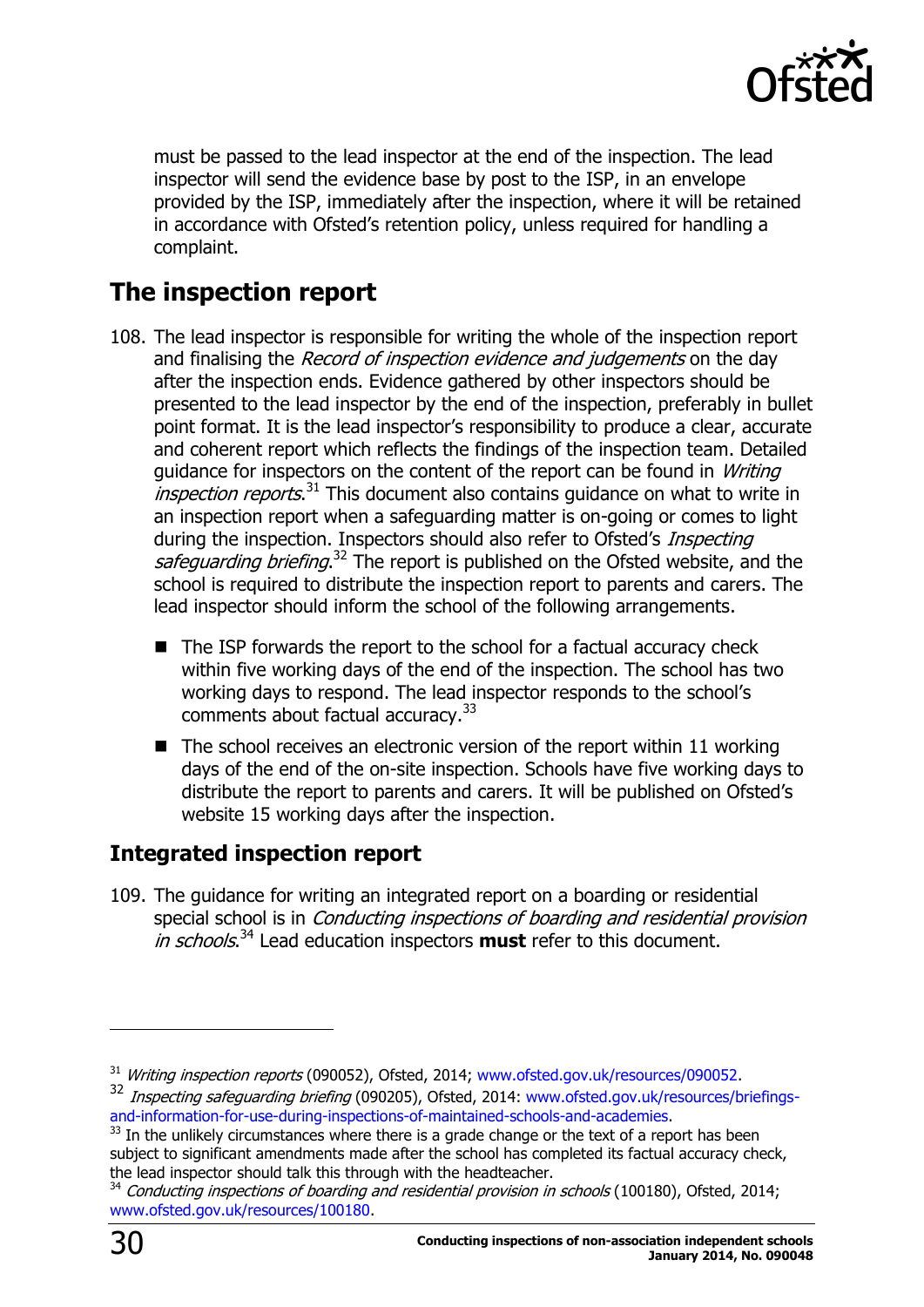

- 110. The lead education inspector is responsible for writing the whole of the integrated report and incorporating the findings relating to the boarding provision throughout it. The social care inspector will provide the five judgements, key evidence and a list of any national minimum standards not met by the school, in short paragraphs, bullet points or whatever form has been agreed between the two inspectors. The social care inspector must provide this at the end of the inspection by 'safestick' or as soon as possible afterwards by uploading it to the ISP's portal. $35$
- 111. The social care inspector's findings to be woven into the integrated report will generally be provided in a Word document called the 'integrated inspection report document' which is generated from the RSA toolkit. Whatever the format used, the lead inspector must paste the findings, judgements and any national minimum standards not met into the Record of inspection evidence and judgements (ROIEJ).
- 112. The social care inspector may also provide the lead inspector with supplementary evidence to support the inspection findings. This may take the form of a completed *Boarding school national minimum standards check sheet* and evidence form, Residential special school national minimum standards check sheet and evidence form or a Word version of the evidence recorded in the RSA toolkit. The lead inspector must **not** paste this supplementary evidence into the ROIEJ, but must ensure that it is included in the evidence base for the inspection.
- 113. The lead inspector is responsible for writing the whole of the integrated report. They should weave the judgements about residential provision throughout the sections of the full report using their professional discretion. The lead inspector must check for consistency across the full report and ensure that if national minimum standards are not met, this is explained in the text and highlighted in the appropriate sections of the report. Any queries must be discussed with the social care inspector on the writing day. Where the lead inspector is one of Her Majesty's Inspectors, the draft report may be shared between the lead and social care inspectors using Microsoft Lync, if they so wish, in order to check that all key points are covered and the right emphasis has been given. Additional inspectors should communicate via the inspection portal. The lead inspector will send the complete report to the ISP by the end of the writing day.

## <span id="page-30-0"></span>**Finalising the report**

j

114. The lead inspector will finalise the report and ensure that the Record of inspection evidence and judgements (ROIEJ) is fully completed and consistent with the judgements in the report. The ROIEJ should be sent electronically to the ISP along with the draft report. The evidence forms, along with other

<sup>&</sup>lt;sup>35</sup> If the lead education inspector was one of Her Majesty's Inspectors, the social care inspector can send the document to them by email.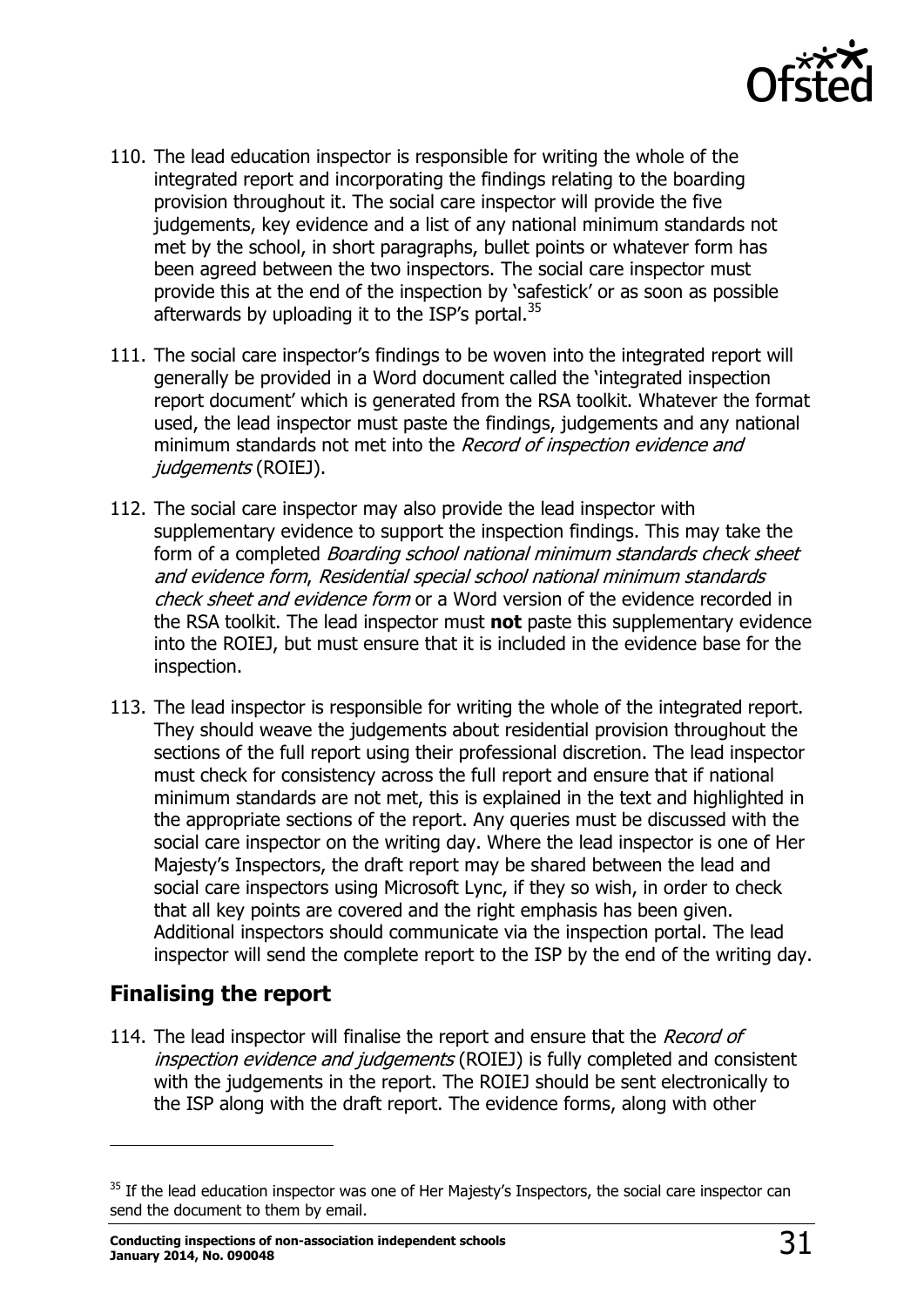

handwritten evidence and completed staff questionnaires, should be sent to the ISP within five working days of the end of the inspection. The ISP provides a pre-paid envelope for this purpose. In an integrated inspection of a boarding or residential special school, the evidence is submitted in the same way.

- 115. In the case of an integrated inspection of a children's home, a separate report is written by the social care inspector which is subject to Ofsted's own quality assurance procedures. The ISP is responsible only for the quality assurance of the education report. The school report of a children's home is published on the Ofsted website in a redacted form, and where there are fewer than five pupils on roll at the school the report will not identify the location or address of the home. Where there are five or more pupils on roll at the school, the report may acknowledge that this is the report of a children's home and explain that there is a separately published report of its welfare provision for children and young people, if stating this will not put the children at risk. The Record of inspection evidence and judgements should contain a note that an inspection of welfare provision was conducted concurrently.
- 116. Please refer to Annex A which sets out action taken as a result of Ofsted's inspection reports of independent schools.

# <span id="page-31-0"></span>**Post-inspection survey**

117. All schools are invited to take part in a post-inspection survey so that the views of headteachers, governors, proprietors, staff and others are obtained and contribute to the development of inspection. The school inspection survey is handled by the ISP on our behalf and is an online form for schools to complete.<sup>36</sup> Schools are reminded of this when they receive the copy of the inspection report.

# <span id="page-31-1"></span>**Quality assurance of inspections**

118. Responsibility for assuring the quality of the inspection and the subsequent report lies with the lead inspector in the field, and with the ISP and with Ofsted internally. The lead inspector is expected to set clear expectations for the team, including social care inspectors in the case of integrated inspections of boarding and residential special schools, and ensure that those expectations are met. They should plan some time during the inspection to undertake this task. The lead inspector **must** ensure that all judgements are supported by evidence and that the way in which the inspection is conducted meets the expected standard. It is the responsibility of the ISP to assure the quality of the whole integrated report.

<sup>&</sup>lt;sup>36</sup> The questions that schools are asked to respond to in the school post-inspection survey are available on the Ofsted website: [www.ofsted.gov.uk/schools/for-schools/inspecting](http://www.ofsted.gov.uk/schools/for-schools/inspecting-schools/inspecting-independent-schools/after-independent-school-inspection/school-post-inspection)[schools/inspecting-independent-schools/after-independent-school-inspection/school-post-inspection.](http://www.ofsted.gov.uk/schools/for-schools/inspecting-schools/inspecting-independent-schools/after-independent-school-inspection/school-post-inspection)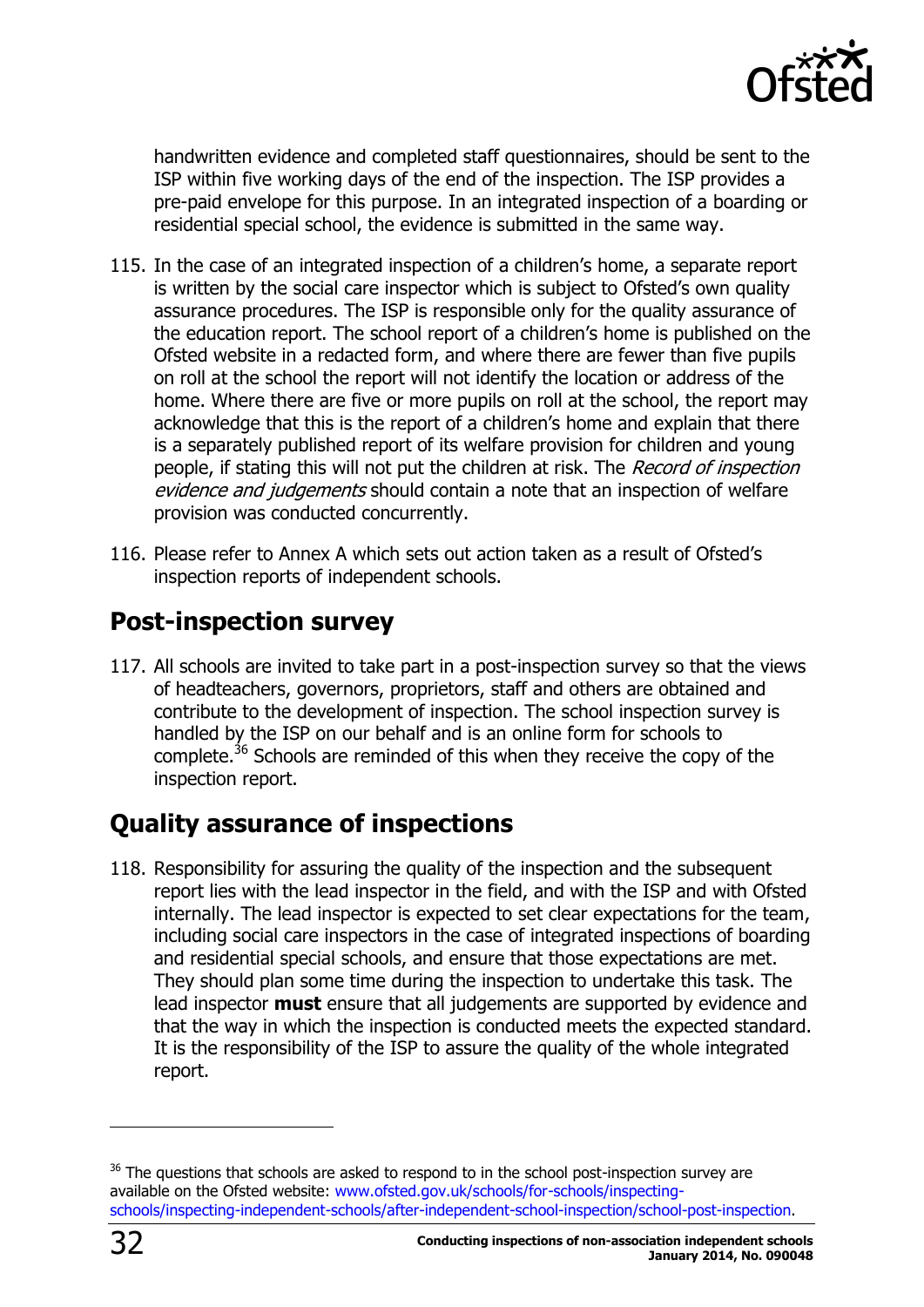

- 119. In the case of integrated inspections, if any of the judgements or findings about the boarding/residential provision are changed at the quality assurance stage, or if there are any changes to the national minimum standards listed as not being met, the ISP's quality assurance team must provide a copy of the amended document to the social care inspector via their secure inspection portal. If the changes are small scale, for example for grammatical accuracy, the revised document should be sent for the social care inspector's information only. However, where the substance of the welfare section of the document has been changed, the ISP's quality assurance team must also liaise with the social care inspector by telephone, and give them the opportunity to comment. If changes are made to the boarding/residential aspects of the report during the sign-off stage, the HMI or the ISP as appropriate must inform the social care inspector. The social care inspector must update their RSA integrated inspection toolkit to align with the amendments to the report. This is to ensure that the outcomes of the inspection are accurately recorded in Ofsted's published data on inspections.<sup>37</sup>
- 120. Some inspections are subject to external quality assurance by HMI. There is no set pattern to the external quality assurance. It might consist of a telephone call to discuss progress, or perhaps a site visit. When an external quality assurance visit is scheduled, the lead inspector should explain clearly the purpose and likely format of the visit during the initial telephone conversation with the headteacher.

# <span id="page-32-0"></span>**Handling concerns and complaints during the inspection**

121. If a school raises a concern during the course of an inspection, the lead inspector seek to resolve it. It is often easier to resolve issues on the spot and this helps to avoid formal complaints later.

If the school is dissatisfied with the lead inspector's response, or in any case wishes to take the complaint further, the lead inspector and ISP should ensure that the school is informed of the complaints procedure.

 $37$  Integrated toolkits can be amended up Day 14 of the timeline for producing the education report – please refer to Annex B.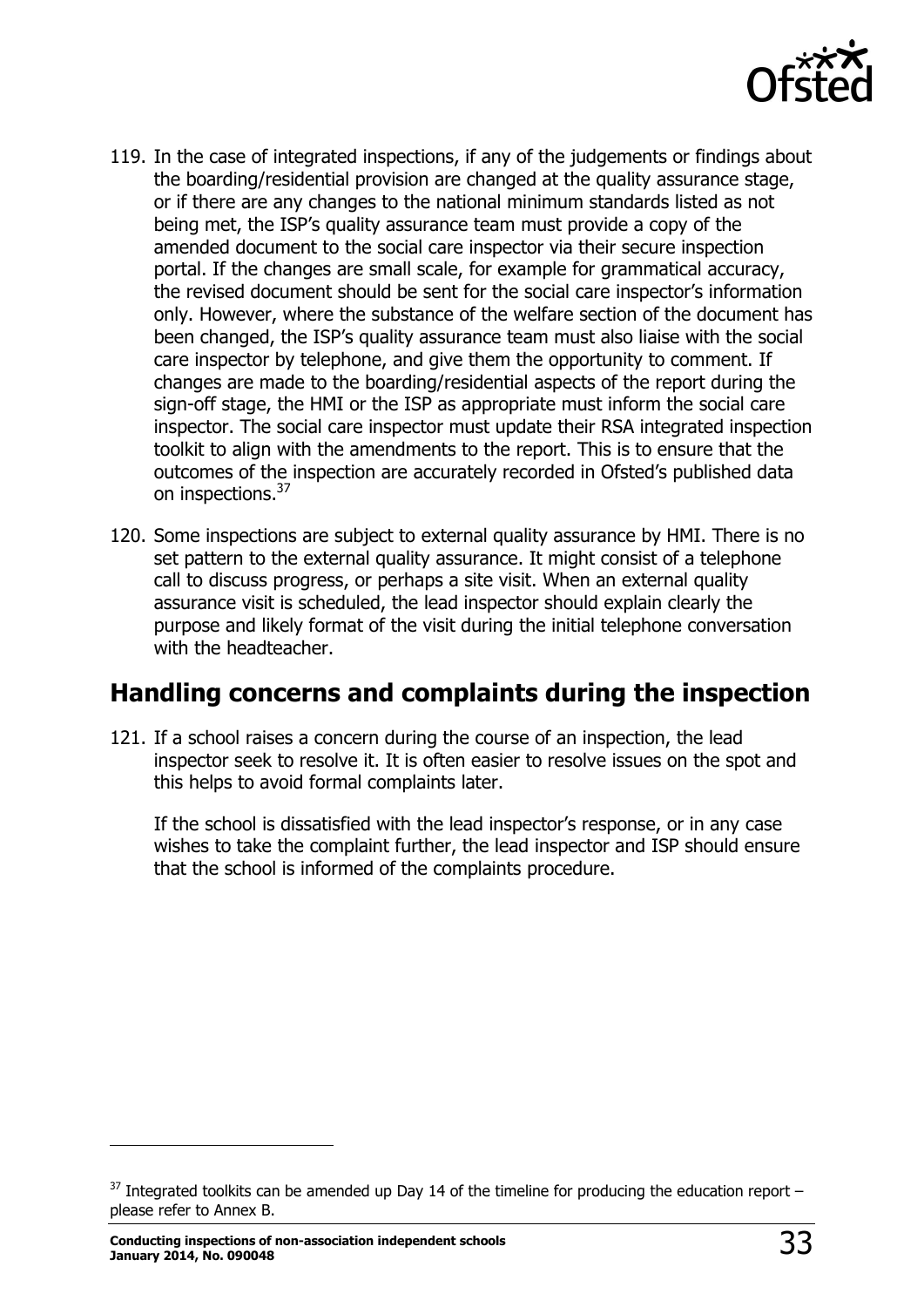

# **Annex A. Actions as a result of Ofsted's reports in independent day, boarding and residential special schools**

<span id="page-33-0"></span>

| <b>Inspection outcomes</b>                                                                                                                                                                               | <b>Action by the</b><br><b>Department for</b><br><b>Education (DfE)</b>                                                                                                            | <b>Further action by DfE</b>                                                                                                                                 | <b>Further action by</b><br><b>Ofsted</b>                                                                                          | <b>Any further action?</b>                                                                                                                                                      |
|----------------------------------------------------------------------------------------------------------------------------------------------------------------------------------------------------------|------------------------------------------------------------------------------------------------------------------------------------------------------------------------------------|--------------------------------------------------------------------------------------------------------------------------------------------------------------|------------------------------------------------------------------------------------------------------------------------------------|---------------------------------------------------------------------------------------------------------------------------------------------------------------------------------|
| All judgements<br>'outstanding' 'good' or<br>'adequate', and<br>All independent school<br>standards and/or national<br>minimum standards met<br>(with or without<br>recommendations for<br>improvement)  | Letter to school noting<br>inspection findings                                                                                                                                     | <b>None</b>                                                                                                                                                  | School re-inspected<br>according to routine cycle                                                                                  | <b>No</b>                                                                                                                                                                       |
| All judgements at least<br>'adequate'<br>One or two minor failures<br>in independent school<br>standards and/or national<br>minimum standards (with<br>or without<br>recommendations for<br>improvement) | DfE sends letter to school<br>seeking a non-statutory<br>action plan for how<br>independent school<br>standard/national<br>minimum standard failures<br>will be rectified          | DfE assesses action plan<br>and only seeks Ofsted's<br>advice if necessary<br>School may supply<br>evidence of improvement<br>Noted by DfE on school<br>file | School re-inspected<br>according to routine cycle<br>Ofsted considers and<br>reports on improvement<br>at next inspection          | <b>No</b>                                                                                                                                                                       |
| One judgement of<br>'inadequate'<br>At least one serious<br>regulatory and/or national<br>minimum standard failure<br>or many minor failures                                                             | <b>DfE</b> serves Statutory<br>Notice on school seeking<br>an urgent action plan<br>showing steps by which<br>independent school<br>standard/national<br>minimum standard failings | DfE seeks Ofsted's<br>assessment of action plan<br>and generally asks Ofsted<br>to monitor the school's<br>progress against the<br>action plan at a progress | Ofsted assesses action<br>plan<br>Ofsted monitors the<br>school's achievement in<br>implementing the action<br>plan and rectifying | No further action if<br>regulatory failings have<br>been rectified. If failings<br>not fully rectified, school<br>may be asked for a<br>further action plan.<br>Alternatively a |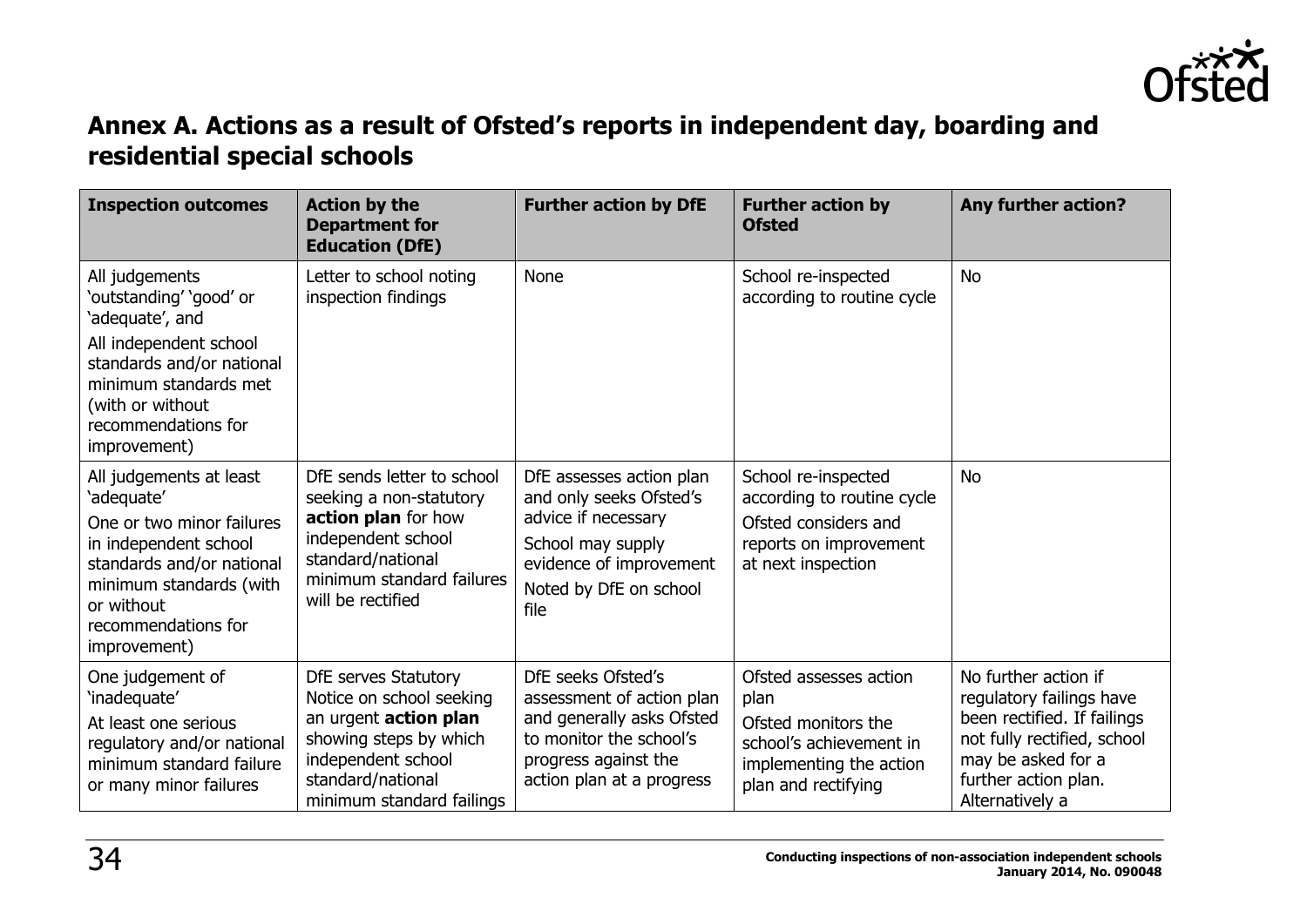

| <b>Inspection outcomes</b>                                                                                                                                                                                                                                                                                                                                                            | <b>Action by the</b><br><b>Department for</b><br><b>Education (DfE)</b>                                                                                                                                                             | <b>Further action by DfE</b>                                                                                                                                    | <b>Further action by</b><br><b>Ofsted</b>                                                                                                                                                                                                          | <b>Any further action?</b>                                                                                                                                                                                                                                                                                     |
|---------------------------------------------------------------------------------------------------------------------------------------------------------------------------------------------------------------------------------------------------------------------------------------------------------------------------------------------------------------------------------------|-------------------------------------------------------------------------------------------------------------------------------------------------------------------------------------------------------------------------------------|-----------------------------------------------------------------------------------------------------------------------------------------------------------------|----------------------------------------------------------------------------------------------------------------------------------------------------------------------------------------------------------------------------------------------------|----------------------------------------------------------------------------------------------------------------------------------------------------------------------------------------------------------------------------------------------------------------------------------------------------------------|
| (with or without<br>recommendations)                                                                                                                                                                                                                                                                                                                                                  | will be rectified so as to<br>meet standards                                                                                                                                                                                        | monitoring inspection                                                                                                                                           | regulatory failings, at<br>DfE's request, and<br>publishes a progress<br>monitoring report                                                                                                                                                         | determination to remove<br>the school from the<br>register, or an Order to<br>cease part of its<br>operations, may be made.                                                                                                                                                                                    |
| <b>Boarding and</b><br>residential provision<br>'Inadequate' judgements<br>in boarders' safety and/or<br>leadership and<br>management and overall<br>effectiveness<br>One or more serious<br>national minimum<br>standard failure<br><b>Education provision</b><br>'Inadequate' judgements<br>in education report<br>Serious regulatory failures<br>Report accompanied by<br>'Form A' | Immediate issue of<br><b>Statutory Notice</b><br>requesting an urgent<br>action plan showing steps<br>by which independent<br>school standard/national<br>minimum standard failings<br>will be rectified so as to<br>meet standards | DfE seeks Ofsted's urgent<br>assessment of action plan<br>and asks Ofsted to<br>monitor progress to the<br>timescale declared in the<br><b>Statutory Notice</b> | Ofsted assesses action<br>plan and monitors the<br>school's achievement in<br>implementing the action<br>plan and rectifying<br>regulatory failings to<br>timescale set out in the<br>Statutory Notice.<br>Progress monitoring<br>report published | No further action if<br>regulatory failings have<br>been rectified. If failings<br>not fully rectified, school<br>may be asked for a<br>further action plan.<br>Alternatively a<br>determination to remove<br>the school from the<br>register, or an Order to<br>cease part of its<br>operations, may be made. |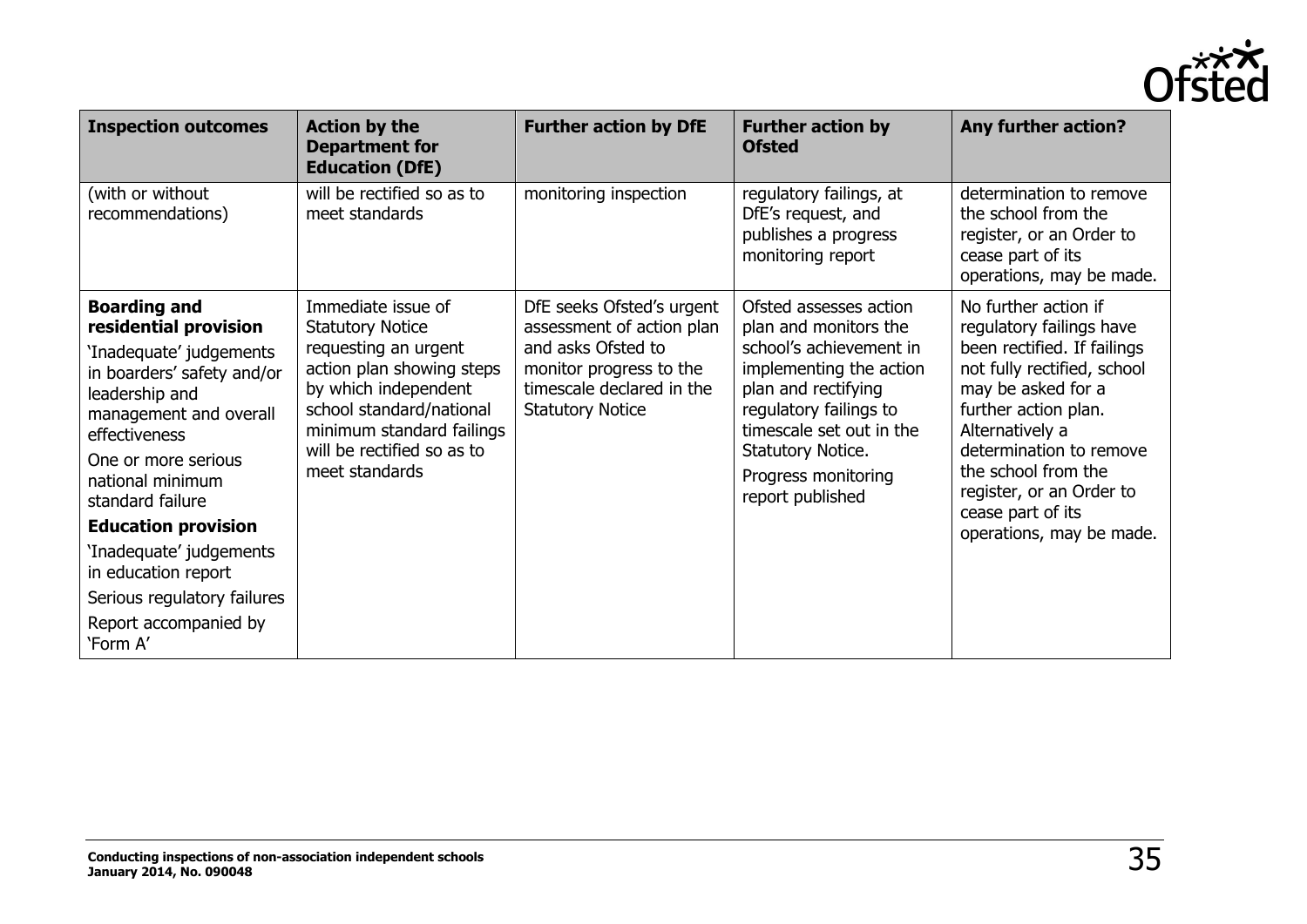

# <span id="page-35-0"></span>**Annex B. Inspection tariff and timeline**

### <span id="page-35-1"></span>**Tariff**

- 122. The inspection tariff for a standard inspection of most non-association independent schools is four days. This tariff includes all the preparation, travel, on-site inspection, feedback and writing time needed by the lead inspector to complete the inspection and report. The tariff is illustrated in the table below.
- 123. A standard inspection of all but the smallest schools takes place over three days and is detailed below. The lead inspector of a standard inspection in a school with 5 or more pupils on roll will always be on site for half a day on the first onsite day, and then two whole days. This structure allows sufficient time for the inspector(s) to undertake the required regulatory checks and evaluate the quality of the school. Evidence gathering concludes part-way through the third on-site day. The lead inspector will have informed the headteacher of the likely time that evidence gathering will end in the notification of inspection telephone call. The illustrative tariff and timeline below demonstrate evidence gathering being carried out in the morning of the third on-site day. However the timing depends on the circumstances of the school and is at the discretion of the lead inspector. After evidence gathering has concluded, the inspector/s will complete evidence records; where there is more than one inspector, conduct a final meeting of inspection team; and then provide the formal feedback of inspection findings to the school's senior staff and governors/trustees.
- 124. The overall tariff for the inspection of a small school (where there are 4 or fewer pupils on roll) is three days. The lead inspector will normally be working alone, and will always be on site for one half day and then one whole day. This structure allows sufficient time for the inspector to undertake the required regulatory checks, which are the same for all schools irrespective of size and type, and to spend sufficient time inspecting teaching and learning to reach a fair and accurate evaluation of the quality of the school.
- 125. The precise use of inspection time is at the discretion of the lead inspector who will organise all inspection activities in a way that best suits the school, taking account of its context and circumstances. In all cases, the lead inspector must spend time on site during the first day of the inspection. It is expected that this time will be used for regulatory checks and/or looking at pupils' work, but could be used more flexibly for observing teaching at the discretion of the lead inspector.
- 126. The size and composition of the inspection team takes account of the size and type of school, the age range of the pupils, whether the school is on one site or two or more sites, and any special features it has, such as residential provision. In many cases the inspection is conducted by one inspector working alone. Additional inspectors may join the team depending on the size and nature of the school. In integrated inspections of boarding or residential special schools, one or more social care inspectors will join the team to inspect the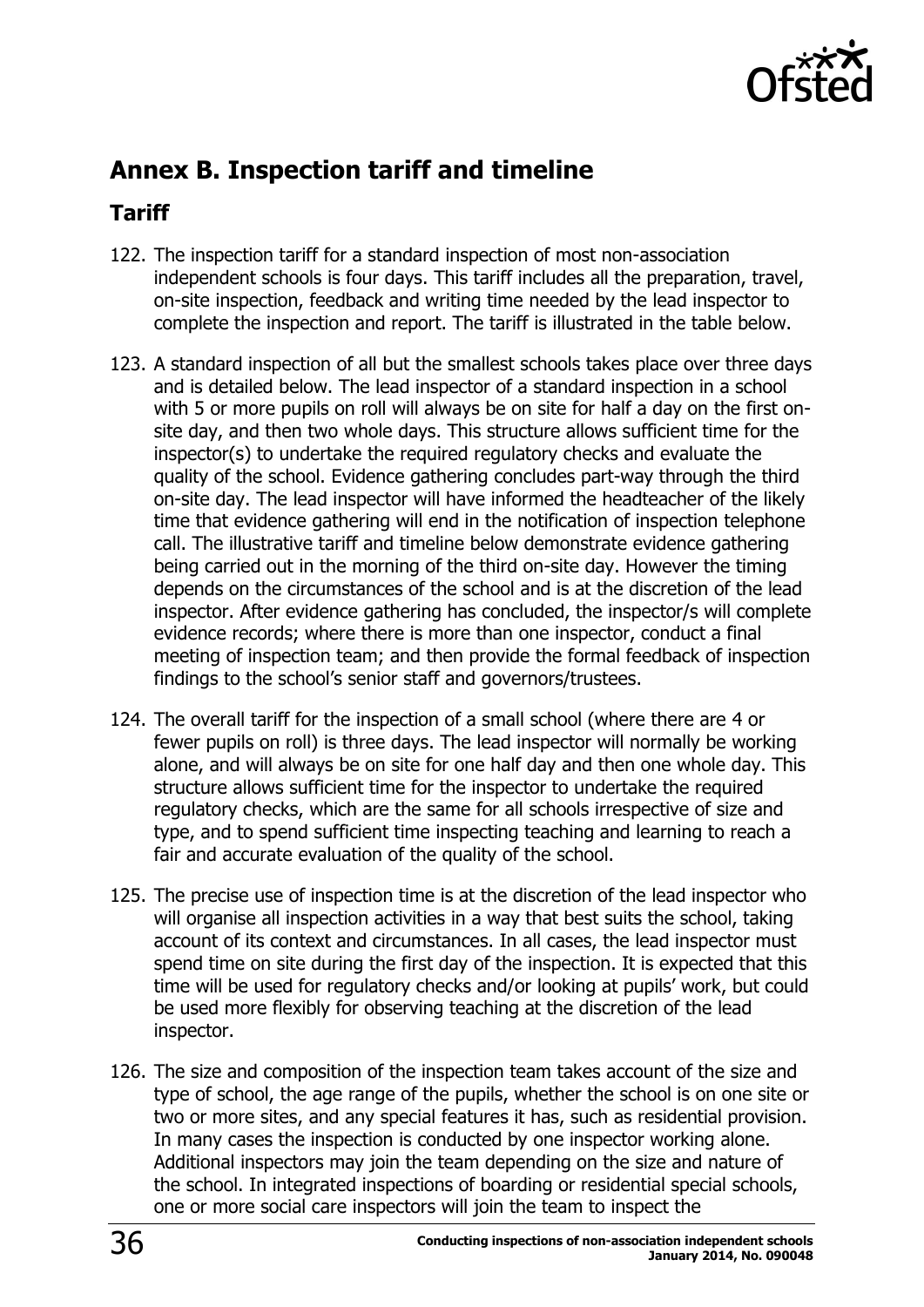

boarding/residential provision, depending on the number of boarders or residential pupils.

127. Ofsted expects the ISPs to deploy inspectors with the right skills and expertise to match the type of school. However, where additional expertise is required, such as knowledge of a faith curriculum or language, requests for additional team members will be recommended by the senior HMI for independent schools (in the case of education inspectors) or the senior HMI for boarding provision in schools (in the case of social care inspectors) to the appropriate Ofsted senior manager, who makes the final decision. Where the school operates in a language other than English, an interpreter must be added to the inspection team for the duration of the inspection, unless there is an inspector with knowledge of the language.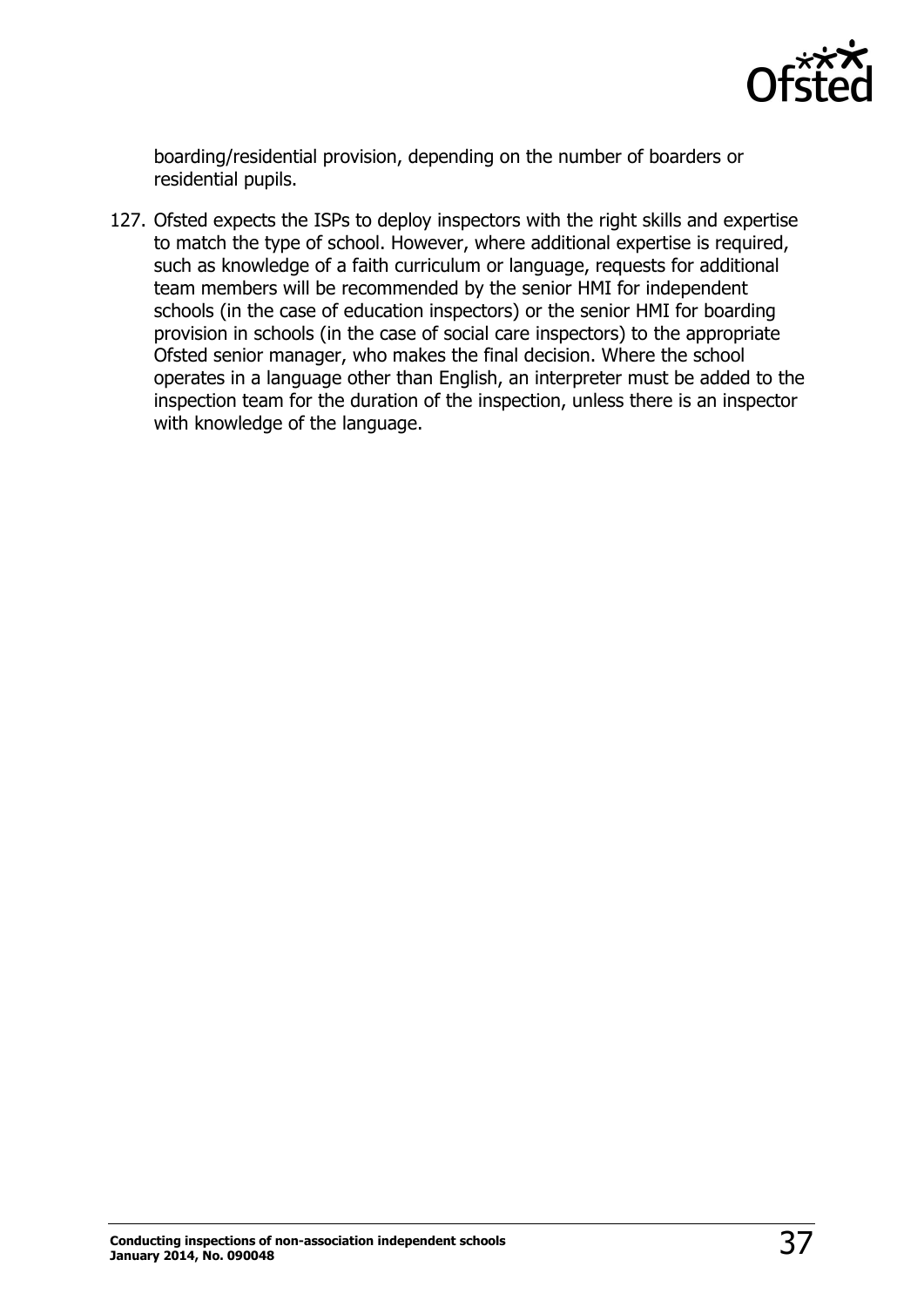

# **Tariff illustration**

<span id="page-37-0"></span>

| <b>Number of pupils</b><br>on roll<br>preparation,<br>the report | <b>Tariff:</b> total number<br>of days allocated to<br>the lead inspector for |                                                                                                                                                                                                                                               | <b>On-site days</b>                                                                    |                                                                                                                                                                                                                                                              |
|------------------------------------------------------------------|-------------------------------------------------------------------------------|-----------------------------------------------------------------------------------------------------------------------------------------------------------------------------------------------------------------------------------------------|----------------------------------------------------------------------------------------|--------------------------------------------------------------------------------------------------------------------------------------------------------------------------------------------------------------------------------------------------------------|
|                                                                  | inspection and writing                                                        | Day 1                                                                                                                                                                                                                                         | Day 2                                                                                  | Day 3                                                                                                                                                                                                                                                        |
| 1-4 (small school)                                               | 3                                                                             | LI half a day<br>$\blacksquare$<br>preparation and travel<br>LI half a day on-site<br>evidence gathering<br>If integrated inspection:<br>LSCI half a day<br>■<br>preparation and travel<br>LSCI half a day on-<br>site evidence<br>gathering* | LI whole day<br>$\blacksquare$<br>If integrated inspection:<br><b>E</b> LSCI whole day |                                                                                                                                                                                                                                                              |
| $5 - 74$                                                         | $\overline{4}$                                                                | LI half a day<br>$\blacksquare$<br>preparation and travel<br>LI half a day on-site<br>evidence gathering<br>If integrated inspection:<br>LSCI half a day<br>■<br>preparation and travel<br>LSCI half a day on-<br>site evidence<br>gathering  | LI whole day<br>$\blacksquare$<br>If integrated inspection:<br>LSCI whole day          | <b>Morning</b><br>■ LI half a day on-site<br>evidence gathering<br>If integrated inspection:<br>LSCI half a day on-site<br>evidence gathering<br>Social care inspector<br>provides the lead<br>inspector with the<br>findings from the<br>boarding provision |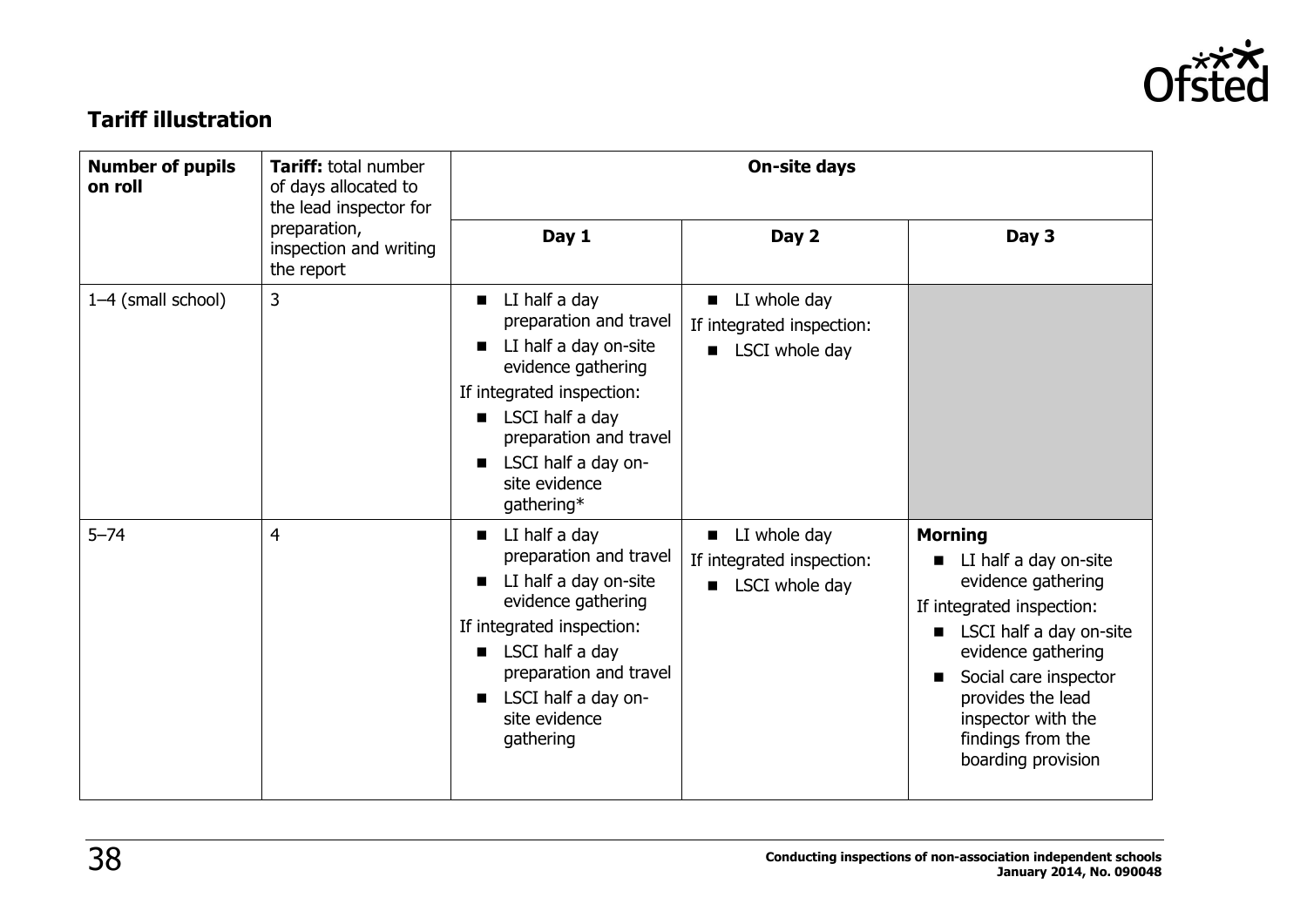

| <b>Number of pupils</b><br>on roll | Tariff: total number<br>of days allocated to<br>the lead inspector for |                                                   | <b>On-site days</b>                             |                                                                                                               |
|------------------------------------|------------------------------------------------------------------------|---------------------------------------------------|-------------------------------------------------|---------------------------------------------------------------------------------------------------------------|
|                                    | preparation,<br>inspection and writing<br>the report                   | Day 1                                             | Day 2                                           | Day 3                                                                                                         |
|                                    |                                                                        |                                                   |                                                 | <b>Afternoon</b>                                                                                              |
|                                    |                                                                        |                                                   |                                                 | All cases:                                                                                                    |
|                                    |                                                                        |                                                   |                                                 | Completion of evidence<br>■<br>records<br>Final meeting of                                                    |
|                                    |                                                                        |                                                   |                                                 | inspection team                                                                                               |
|                                    |                                                                        |                                                   |                                                 | Feedback inspection<br>п<br>findings to the school's<br>senior staff and<br>governors/trustees/<br>proprietor |
| $75 - 249$                         | $\overline{4}$                                                         | $\blacksquare$ LI half a day                      | $\blacksquare$ LI whole day                     | <b>Morning</b>                                                                                                |
|                                    |                                                                        | preparation and travel<br>LI half a day on-site   | Augmented education<br>team:**                  | LI half a day on-site<br>п.<br>evidence gathering                                                             |
|                                    |                                                                        | evidence gathering                                | $\blacksquare$ TI whole day                     | Augmented education team:*                                                                                    |
|                                    |                                                                        | If integrated inspection:<br>LSCI half a day<br>п | If integrated inspection:<br>LSCI whole day***  | TI half a day on-site<br>п<br>evidence gathering                                                              |
|                                    |                                                                        | preparation and travel                            |                                                 | If integrated inspection:                                                                                     |
|                                    | LSCI half a day on-<br>site evidence                                   |                                                   | ■ LSCI half a day on-site<br>evidence gathering |                                                                                                               |
|                                    |                                                                        | gathering                                         |                                                 | <b>Afternoon</b>                                                                                              |
|                                    |                                                                        |                                                   |                                                 | All cases:                                                                                                    |
|                                    |                                                                        |                                                   |                                                 | Completion of evidence<br>records                                                                             |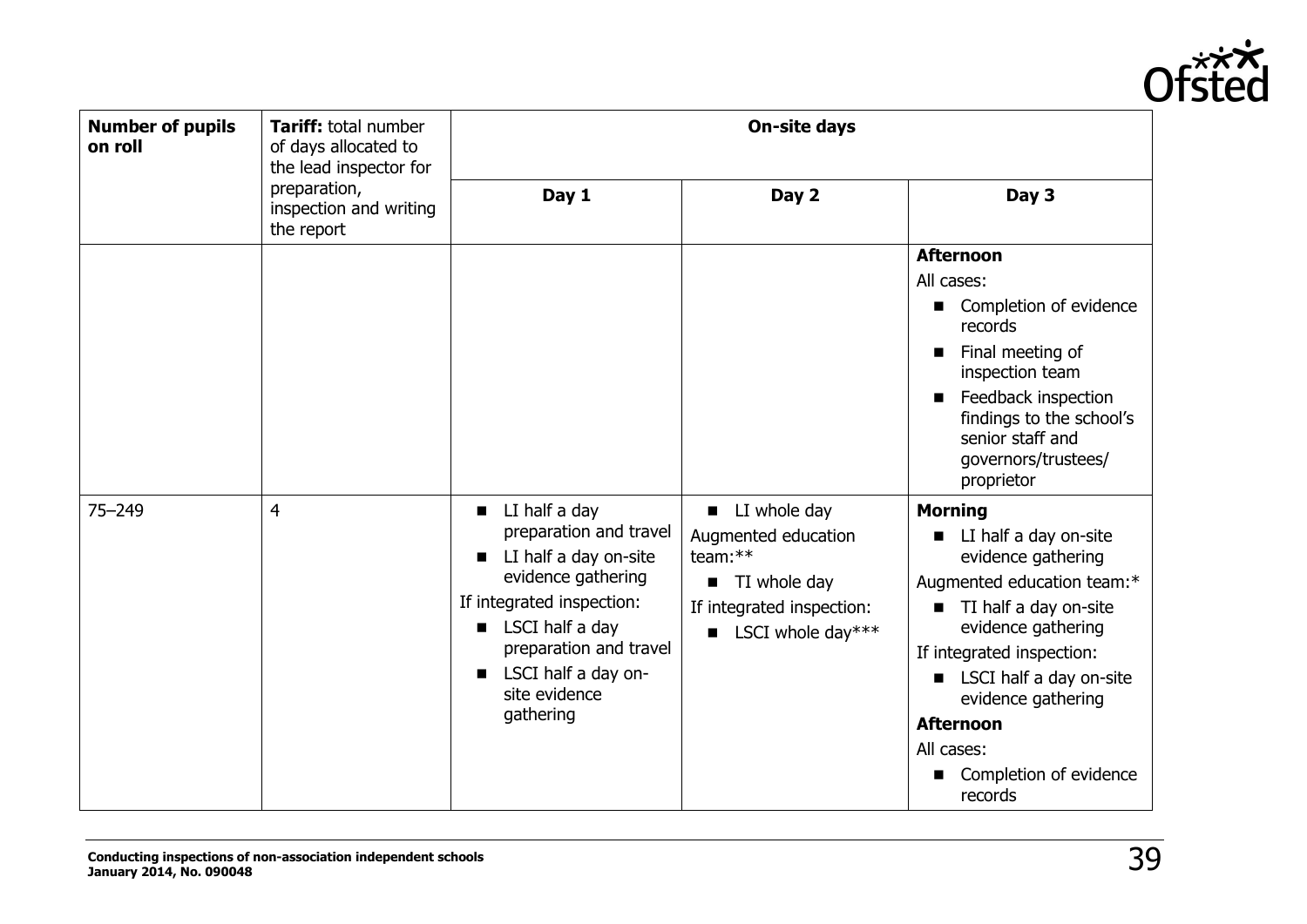

| <b>Number of pupils</b><br>on roll | <b>Tariff:</b> total number<br>of days allocated to<br>the lead inspector for |                                                                                                                                                                                                                                                        | <b>On-site days</b>                                                                                                                                          |                                                                                                                                                                                                                                                                                                                                                                                                  |
|------------------------------------|-------------------------------------------------------------------------------|--------------------------------------------------------------------------------------------------------------------------------------------------------------------------------------------------------------------------------------------------------|--------------------------------------------------------------------------------------------------------------------------------------------------------------|--------------------------------------------------------------------------------------------------------------------------------------------------------------------------------------------------------------------------------------------------------------------------------------------------------------------------------------------------------------------------------------------------|
|                                    | preparation,<br>inspection and writing<br>the report                          | Day 1                                                                                                                                                                                                                                                  | Day 2                                                                                                                                                        | Day 3                                                                                                                                                                                                                                                                                                                                                                                            |
|                                    |                                                                               |                                                                                                                                                                                                                                                        |                                                                                                                                                              | Final meeting of<br>inspection team<br>Feedback inspection<br>findings to the school's<br>senior staff and<br>governors/trustees/<br>proprietor                                                                                                                                                                                                                                                  |
| 250-399                            | $\overline{4}$                                                                | LI half a day<br>$\blacksquare$<br>preparation and travel<br>LI half a day on-site<br>■<br>evidence gathering<br>If integrated inspection:<br>LSCI half a day<br>п<br>preparation and travel<br>LSCI half a day on-<br>■<br>site evidence<br>gathering | LI whole day<br>$\blacksquare$<br>Augmented education<br>team:*<br>TI1 whole day<br>■<br>TI2 whole day<br>If integrated inspection:<br>LSCI whole day**<br>п | <b>Morning</b><br>LI half a day on-site<br>evidence gathering<br>Augmented education team:*<br>TI1 half a day on-site<br>evidence gathering<br>If integrated inspection:<br>LSCI half a day on-site<br>evidence gathering<br><b>Early afternoon</b><br>All cases:<br>Completion of evidence<br>records<br>Final meeting of<br>inspection team<br>Feedback inspection<br>findings to the school's |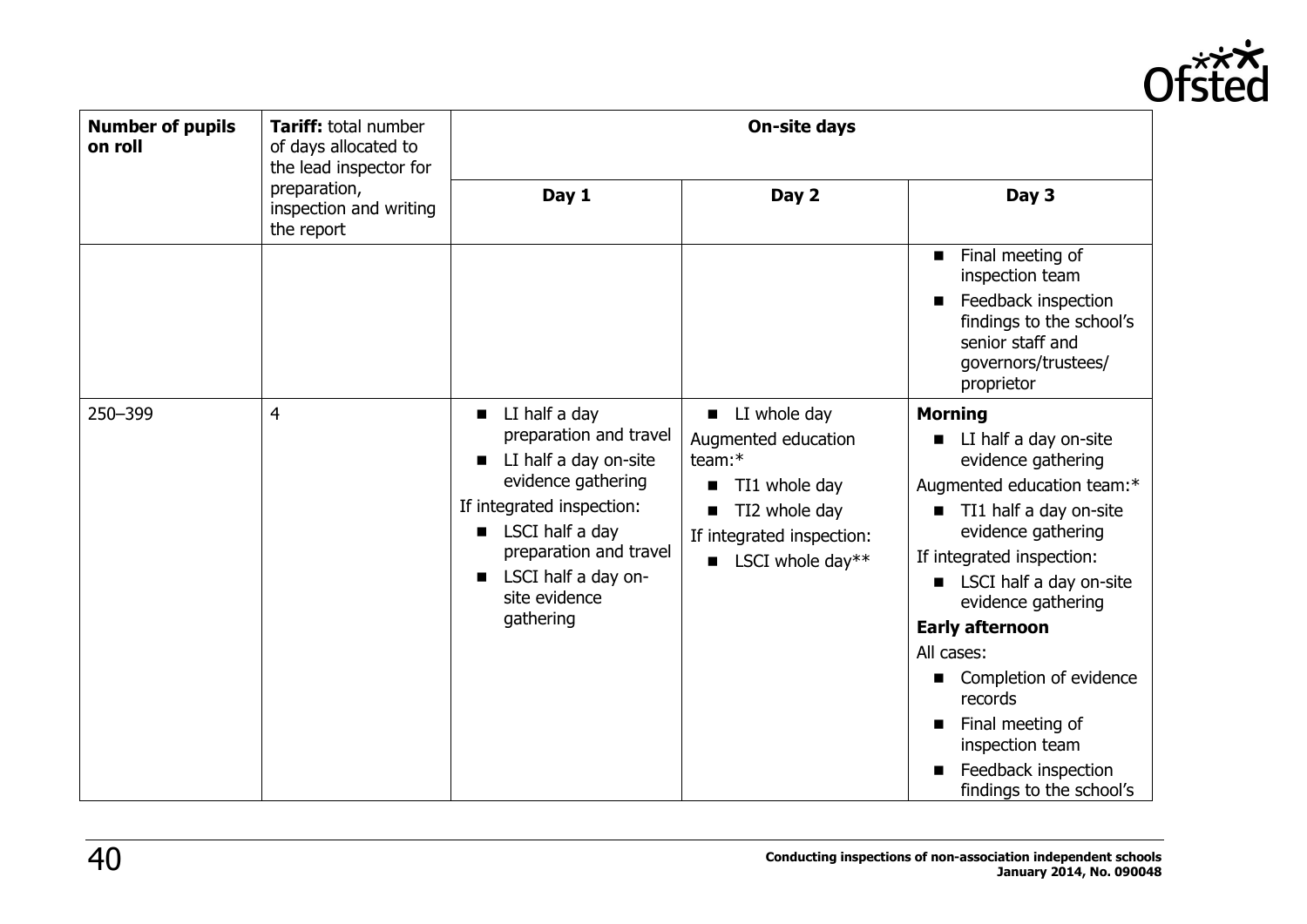

| <b>Number of pupils</b><br>on roll | <b>Tariff:</b> total number<br>of days allocated to<br>the lead inspector for |                                                                                                                                                                                                                                                     | <b>On-site days</b>                                                                                                                                       |                                                                                                                                                                                                                                                                                                                                                                                                                                                           |
|------------------------------------|-------------------------------------------------------------------------------|-----------------------------------------------------------------------------------------------------------------------------------------------------------------------------------------------------------------------------------------------------|-----------------------------------------------------------------------------------------------------------------------------------------------------------|-----------------------------------------------------------------------------------------------------------------------------------------------------------------------------------------------------------------------------------------------------------------------------------------------------------------------------------------------------------------------------------------------------------------------------------------------------------|
|                                    | preparation,<br>inspection and writing<br>the report                          | Day 1                                                                                                                                                                                                                                               | Day 2                                                                                                                                                     | Day 3                                                                                                                                                                                                                                                                                                                                                                                                                                                     |
|                                    |                                                                               |                                                                                                                                                                                                                                                     |                                                                                                                                                           | senior staff and<br>governors/trustees/<br>proprietor                                                                                                                                                                                                                                                                                                                                                                                                     |
| 400-599                            | $\overline{4}$                                                                | LI half a day<br>$\mathbf{r}$<br>preparation and travel<br>LI half a day on-site<br>п<br>evidence gathering<br>If integrated inspection:<br><b>E</b> LSCI half a day<br>preparation and travel<br>LSCI half a day on-<br>site evidence<br>gathering | LI whole day<br>Augmented education<br>team: $*$<br>TI1 whole day<br>TI2 whole day<br>TI3 whole day<br>If integrated inspection:<br>LSCI whole day**<br>п | <b>Morning</b><br>LI half a day on-site<br>evidence gathering<br>Augmented education team:*<br>TI1 half a day on-site<br>evidence gathering<br>If integrated inspection:<br>LSCI half a day on-site<br>evidence gathering<br><b>Early afternoon</b><br>All cases:<br>Completion of evidence<br>records<br>Final meeting of<br>inspection team<br>Feedback inspection<br>findings to the school's<br>senior staff and<br>governors/trustees/<br>proprietor |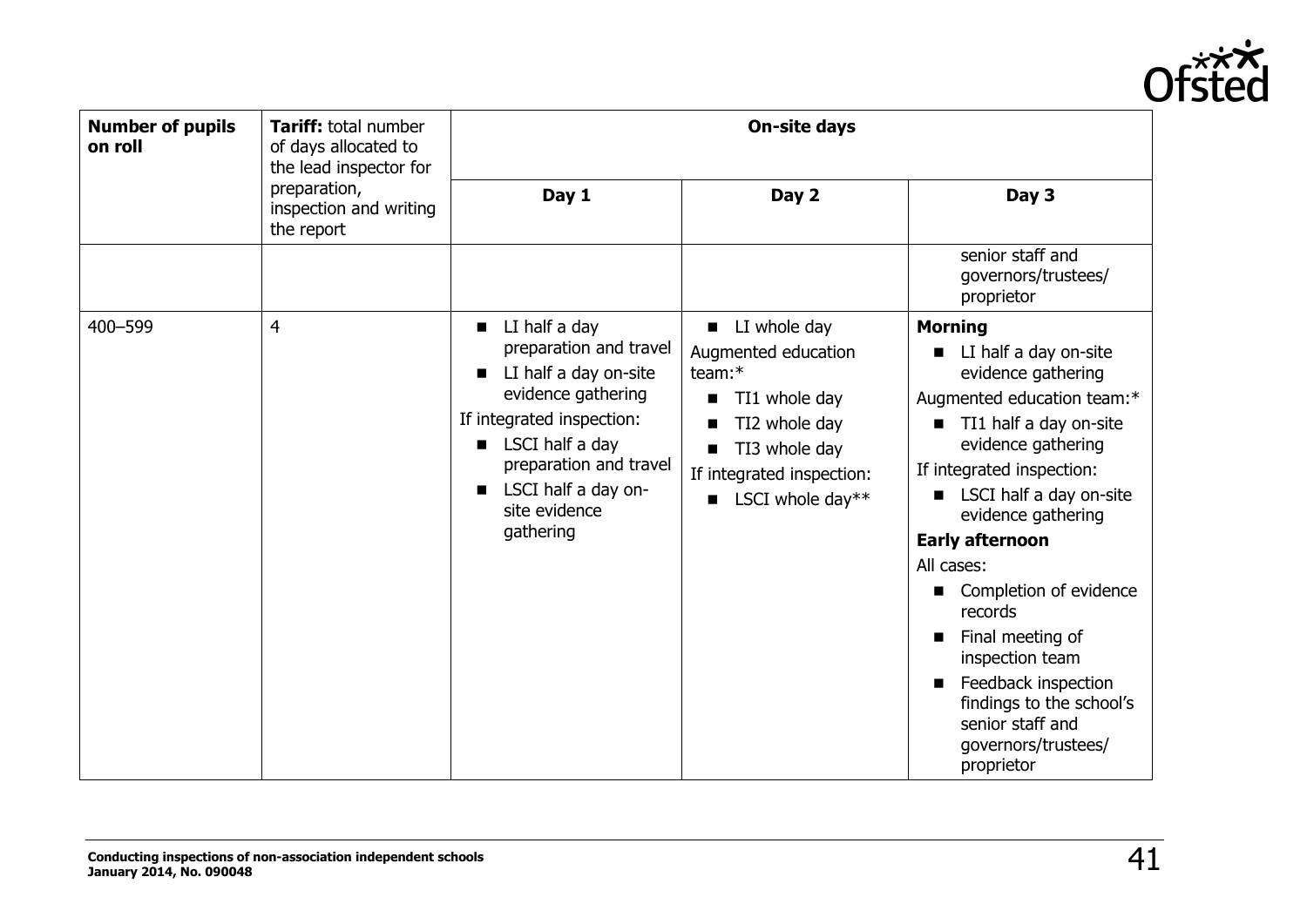

| <b>Number of</b><br>pupils on roll | <b>Tariff: total</b><br>number of days<br>allocated to the<br>lead inspector<br>for preparation, | $Day -1$                   |                                                                                                                                                                                                                                               | <b>On-site days</b>                                                                                                                                                                                     |                                                                                                                                                                                                                                                                                                                                                                                                                                                                                                       |
|------------------------------------|--------------------------------------------------------------------------------------------------|----------------------------|-----------------------------------------------------------------------------------------------------------------------------------------------------------------------------------------------------------------------------------------------|---------------------------------------------------------------------------------------------------------------------------------------------------------------------------------------------------------|-------------------------------------------------------------------------------------------------------------------------------------------------------------------------------------------------------------------------------------------------------------------------------------------------------------------------------------------------------------------------------------------------------------------------------------------------------------------------------------------------------|
|                                    | inspection and<br>writing the<br>report                                                          |                            | Day 1                                                                                                                                                                                                                                         | Day 2                                                                                                                                                                                                   | Day 3                                                                                                                                                                                                                                                                                                                                                                                                                                                                                                 |
| $600+$                             | 5                                                                                                | LI full day<br>preparation | LI half a day<br>$\blacksquare$<br>preparation and<br>travel<br>LI half a day on-site<br>evidence gathering<br>If integrated inspection:<br>LSCI half a day<br>preparation and<br>travel<br>LSCI half a day on-<br>site evidence<br>gathering | LI whole day<br>$\blacksquare$<br>Augmented education<br>team:*<br>TI1 whole day<br>TI2 whole day<br>TI3 whole day<br>■<br>TI4 whole day<br>■<br>If integrated inspection:<br><b>E</b> LSCI whole day** | <b>Morning</b><br>■ LI half a day on-site<br>evidence gathering<br>Augmented education team:*<br>■ TI1 half a day on-site<br>evidence gathering<br>If integrated inspection:<br>■ LSCI half a day on-site<br>evidence gathering<br><b>Early afternoon</b><br>All cases:<br>■ Completion of evidence<br>records<br>Final meeting of<br>$\blacksquare$<br>inspection team<br>Feedback inspection<br>$\blacksquare$<br>findings to the school's<br>senior staff and<br>governors/trustees/<br>proprietor |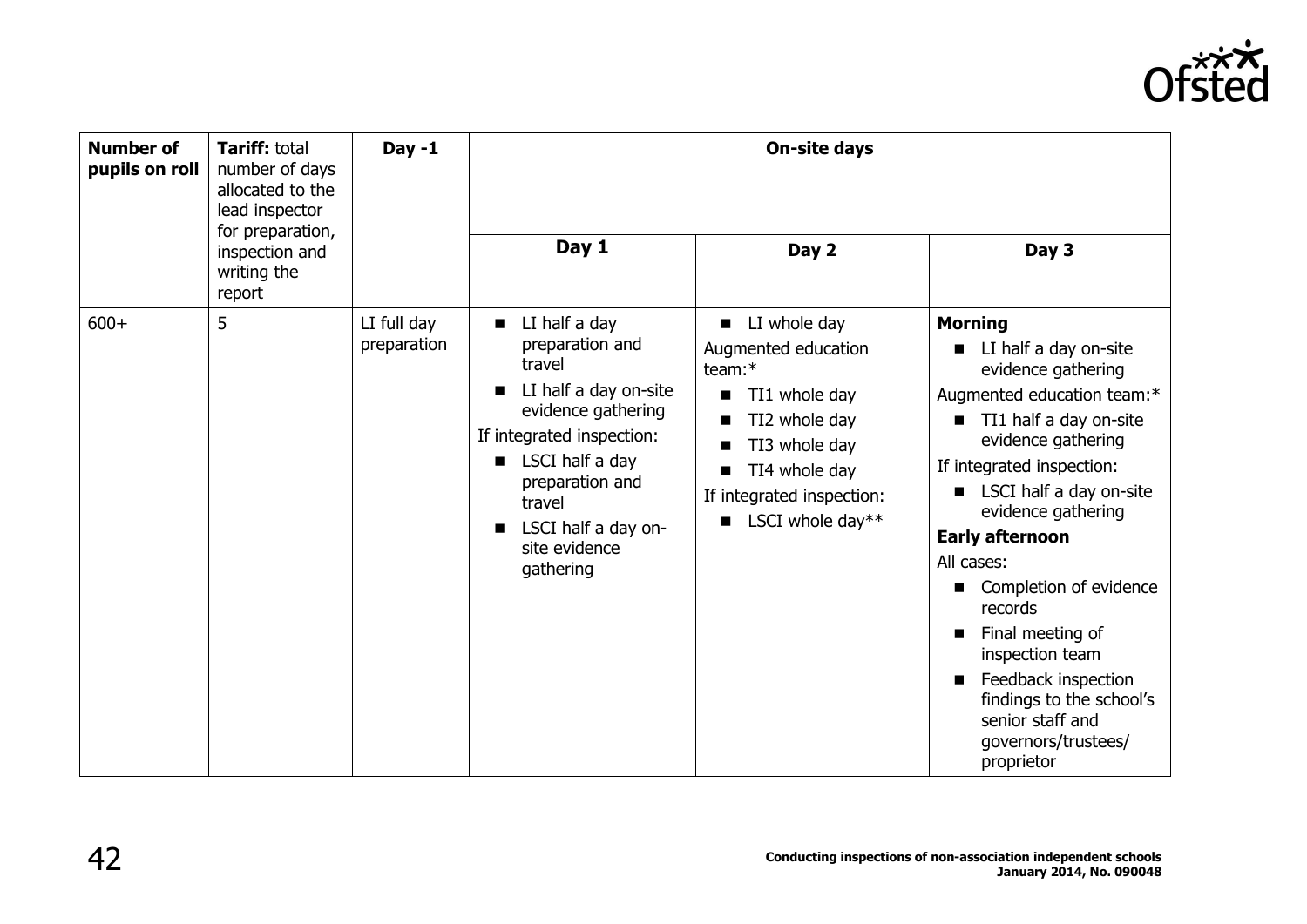

- LI lead education inspector
- TI team education inspector
- LSCI lead social care inspector
- TSCI team social care inspector

\* – the inspection of boarding or residential provision in schools with 4 or fewer pupils on roll will normally have a tariff of three days for the lead social care inspector, which also includes writing time. In exceptional circumstances, the length of inspection and deployment of inspectors may be adjusted if necessary to ensure that there is sufficient time for the residential inspection to take place. This will be discussed and agreed in advance by HMIs with operational lead for independent and for residential schools. Consideration is given to the number and location of the residential premises and to the needs of the young people. \*\* – total maximum number of additional education inspectors. Additional inspectors will only be added to the team where the nature of the inspection or the circumstances of the school requires it as recommended by the HMI remit lead for inspections of independent schools to the appropriate Ofsted senior manager who has the ultimate decision – please refer to paragraphs 126 and 127 above.

\*\*\* – additional social care inspectors will be added to the team where there are more than 50 boarders on roll, or where there are more than two boarding houses which are not located in the same district, as recommended by the senior HMI for boarding provision in schools to the appropriate Ofsted senior manager who has the ultimate decision.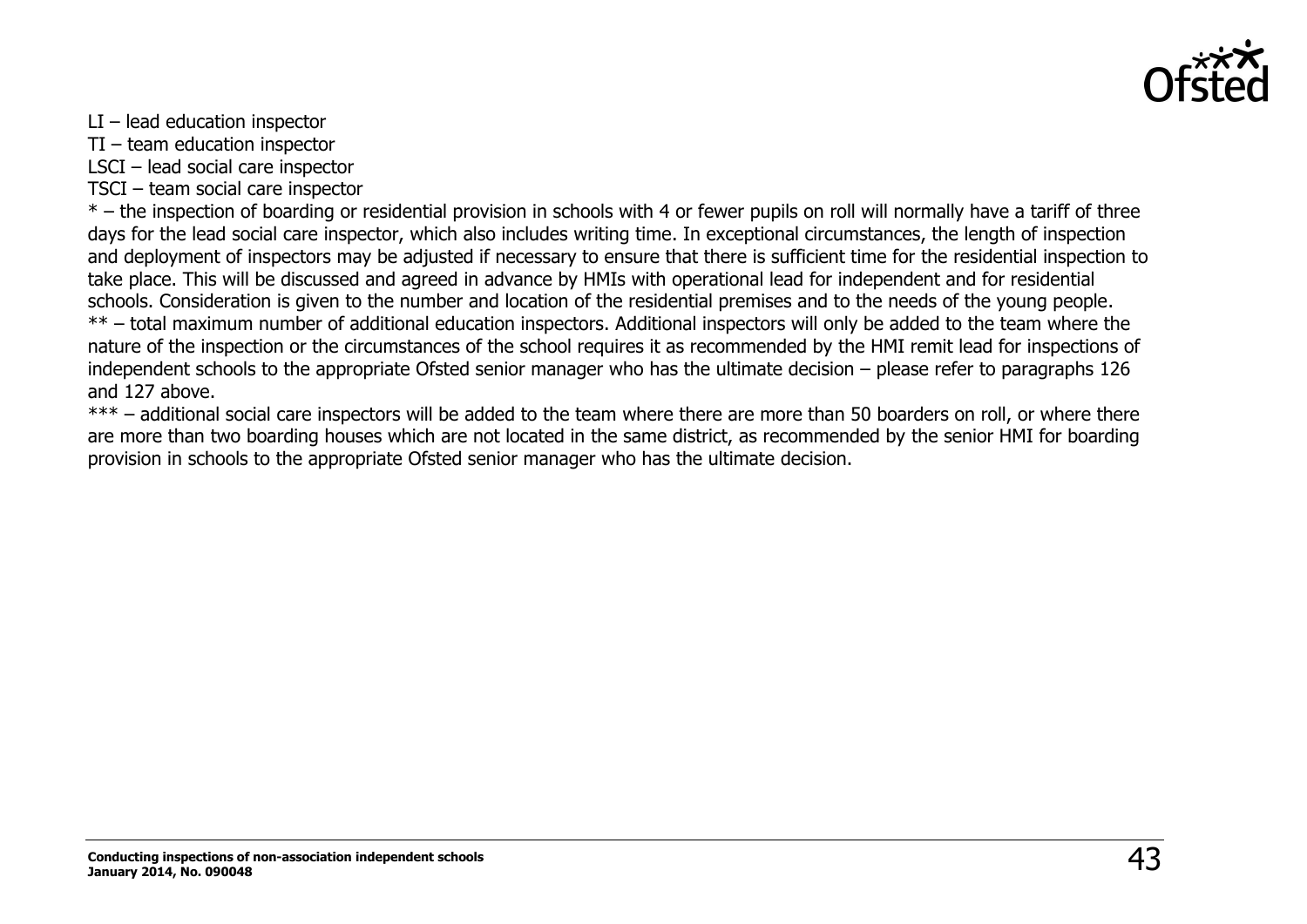

### <span id="page-43-0"></span>**Timeline for inspection process**

#### **Example standard inspection (one whole day and two half days on site)**

| Timeline <sup>38</sup> | <b>Activity</b>                                                                                                                                                                                                   |
|------------------------|-------------------------------------------------------------------------------------------------------------------------------------------------------------------------------------------------------------------|
| $Day -1$               | <b>Around lunchtime</b>                                                                                                                                                                                           |
|                        | Inspection service provider telephones school to announce the inspection<br>$\blacksquare$<br>will take place on the following day.                                                                               |
|                        | Inspection service provider sends formal notification letter by email to<br>$\blacksquare$<br>the school, copied to the lead inspector (and lead social care inspector in<br>the case of integrated inspections). |
|                        | <b>Inspections of NOR 600+ only</b>                                                                                                                                                                               |
|                        | Lead inspector's planning day $-$ one full day.                                                                                                                                                                   |
| Day 1                  | Early morning (approximately 8-9am)                                                                                                                                                                               |
|                        | Lead inspector telephones school to discuss inspection.<br>$\blacksquare$                                                                                                                                         |
|                        | Lead inspector calls social care inspector, where necessary, to confirm.                                                                                                                                          |
|                        | LSCI rings the head of boarding/care prior to departure.<br>$\blacksquare$                                                                                                                                        |
|                        | Lead inspector and, where appropriate, social care inspector short<br>$\blacksquare$<br>preparation time and travel to school.                                                                                    |
|                        | <b>Afternoon</b>                                                                                                                                                                                                  |
|                        | Education and, where applicable, boarding/residential inspection starts $-$<br>$\mathbf{r}$<br>one half day on-site evidence gathering.                                                                           |
|                        | <b>Evening</b>                                                                                                                                                                                                    |
|                        | Social care inspector inspects during 'boarding time'.                                                                                                                                                            |
| Day 2                  | <b>Morning and afternoon</b>                                                                                                                                                                                      |
|                        | On-site inspection $-$ one full day.<br>$\blacksquare$                                                                                                                                                            |
|                        | Inspection of small schools <b>ends</b> (NOR $> = 1-4$ ).<br>п                                                                                                                                                    |
|                        | <b>Evening</b>                                                                                                                                                                                                    |
|                        | Social care inspector/s may inspect during 'boarding time'.                                                                                                                                                       |
| Day 3                  | <b>Morning</b>                                                                                                                                                                                                    |
| $(NOR > = 5$ only)     | On-site inspection $-$ one half day on-site evidence gathering.                                                                                                                                                   |
|                        | <b>Afternoon</b>                                                                                                                                                                                                  |
|                        | <b>Integrated inspections:</b> social care inspector provides the lead<br>$\blacksquare$                                                                                                                          |
|                        | inspector with the findings from the boarding provision.                                                                                                                                                          |
|                        | Completion of evidence records.                                                                                                                                                                                   |
|                        | Final meeting of inspection team.                                                                                                                                                                                 |
|                        | Feedback inspection findings to the school's senior staff and<br>governors/trustees/ proprietor.                                                                                                                  |
|                        | Inspectors travel home.                                                                                                                                                                                           |

<sup>&</sup>lt;sup>38</sup> For the purpose of contractual due dates, the timeline is calculated from the writing day, which is expressed as Day +1.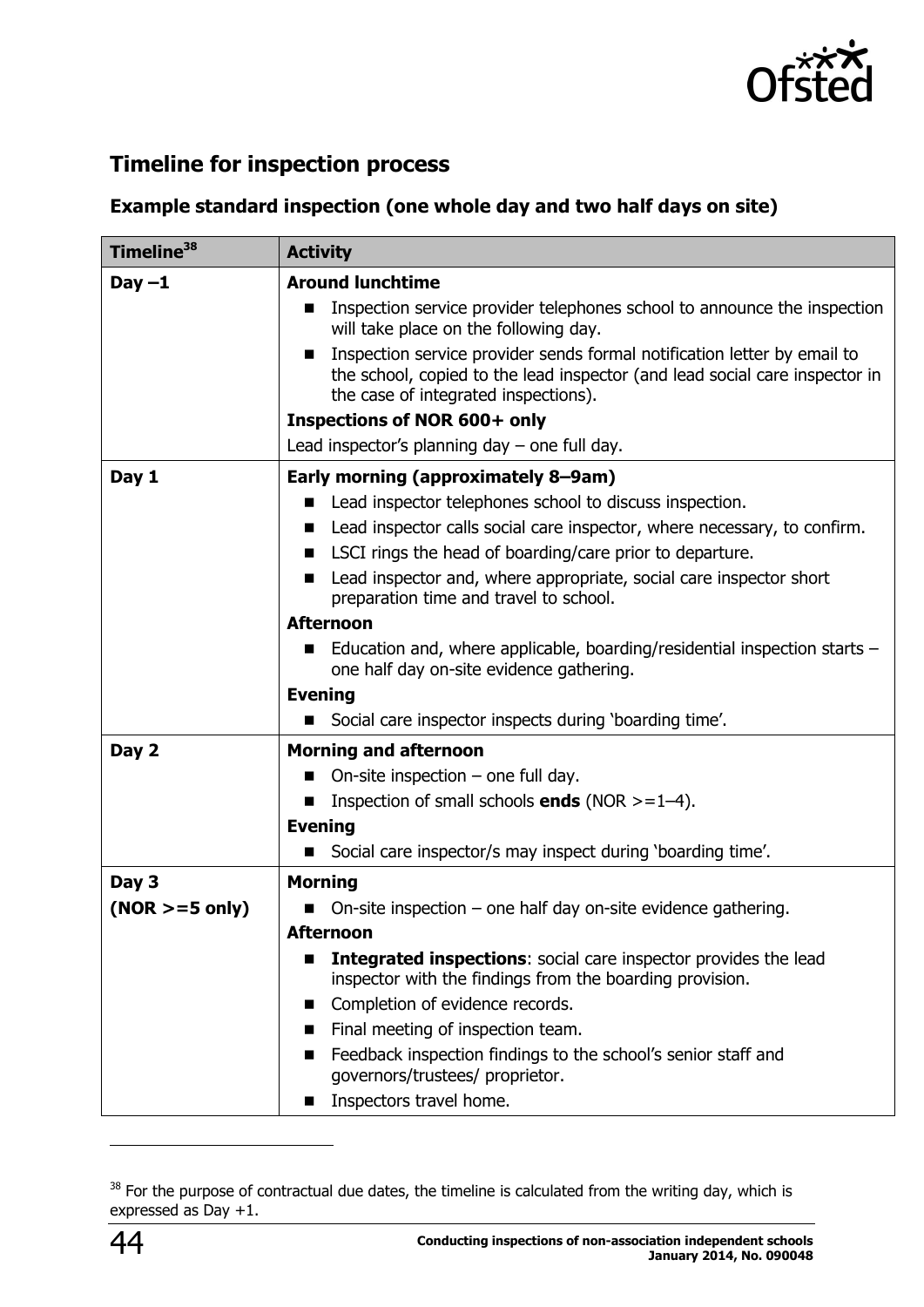

| Timeline <sup>38</sup>                                                                                                                       | <b>Activity</b>                                                                                                                                                                                                                                                                                                                                                                                                                                                                                                                                                                  |
|----------------------------------------------------------------------------------------------------------------------------------------------|----------------------------------------------------------------------------------------------------------------------------------------------------------------------------------------------------------------------------------------------------------------------------------------------------------------------------------------------------------------------------------------------------------------------------------------------------------------------------------------------------------------------------------------------------------------------------------|
| Day 3 of<br>inspection tariff<br>$NOR > = 1 - 4$<br>Day 4 of<br>inspection tariff<br>$NOR > = 5$<br><b>Re-aligned for KPI</b><br>as Day $+1$ | Lead inspector's writing day.<br>For day schools: lead inspector sends report and Record of Inspection<br><i>Evidence and Judgements</i> (ROIEJ) to inspection service provider by the end of<br>the day. Lead inspector has five days to send the evidence base of the<br>inspection to the inspection service provider.<br><b>Integrated reports:</b> social care inspector sends findings from the boarding<br>provision to lead inspector as soon as possible, if this was not practicable at<br>the end of Day 3. Lead inspector sends whole report and ROIEJ to inspection |
|                                                                                                                                              | service provider by the end of the same day. Lead inspector has five days to<br>send the evidence base of the inspection to the inspection service provider.                                                                                                                                                                                                                                                                                                                                                                                                                     |
| Day $+2-3$                                                                                                                                   | Quality assurance reading: inspection service provider ensures quality of the<br>whole report.<br>Inspection service provider sends draft report back to lead inspector to check.                                                                                                                                                                                                                                                                                                                                                                                                |
| Day $+3$                                                                                                                                     | Lead inspector checks report.                                                                                                                                                                                                                                                                                                                                                                                                                                                                                                                                                    |
| Day $+3$ close of<br><b>business</b>                                                                                                         | Lead inspector sends final draft report to inspection service provider by end of<br>day and sends the evidence base to inspection service provider.                                                                                                                                                                                                                                                                                                                                                                                                                              |
| Day $+4$                                                                                                                                     | By 10am inspection service provider sends draft report to the school for factual<br>accuracy check.                                                                                                                                                                                                                                                                                                                                                                                                                                                                              |
| Day $+4-5$                                                                                                                                   | Report is with the school.<br>Draft report sent back to inspection service provider with school comments                                                                                                                                                                                                                                                                                                                                                                                                                                                                         |
|                                                                                                                                              | form by the end of the day.                                                                                                                                                                                                                                                                                                                                                                                                                                                                                                                                                      |
| Day $+6-7$                                                                                                                                   | Inspection service provider considers the comments made by the school and<br>where appropriate agrees changes with lead inspector telephone contact with<br>lead inspector where needed. Lead inspector liaises with social care inspector<br>where necessary.                                                                                                                                                                                                                                                                                                                   |
| Day $+8$                                                                                                                                     | Inspection service provider ensures the quality of the report and sends to the<br>Ofsted team by the end of the day.                                                                                                                                                                                                                                                                                                                                                                                                                                                             |
| Day $+9$                                                                                                                                     | Sampling by Ofsted quality assurance team.                                                                                                                                                                                                                                                                                                                                                                                                                                                                                                                                       |
| $Day + 10$                                                                                                                                   | Ofsted sends signed-off report back to the inspection service provider by the<br>end of the day.                                                                                                                                                                                                                                                                                                                                                                                                                                                                                 |
| $Day + 11$                                                                                                                                   | Inspection service provider sends final report to the school with invitation to<br>complete post-inspection survey.                                                                                                                                                                                                                                                                                                                                                                                                                                                              |
|                                                                                                                                              | Inspection service provider sends final report and ROIEJ to Ofsted.                                                                                                                                                                                                                                                                                                                                                                                                                                                                                                              |
| $Day +15$                                                                                                                                    | In the case of integrated inspections, deadline for SCI to ensure any<br>amendments made to the boarding aspects of the integrated report are<br>reflected in the RSA toolkit (editing is possible up to 15 days after toolkit<br>submission).                                                                                                                                                                                                                                                                                                                                   |
|                                                                                                                                              | Report is published on the Ofsted website.                                                                                                                                                                                                                                                                                                                                                                                                                                                                                                                                       |
|                                                                                                                                              | Ofsted's inspection management and support team sends the report and ROIEJ<br>to the DfE.                                                                                                                                                                                                                                                                                                                                                                                                                                                                                        |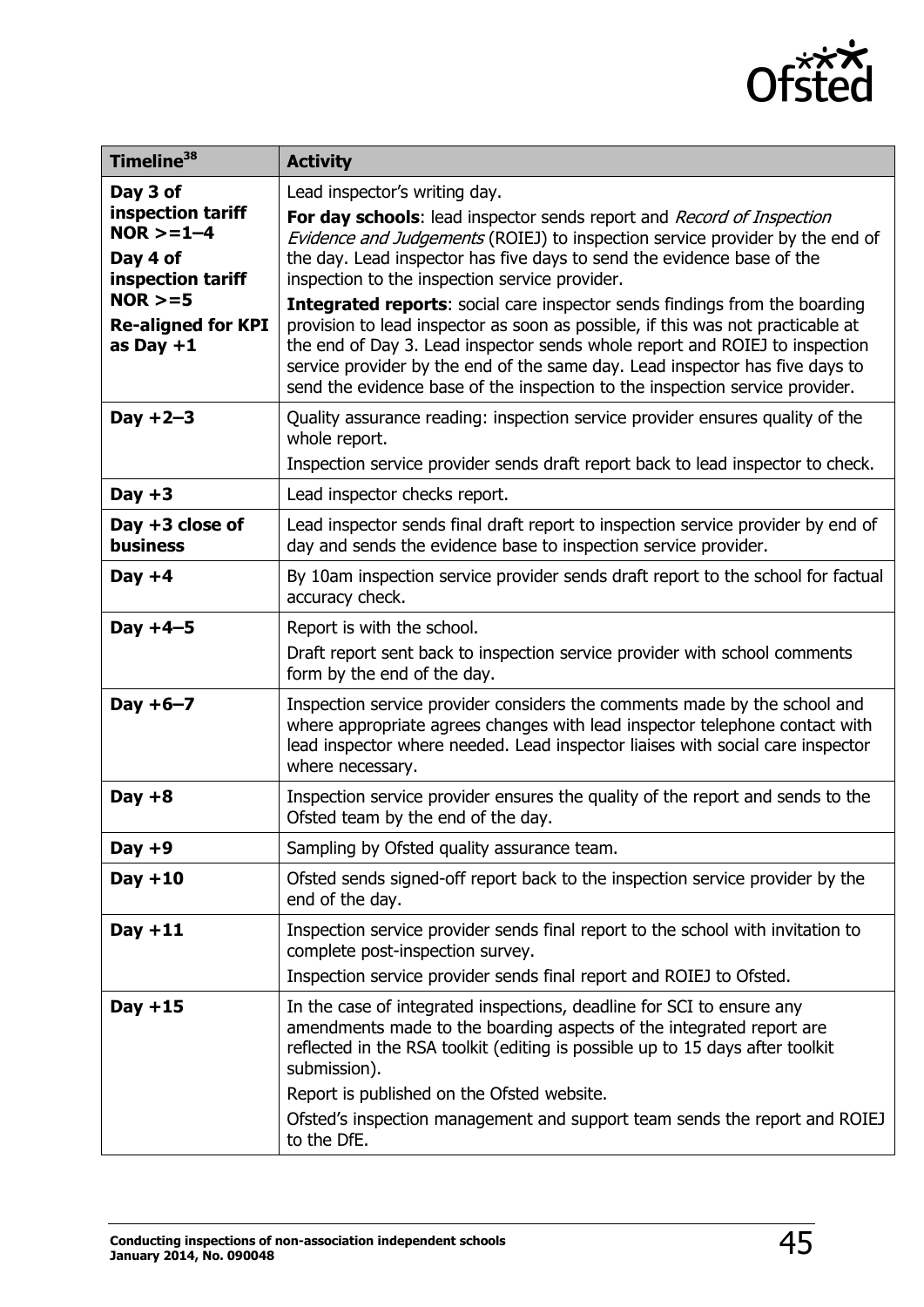

# <span id="page-45-0"></span>**Annex C. Notification telephone prompts for ISP administrators and lead inspectors**

- 128. The **ISP administrator** should cover the following points during the notification telephone call with the headteacher: $39$ 
	- notify the school that the inspection will start on the following day in the afternoon, and confirm the inspection end date
	- $\blacksquare$  provide the names of members of the inspection team, where relevant, including the names of social care inspectors in the case of integrated inspections
	- qive brief detail about the shape and process of the inspection and what will happen once inspectors arrive, ensuring that the school knows how to access on Ofsted's website the important information about inspections of independent schools, such as *Inspections of non-association independent* schools, boarding schools and residential special schools: a leaflet for nonassociation independent schools<sup>40</sup>
	- ask whether the headteacher has a summary of the school's evaluation of the school's provision that they are content to share at the start of the inspection
	- confirm the management arrangements for any registered childcare provision or out-of-school care run by the school, and establish clearly whether or not this provision will be inspected at the same time as the school inspection: $41$  explain that holiday play schemes for under-five-yearolds and provision that is voluntarily or independently owned and managed is inspected under separate arrangements
	- confirm the extent of the boarding or residential provision at the school and (if relevant) the arrangements for inspecting it
	- $\blacksquare$  explain that, following this initial phone call, the ISP will email a formal notification of inspection letter to the school, which will contain:
		- a letter for the school to send to the parents and carers of all pupils on Ofsted's behalf inviting them to fill in Parent View
		- an inspection questionnaire for school staff

 $\overline{a}$ 

<sup>&</sup>lt;sup>39</sup> Inspection service providers have been provided with a telephone script for use when announcing inspections of independent schools, to ensure that schools receive a consistent message.

 $40$  Inspections of non-association independent schools, boarding schools and residential special schools: a leaflet for non-association independent schools (090135), Ofsted, 2013; [www.ofsted.gov.uk/resources/090135.](http://www.ofsted.gov.uk/resources/090135)

<sup>41</sup> Inspection of registered childcare provision is no longer part of the school inspection. It may be inspected on a separate occasion, or at the same time as the school inspection, but will always receive a separate report.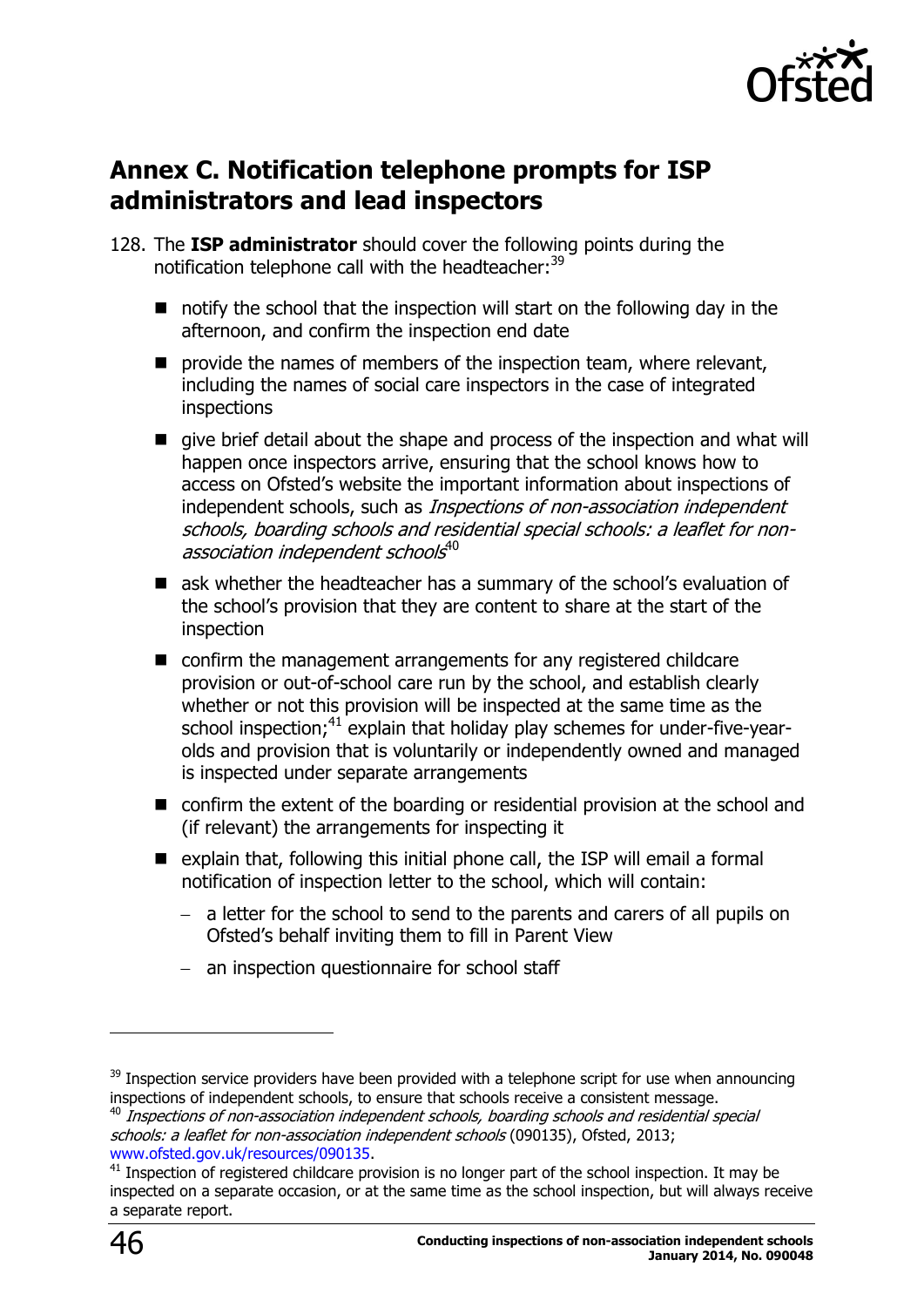

- in the case of integrated inspections of boarding and residential special schools, a copy of The indicative timetable
- confirm the following information about the school: full name of the school; unique reference number; name of the proprietor; number of pupils on roll; age range of pupils; number of staff; name of headteacher (and how this should appear on the inspection report); the nature of the school (for example faith school, catering for disabled pupils and those with special education needs)
- confirm the email address to send the notification letter to the school
- confirm that the school should:
	- $-$  inform all parents, carers and pupils that the inspection is taking place and draw parents and carers' attention to Parent View, where they may register their views
	- distribute the inspection questionnaire to all staff (apart from those in the boarding provision whose views will have already been sought through Ofsted's online point-in-time survey) – the ISP will provide the questionnaire to the school with the notification of inspection letter
	- inform the proprietor, governing body or board of trustees (as relevant) that the inspection is taking place
	- $-$  inform the lead inspector if any alternative provision is provided by the school for particular pupils

The **lead inspector** should cover the following points during the notification telephone call with the headteacher:

- confirm that the inspection will start this afternoon, give an estimated time of arrival, confirm the inspection end date, give the likely time that evidence gathering will end and the estimated times that final feedback will be given to the school's senior staff and governors/trustees/proprietor, and when the inspectors will leave the school
- $\blacksquare$  ask:
	- $-$  the headteacher to arrange, where relevant and if possible, a meeting between the lead inspector and the proprietor, or one or more of the trustees or governors
	- how inspectors can see a selection of pupils' work and any case studies of individual pupils, particularly those who have special educational needs, to show provision made for them and their progress since coming to the school
	- about domestic arrangements (such as availability of a room inspectors could use, parking, meals, refreshments) and indicate when inspectors will be on site
- explain: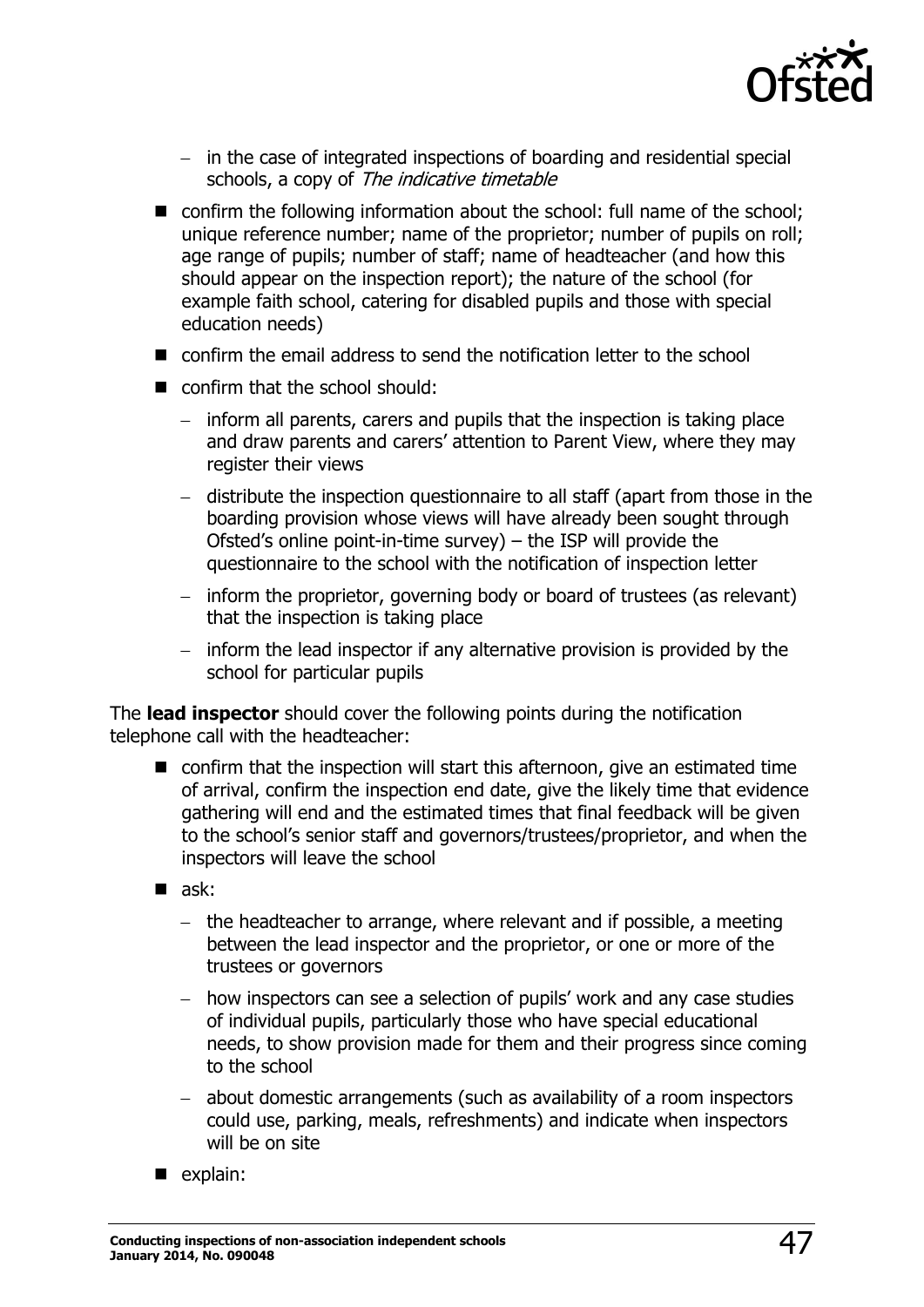

- $\overline{a}$  in the case of integrated inspections, that the lead social care inspector would like to telephone the member of staff in charge of boarding to make arrangements for inspecting the boarding/residential provision and completing *The indicative timetable*; check that the headteacher is content with this, and the name of the member of staff
- that in primary, preparatory and pre-preparatory schools, and in some secondary and special schools, inspectors will want to hear some children read
- where relevant, such as in the case of larger schools, that not all teachers will be observed and that in some cases teachers may be observed more than once
- that the headteacher or a member of the senior management team is invited to make joint lesson observations with inspectors and to be party to team meetings
- how the school's summary of its self-evaluation will influence the work of inspectors
- $-$  the arrangements for feeding back to teachers and at the end of the inspection
- where further information about the inspection process may be found
- $\blacksquare$  remind the headteacher of the policies, records and other documentation that inspectors will need to see in the course of the inspection and check that those which are not already on the school's website will be available during the inspection; these documents are listed in *Inspections of non*association independent schools, boarding schools and residential special schools: a leaflet for non-association independent schools
- $\blacksquare$  explain that inspectors may also ask to see other existing school documents, such as evidence of internal monitoring of teaching or minutes of meetings.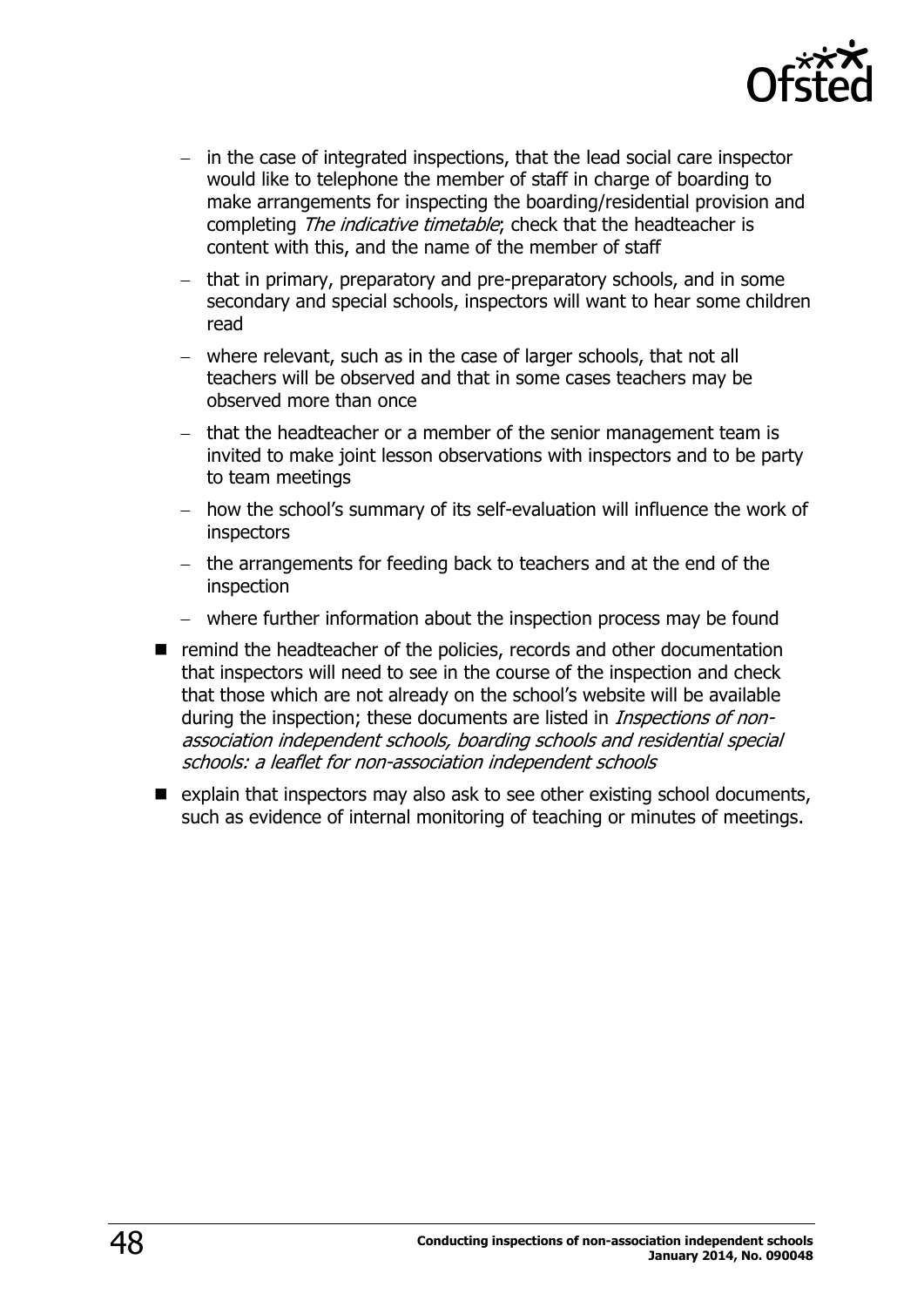

# <span id="page-48-0"></span>**Annex D. Independent schools with exemption from the learning and development requirements of the Early Years Foundation Stage**

### <span id="page-48-1"></span>**Introduction**

- 129. Section 46 of the Childcare Act 2006 gives the Secretary of State the power to confer exemptions from the learning and development requirements of the EYFS in prescribed circumstances. These circumstances are set out in the Early Years Foundation Stage (Exemptions from Learning and Development Requirements) Regulations 2008, as amended by the Early Years Foundation Stage (Exemptions from Learning and Development Requirements) (Amendment) Regulations  $2012.<sup>42,43</sup>$
- 130. From 26 October 2012, when the amendments came into force, schools that meet certain conditions may take up an exemption from the learning and development requirements of the EYFS.
- 131. There are two routes for applying for exemption: the independent schools route and the established principles route.

#### **Independent schools route**

- 132. Registered independent schools that meet the four conditions below, can take an exemption from all of the learning and development requirements. Exemptions will only be granted for pupils aged three upwards, however pupils aged 'rising 3' (that is children who will turn three within the first term that they attend the school) should be treated in the same way as three-year-olds.
- 133. **Quality threshold**. Quality is determined by the school's most recent inspection report.
	- For a school where the last report still contains a separate EYFS judgement, the school must have received a judgement of 'good' or better for 'Overall effectiveness of the Early Years Foundation Stage'.
	- For a school where the last report does not include a separate EYFS judgement, the school must have received a judgement of 'good' or better against parts 1 and 2 of the independent school standards.
		- $-$  In inspection reports written prior to 1 January 2013, this means a judgement of 'good' or better for 'Quality of education provided' and 'Spiritual, moral, social and cultural development of pupils'.

 $42$  The Early Years Foundation Stage (Exemptions from Learning and Development Requirements) Regulations 2008: [www.legislation.gov.uk/uksi/2008/1743/contents/made.](http://www.legislation.gov.uk/uksi/2008/1743/contents/made)

 $43$  The Early Years Foundation Stage (Exemptions from Learning and Development Requirements) (Amendment) Regulations 2012: [www.legislation.gov.uk/uksi/2012/2463/contents/made.](http://www.legislation.gov.uk/uksi/2012/2463/contents/made)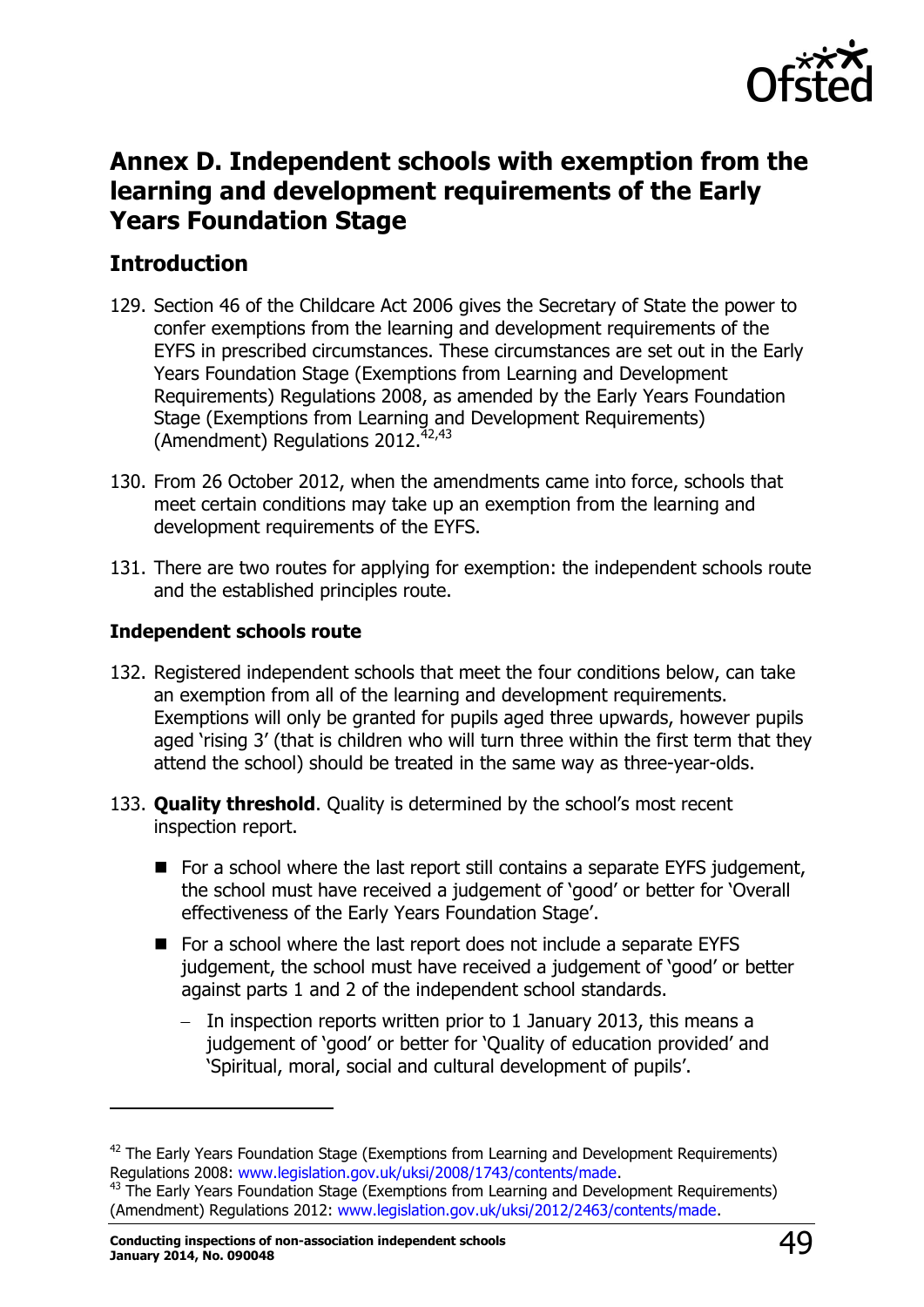

- $-$  For inspection reports written after 1 January 2013, this means a judgement of 'good' or better for 'Quality of teaching', 'Quality of curriculum' and 'Pupils' behaviour and personal development'.
- For any exemption taken up where the most recent inspection report dates after 1 January 2013, the report must also show that the school meets any standard under Part 1 of the independent school standards relating to the education of children below compulsory school age.
- 134. The other conditions (seeking the views of parents, informing the local authority and notifying the DfE) are set out in the DfE's guidance The Early Years Foundation Stage (EYFS) learning and development requirements: Guidance on exemptions for early years providers.<sup>44</sup>
- 135. Under the independent schools route, exemptions will be granted in full against all the learning and development requirements of the EYFS. An exemption is 'taken up' on the date that the notification is made to the DfE, provided that all the conditions have been met. The DfE will send an acknowledgement to confirm receipt of the notification. An exemption will remain valid for as long as the school continues to meet the quality threshold.

#### **Established principles route**

- 136. Some independent schools are governed by established principles relating to the learning and development of young children, which cannot be reconciled with some or all of the EYFS learning and development requirements. Such schools can be granted exemption from some or all of the EYFS learning and development requirements via the established principles route if they meet the following conditions, which are taken from the DfE's guidance The Early Years Foundation Stage (EYFS) learning and development requirements: Guidance on exemptions for early years providers.
- 137. The provider's established principles cannot be reconciled with one or more of the learning and development requirements of the EYFS. In their application, the provider is required to demonstrate that their early years provision is governed by established principles which cannot be reconciled with some of all of the EYFS learning and development requirements, for which they seek exemption or modification. They must set out how the early learning goals, educational programmes, or aspects of the EYFS profile assessment, conflict with the provider's established principles.
- 138. The other conditions (seeking the views of parents, informing the local authority and requesting a direction from the DfE) are set out in the DfE's



<sup>&</sup>lt;sup>44</sup> The Early Years Foundation Stage (EYFS) learning and development requirements: Guidance on exemptions for early years providers, Department for Education, 2012; [www.education.gov.uk/childrenandyoungpeople/earlylearningandchildcare/delivery/education/a00681](http://www.education.gov.uk/childrenandyoungpeople/earlylearningandchildcare/delivery/education/a0068102/early-years-foundation-stage-eyfs) [02/early-years-foundation-stage-eyfs.](http://www.education.gov.uk/childrenandyoungpeople/earlylearningandchildcare/delivery/education/a0068102/early-years-foundation-stage-eyfs)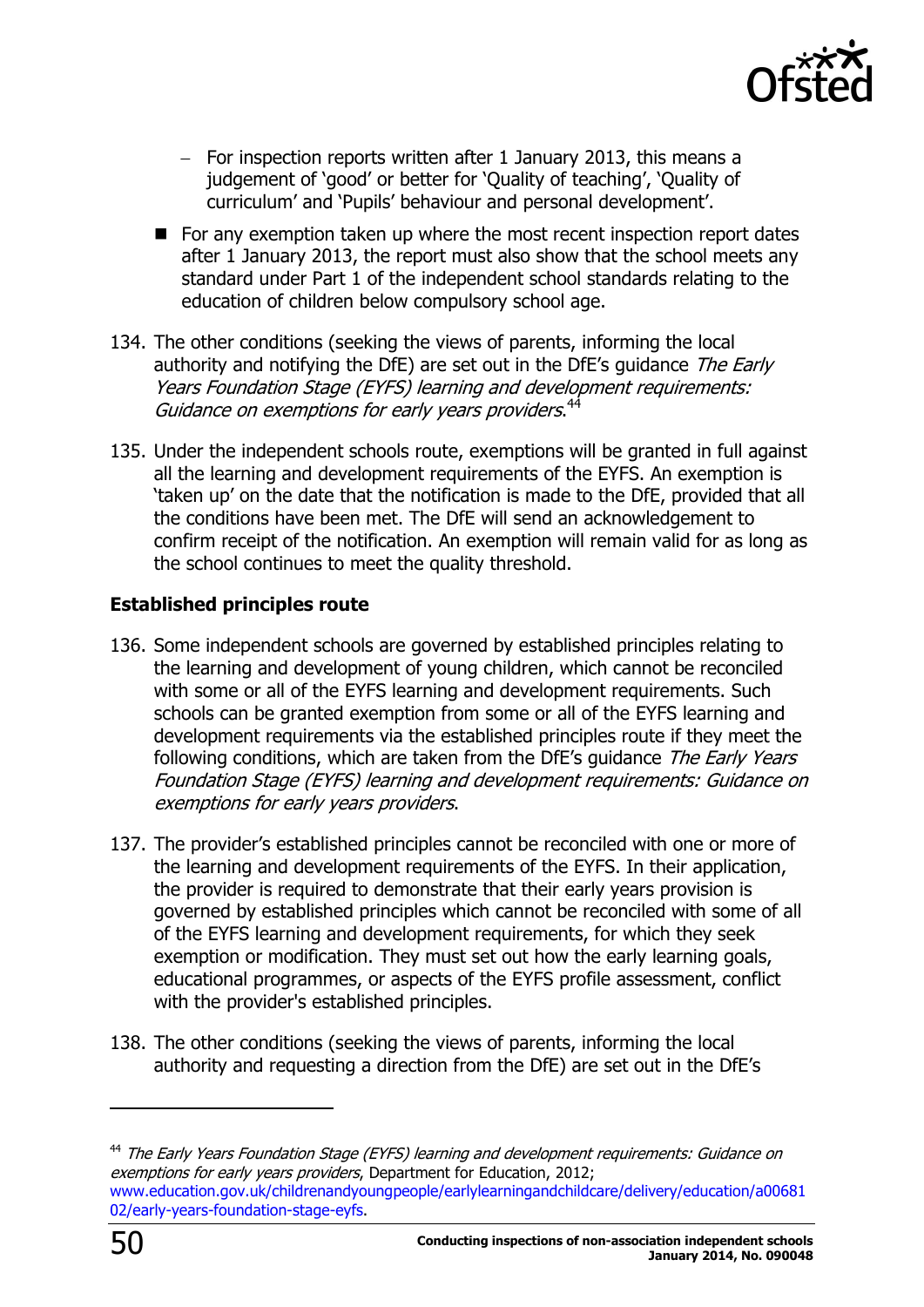

guidance The Early Years Foundation Stage (EYFS) learning and development requirements: Guidance on exemptions for early years providers. 45

- 139. Under the established principles route, exemptions can be granted, and modifications can be made, against the learning and development requirements, which in turn may be classified into educational programmes, early learning goals and assessment arrangements.
- 140. If an exemption is granted under the established principles route, it will be in effect from the date of the letter from the DfE granting the provider exemption. During the period between applying and receiving the response, the provider is **not** exempt from the EYFS learning and development requirements.

#### **What happens after exemption?**

- 141. Schools which have taken up an exemption must continue to meet the conditions above. They must notify the DfE and the local authority if, after taking up an exemption, they cease to meet the conditions above and therefore are no longer eligible for an exemption. Any school that is no longer eligible for an exemption will be required to re-introduce and meet the learning and development requirements of the EYFS.
- 142. Independent schools that take up full exemption from the EYFS learning and development requirements are still able to practise in a way that meets the EYFS learning and development requirements but they will be classified officially as exempt and will not be subject to local authority moderation.

# <span id="page-50-0"></span>**Before an inspection**

- 143. If the school has EYFS provision, it may transpire in the notification telephone call that the school has recently taken, or is in the process of applying for, exemption from the learning and development requirements of the EYFS. In anticipation of this, the lead inspector must check whether the school meets the quality threshold for exemption, by checking that the last inspection report contains a judgement of good or outstanding for:
	- 'Overall effectiveness of the Early Years Foundation Stage', or
	- 'Overall quality of education' and 'Quality of provision for pupils' spiritual, moral, social and cultural development' where the last report does not have a separate EYFS judgement and was written prior to 1 January 2013, or
	- 'Quality of teaching', 'Quality of curriculum' and 'Pupils' behaviour and personal development', if the last report was written after 1 January 2013.

<sup>&</sup>lt;sup>45</sup> The Early Years Foundation Stage (EYFS) learning and development requirements: Guidance on exemptions for early years providers, Department for Education, 2012; [www.education.gov.uk/childrenandyoungpeople/earlylearningandchildcare/delivery/education/a00681](http://www.education.gov.uk/childrenandyoungpeople/earlylearningandchildcare/delivery/education/a0068102/early-years-foundation-stage-eyfs) [02/early-years-foundation-stage-eyfs.](http://www.education.gov.uk/childrenandyoungpeople/earlylearningandchildcare/delivery/education/a0068102/early-years-foundation-stage-eyfs)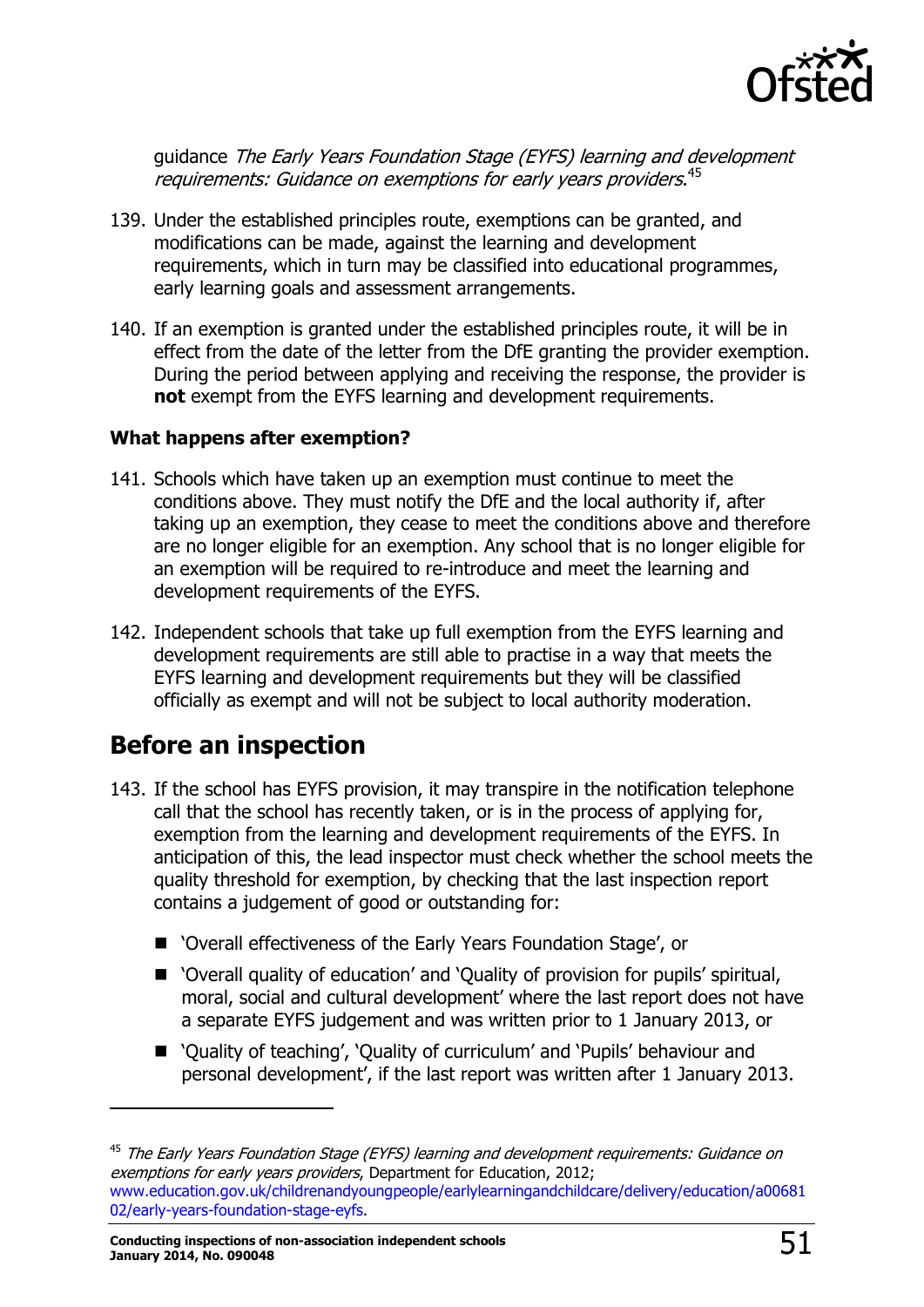

- 144. Then, during their initial phone call with the headteacher (after the inspection service provider has notified the school of their inspection), the lead inspector must ask whether the school has or has applied for an exemption from the learning and development requirements of the Early Years Foundation Stage. If so, the lead inspector must ask whether the application was via the independent schools route, or through the established principles route, and if the latter whether the exemption covers all or part of the EYFS learning and development requirements.
- 145. If the school has applied for an exemption under the independent schools route, and meets the quality threshold, the inspection must proceed as if the exemption has been granted.
- 146. However, if the school has applied through the established principles route, and has not yet received a letter from the Department for Education granting the exemption, the school is not exempt from the EYFS learning and development requirements, and will therefore be inspected against them.

### <span id="page-51-0"></span>**On-site inspection activity**

- 147. Where an independent school is exempt from the learning and development requirements (or has applied through the independent schools route for an exemption and meets the quality threshold) EYFS provision for children aged three and over should be inspected against the independent school standards, rather than the learning and development requirements of the EYFS. Exempted independent schools must continue to comply with the independent school standards for children aged three and over, and the EYFS safeguarding and welfare requirements – the Childcare Act 2006 does not allow for any exemptions from the safeguarding and welfare requirements of the EYFS.
- 148. Inspectors may ask to see copies of letters granting exemptions via the established principles route.
- 149. All independent schools which have EYFS provision must deliver the EYFS in full, unless they have an exemption or have applied for an exemption through the independent schools route and meet the quality threshold.

### <span id="page-51-1"></span>**Inspection reports**

150. Inspection reports must include a line to state that a school is exempt from the EYFS learning and development requirements, or that a school no longer meets the conditions for exemption, as appropriate. Standard text for use by inspectors is available in the guidance *[Writing inspection reports](http://www.ofsted.gov.uk/resources/writing-inspection-reports-independent-schools)*.<sup>46</sup>

<sup>&</sup>lt;sup>46</sup> Writing inspection reports (090052), Ofsted, 2014; [www.ofsted.gov.uk/resources/090052.](http://www.ofsted.gov.uk/resources/090052)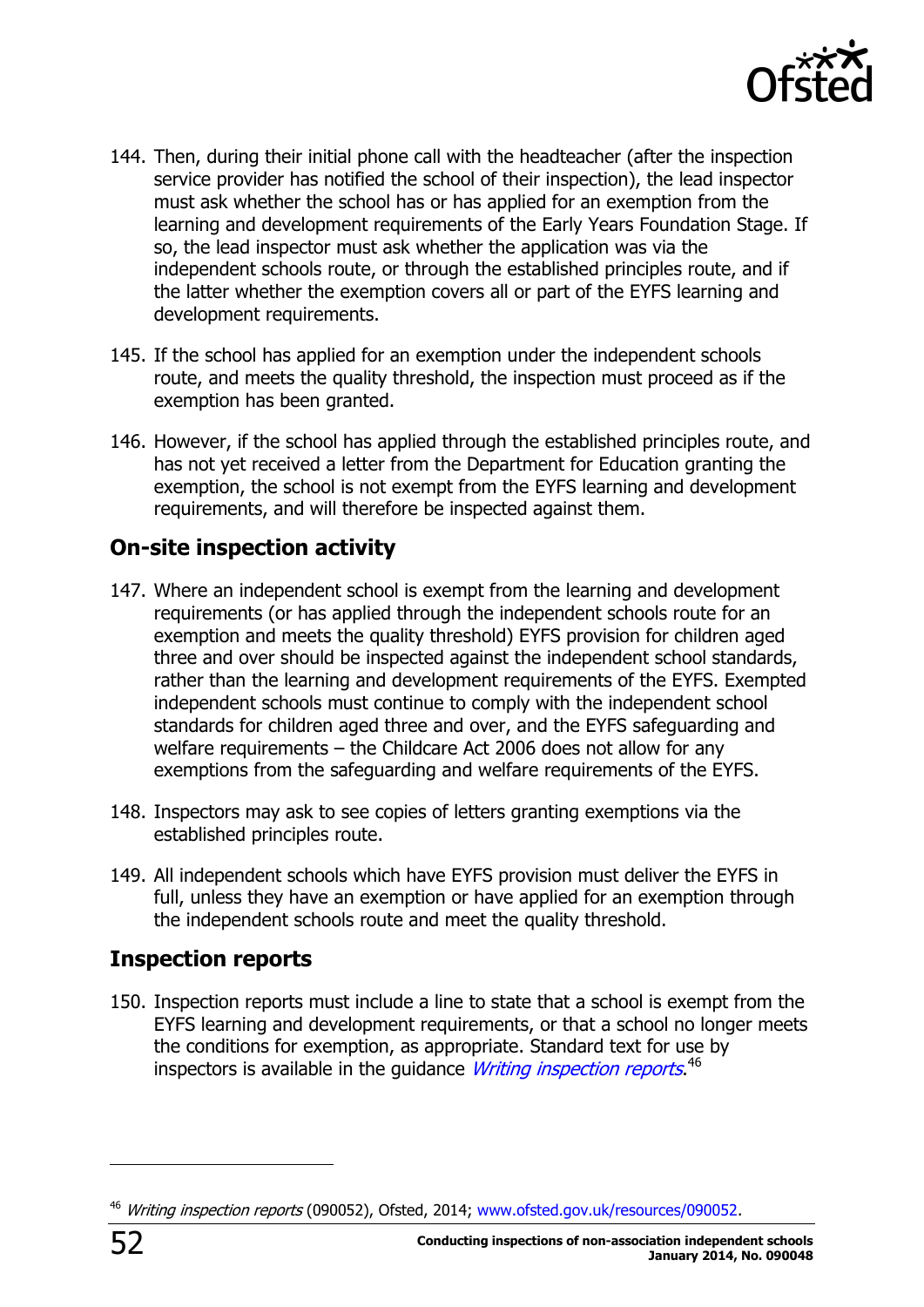

# <span id="page-52-0"></span>**Annex E. Point-in-time surveys**

- 151. Ofsted's inspection management and support team will provide each school with the instructions for accessing and completing the online point-in-time surveys. The school is asked to distribute these to all day pupils, and as appropriate, all boarders/residential pupils, boarding staff and the local authorities which place children at the school. The online surveys will normally be open for a period of six weeks during the academic year.
- 152. All of the point-in-time surveys are available on the Ofsted website as Word documents, and Ofsted will provide a copy of them to schools which do not have access to the internet.  $47$  Widgit, Makaton and Picture Communication System versions of the point-in-time surveys for day pupils and for boarders/residential pupils are published on the Ofsted website, and British Sign Language versions are available on YouTube.<sup>48,49</sup> Links to these adapted versions are included in the request sent to the school about the distribution and completion of the surveys.
- 153. Alternatively, schools may adapt the surveys for day pupils and boarders/residential pupils to suit any other needs of their pupils, for example by translating it into Braille or other symbol versions, such as photo symbols. However, it is important that any such translations ensure that the questions remain the same in essence. Schools may also make other reasonable adjustments such as providing additional support with completing the point-intime survey for pupils who have low literacy skills or learning difficulties. It is important, however, that pupils are able to express their views privately if they so wish.
- 154. The responses to all surveys are sent directly to Ofsted where they are collated and analysed. Ofsted's inspection management and support team will send the analyses to the relevant ISP, in order that they can form part of the preinspection information for the relevant school's next inspection, to inform inspection trails.
- 155. If any of the returned surveys appear to raise safeguarding concerns, the inspection management and support team will send them immediately to the HMI remit lead for inspections of independent schools, in the case of surveys completed by day pupils or placing authorities responding about independent

 $\overline{a}$ 

 $47$  The point-in-time surveys are available on the Ofsted website: [www.ofsted.gov.uk/schools/for](http://www.ofsted.gov.uk/schools/for-schools/inspecting-schools/inspecting-independent-schools/independent-school-inspection/preparing-for-independent-sc)[schools/inspecting-schools/inspecting-independent-schools/independent-school-inspection/preparing](http://www.ofsted.gov.uk/schools/for-schools/inspecting-schools/inspecting-independent-schools/independent-school-inspection/preparing-for-independent-sc)[for-independent-sc.](http://www.ofsted.gov.uk/schools/for-schools/inspecting-schools/inspecting-independent-schools/independent-school-inspection/preparing-for-independent-sc)

 $48$  [The](http://www.ofsted.gov.uk/schools/for-schools/inspecting-schools/inspecting-boarding-and-residential-special-schools/boarding-or-residential-special-schoo) translated versions of the point-in-time survey for day pupils is available on the Ofsted website: [www.ofsted.gov.uk/resources/point-time-survey-for-pupils-aged-3-19-non-association-independent](http://www.ofsted.gov.uk/resources/point-time-survey-for-pupils-aged-3-19-non-association-independent-schools)[schools.](http://www.ofsted.gov.uk/resources/point-time-survey-for-pupils-aged-3-19-non-association-independent-schools)

 $49$  The translated versions of the point-in-time survey for boarders/residential pupils is available on the Ofsted website: [www.ofsted.gov.uk/resources/point-time-survey-for-boarders-and-residential-pupils.](http://www.ofsted.gov.uk/resources/point-time-survey-for-boarders-and-residential-pupils)